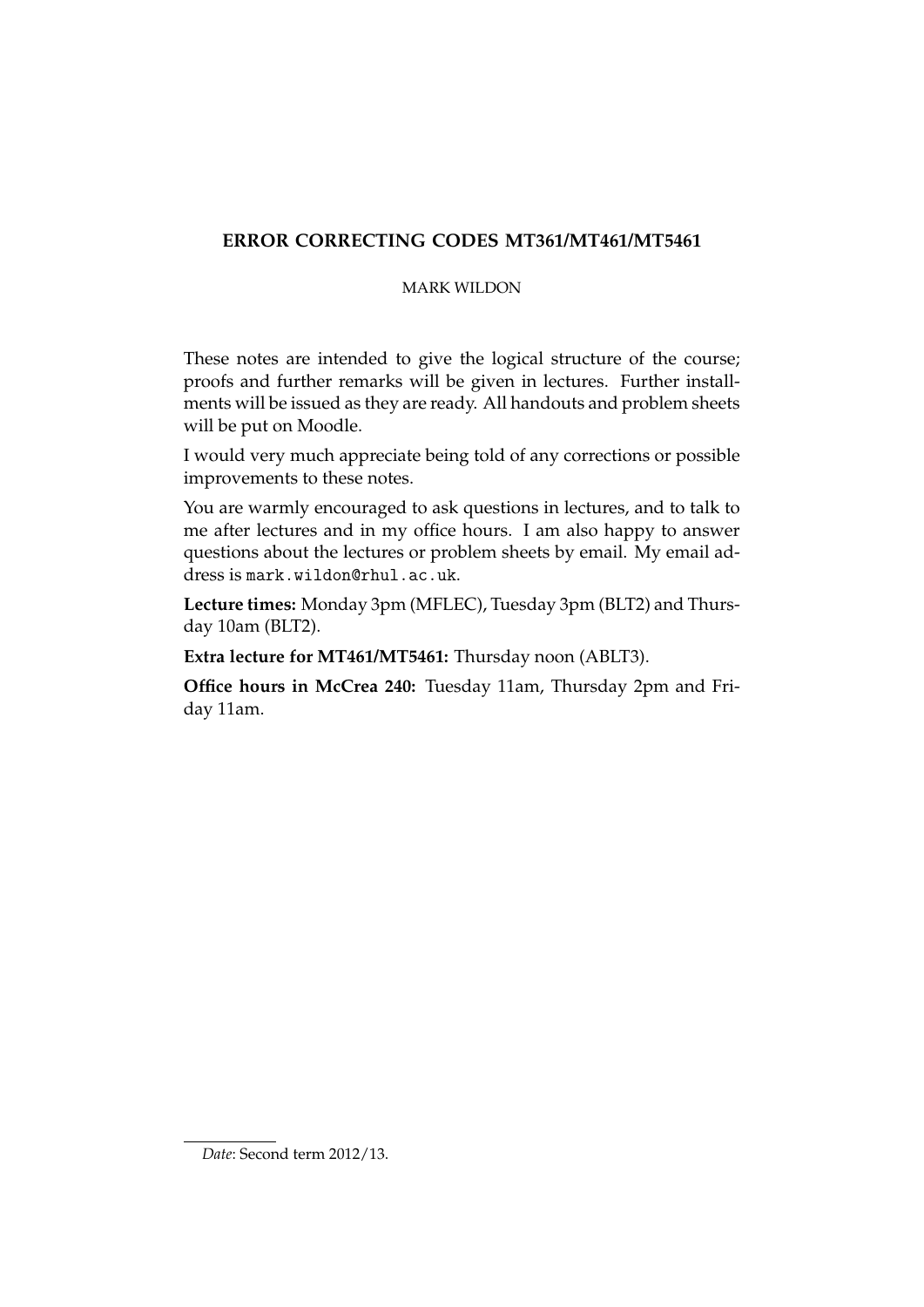#### PRELIMINARIES

Error correcting codes were invented in the late 1940s and have since become an essential part of the modern electronic world. Compact discs, satellites, space probes and mobile phone networks all depend on ideas we will develop in this course. Many of these ideas are due to Richard W. Hamming (1915–1998).

> *"Mathematics is not merely an idle art form, it is an essential part of our society."*

> > R. W. Hamming<sup>[1](#page-1-0)</sup>.

**Learning Objectives.** This course will give a straightforward introduction to error detecting and error correcting codes. We will begin with some basic definitions and examples of codes. There will then be three main parts.

- **(A)** Further examples of codes. Error detection and error correction and connection with Hamming distance and Hamming balls. Information rate and the binary symmetric channel.
- **(B)** The Main Coding Theory Problem. Singleton bound and codes based on Latin squares. Plotkin bound and Hadamard codes. Hamming and Gilbert–Varshamov bounds.
- **(C)** Linear codes. Generator matrices and encoding. Cosets and decoding by standard arrays. Parity check matrices and syndrome decoding. Hamming codes. Dual codes.

The MT461/MT5461 course has extra material on Reed–Solomon codes and cyclic codes. Questions on problem sheets and handouts on Moodle labelled **MSc/MSci** are on this extra material and can safely be ignored if you are doing MT361.

## **Recommended Reading.**

- [1] *Combinatorics: Topics, Techniques, Algorithms.* Peter J. Cameron, CUP, 1994. (Chapter 17 gives a concise account of coding theory.)
- [2] *Coding and Information Theory.* Richard W. Hamming, Prentice-Hall, 1980. (Chapters 2, 3 and 11 are relevant to this course.)
- [3] *A First Course in Coding Theory.* Raymond Hill, OUP, 1986. (Highly recommended. It is very clear, covers all the 3rd year course, and the library has several copies.)

<span id="page-1-0"></span><sup>1</sup>*Mathematics on a Distant Planet*, Amer. Math. Monthly, **105** (1998) 640–650, bottom of page 640.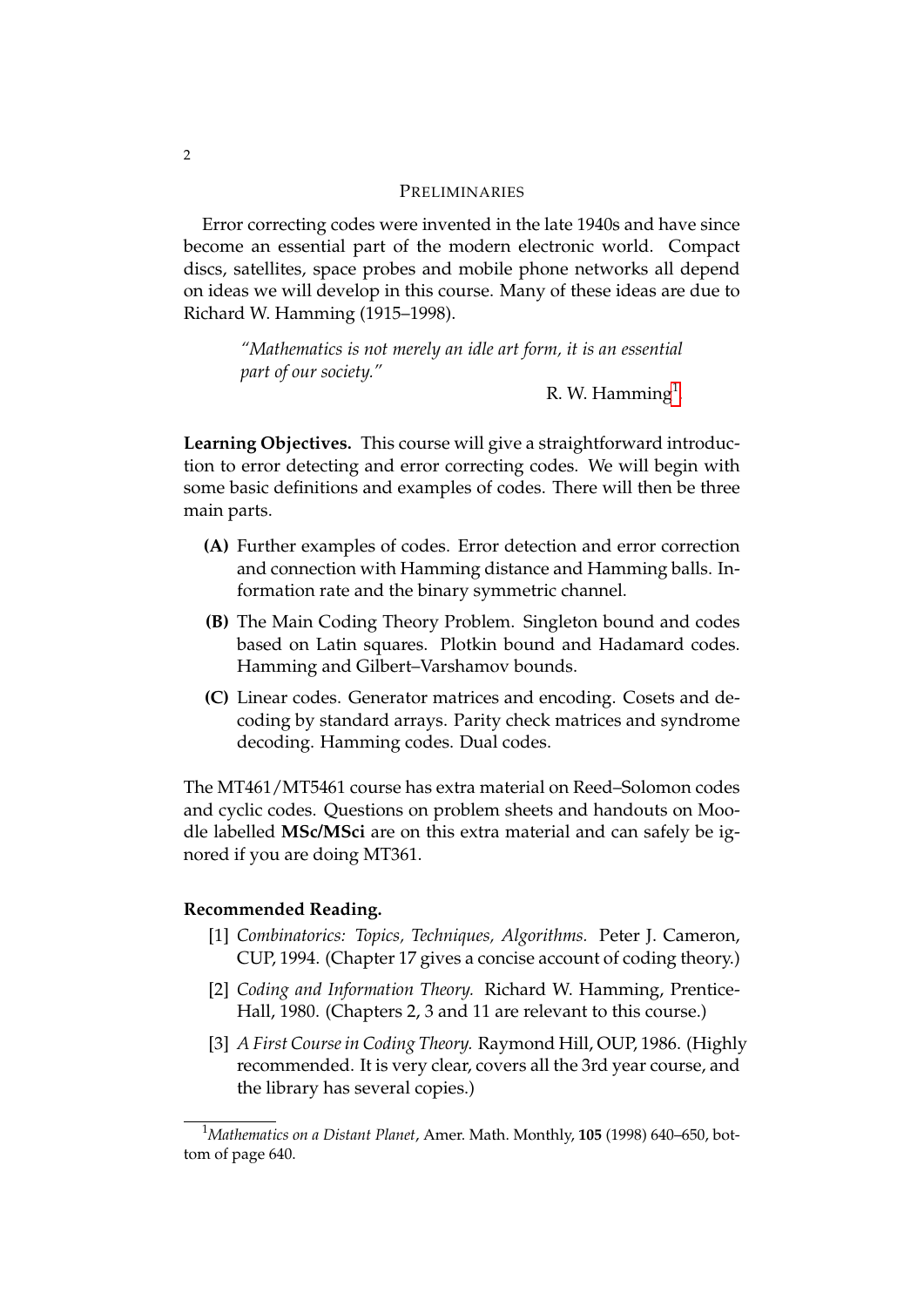- [4] *Coding Theory: A First Course.* San Ling and Chaoping Xing, CUP, 2004.
- [5] *The Theory of Error-Correcting Codes.* F. J. MacWilliams and N. J. A. Sloane, North-Holland, 1977. (For reference.)

Hamming's original paper, *Error Detecting and Error Correcting Codes*, Bell Systems Technical Journal, **2** (1950) 147–160, is beautifully written and, for a mathematics paper, very easy to read. It is available from <www.lee.eng.uerj.br/~gil/redesII/hamming.pdf>.

### **Prerequisites.**

- Basic discrete probability.
- Modular arithmetic in  $\mathbb{Z}_p$  where p is prime. If you are happy with calculations such as  $5 + 4 \equiv 2 \mod 7$ ,  $5 \times 4 \equiv 6 \mod 7$  and  $5^{-1} \equiv 3 \mod 7$ , that should be enough.
- Some basic linear algebra: matrices, vector spaces, subspaces, row-reduced echelon form. This will be reviewed when we need it in Part C of the course.

**Problem sheets and exercises.** There will be eight marked problem sheets, one sheet for the vacation, and one preliminary sheet that you can mark for yourself. Exercises set in these notes are intended to be basic tests that you are following the material. Some will be gone through in lectures: please attempt all the rest yourself.

**Note on optional questions.** Optional questions on problem sheets are included for interest and to give extra practice. Harder optional questions are marked  $(\star)$ . If you can do the compulsory questions and **know the bookwork, i.e. the definitions, main theorems, and their proofs, as set out in the handouts and lectures, you should do very well in the exam.**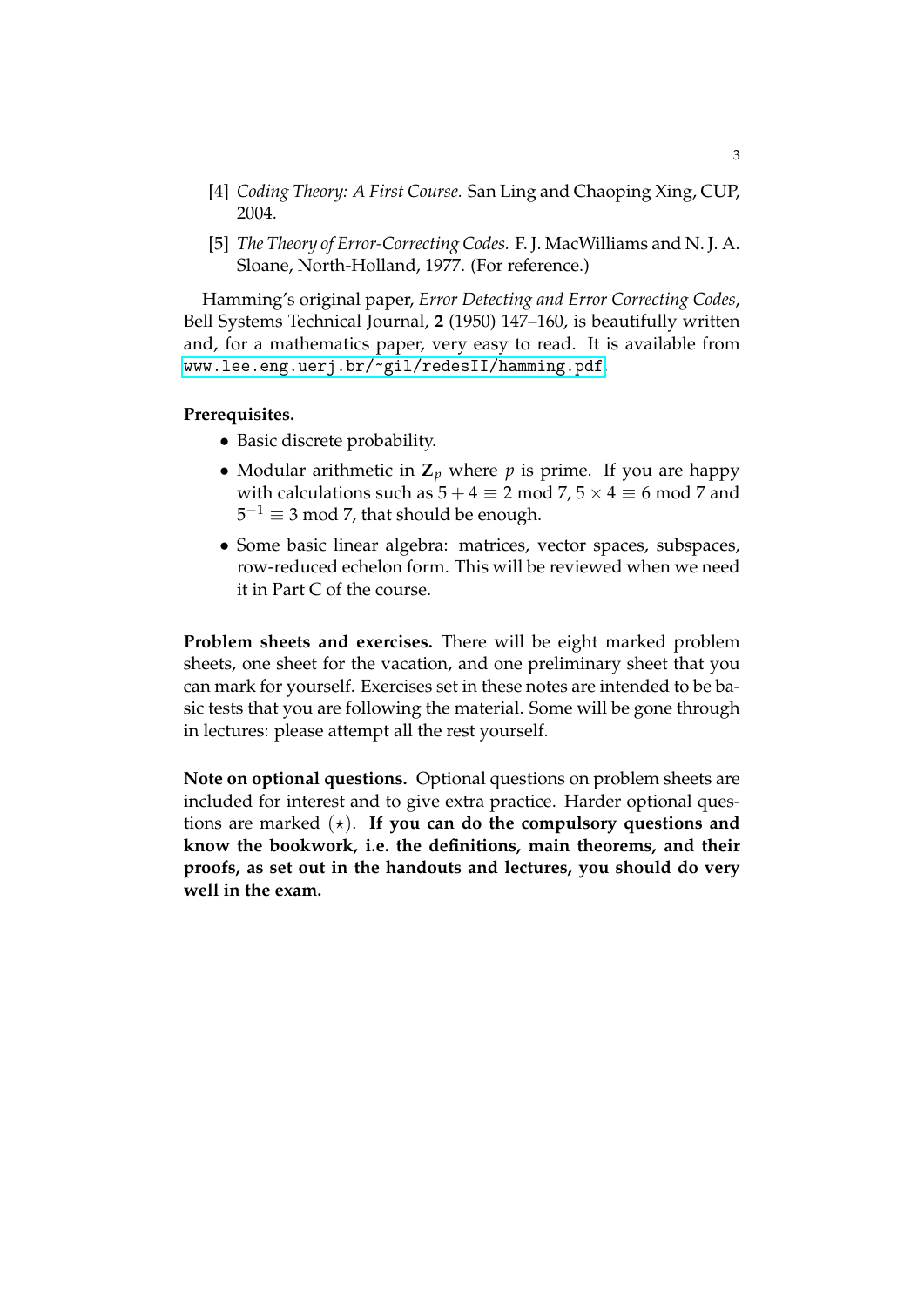#### 1. INTRODUCTION

The basic problem we will consider in this course is as follows.

**Problem 1.1.** Alice wants to send a message to Bob. She can communicate with him by sending him a word formed from symbols taken from some fixed set. But every time she sends a word, there is a chance that some of its symbols will be corrupted, so the word that Bob receives may not be the word that Alice sent. How can Alice and Bob communicate reliably?

The symbols are sent through a *channel*. The channel could be a phone line, a fibre-optic cable, the air in a room (the medium through which sound-waves travel), a compact-disc, and so on. The errors could come from human error, imperfections in the equipment, aeroplanes flying overhead, scratches on the disc, and so on. These unwanted phenomena are called *noise*.

Our basic setup is shown in the diagram below.



**Example 1.2.** Alice wants to send the message 'Yes' or 'No' to Bob. The available symbols are 0 and 1, and we will imagine that the channel is a noisy phone-line to which Alice and Bob have connected their respective computers.

*Scheme 1.* The two decide, in advance, that Alice will send

- $\bullet$  00 for 'No'.
- $\bullet$  11 for 'Yes'.

If Bob receives 00 or 11 then he will assume this is the word that Alice sent, and decode her message. If he receives 01 or 10 then he knows an error has occurred, but he does not know which symbol is wrong. If he can get in touch with Alice to ask her to resend the message, this may be acceptable.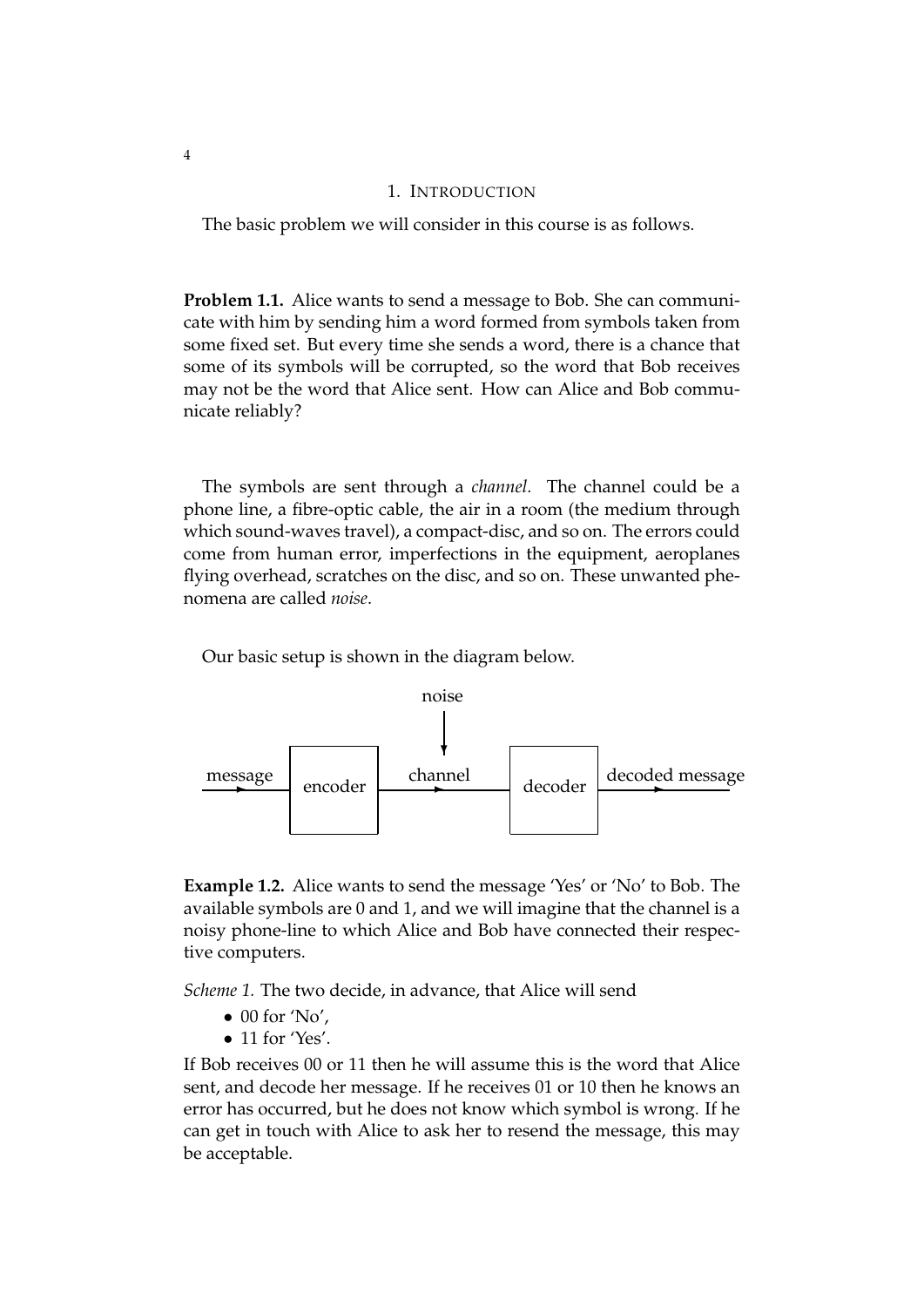*Scheme 2.* Suppose instead they decide that Alice will send

- $\bullet$  000 for 'No',
- 111 for 'Yes'.

Then Bob can decode Alice's message correctly, provided at most one error occurs, by assuming that the symbol in the majority is correct.

Under either scheme, if two errors occur then, when Bob decodes the received word, he gets the wrong message.

Like all mathematical subjects, coding theory has its own technical vocabulary. Fortunately most of the words have fairly intuitive meanings, but as always, you will need to think carefully about the definitions, and refer to them often when doing questions.

**Definition 1.3.** Let  $q \in \mathbb{N}$ . A *q*-ary alphabet is a set of *q* different elements, called *symbols*. A *word* of *length n* over an alphabet *A* is a sequence  $(x_1, x_2, \ldots, x_n)$  where  $x_i \in A$  for each *i*.

Equivalently, a word is an element of  $A^n = A \times A \times \cdots \times A$ . We will usually omit the round brackets and commas when writing words. For example, in Example 1.2 the alphabet is  $\{0, 1\}$  and the word  $(1, 1, 1)$  of length 3, corresponding to 'Yes' in Scheme 2, is 111.

**Definition 1.4.** Let *A* be an alphabet and let  $n \in \mathbb{N}$ . A *code over A* of *length n* is a subset *C* of  $A<sup>n</sup>$  containing at least two words. The elements of *C* are called *codewords*. The *size* of *C* is |*C*|.

See Remarks 1.7 for some discussion of this definition.

*Exercise:* Why is it reasonable to require that a code always has at least two codewords?

**Definition 1.5.** The *binary alphabet* of *binary digits*, or *bits*, is {0, 1}. A *binary code* is a code over  $\{0, 1\}$ .

The binary alphabet and binary codes are particularly important because modern computers store and send data as sequences of bits.

We will now see how Example 1.2 is described using the language of coding theory.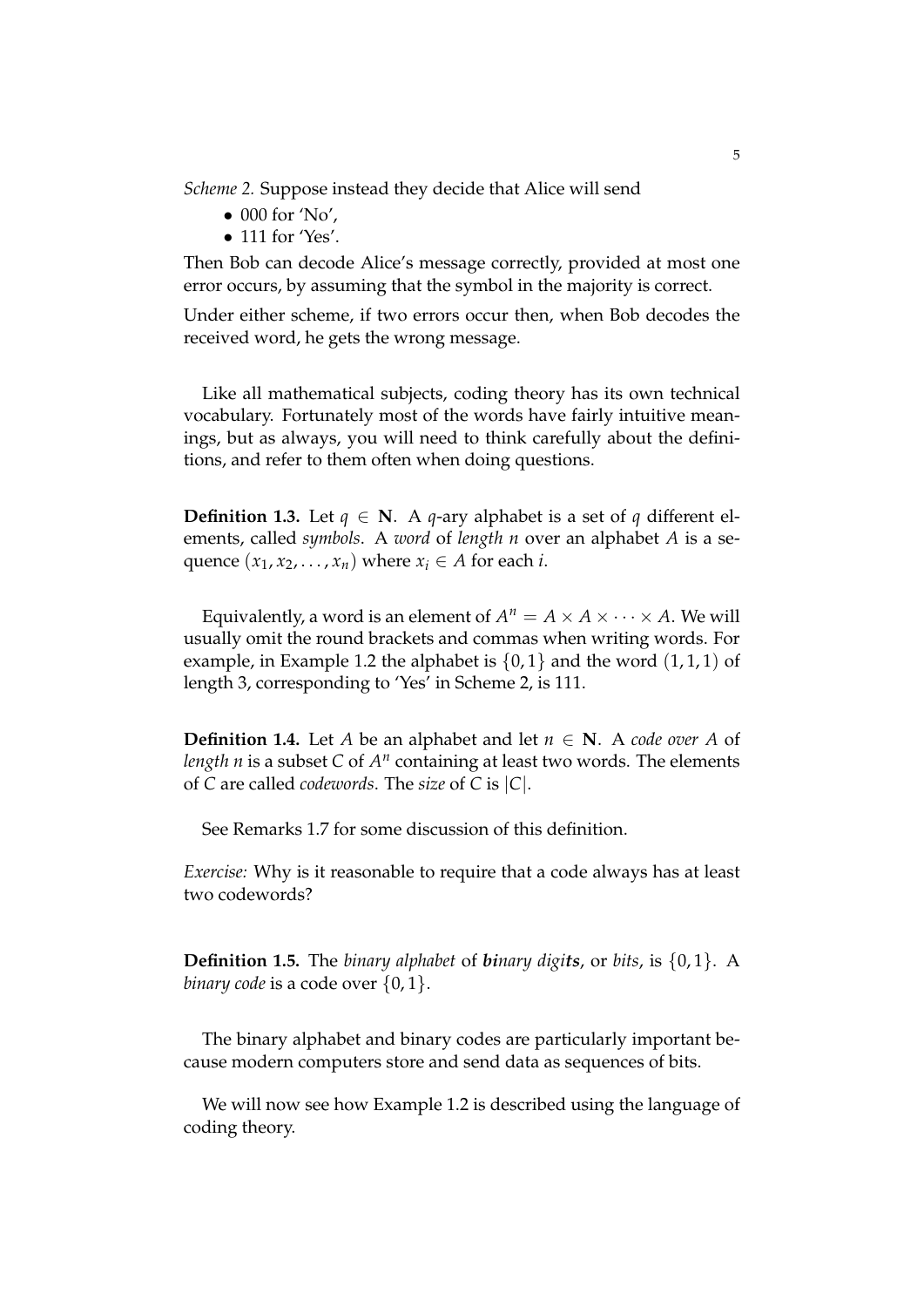**Example 1.2** (**continued**)**.** In *Scheme 1*, Alice and Bob use the binary code

 $C = \{00, 11\}$ 

which has length 2 and size 2. The encoder is defined by

'No' 
$$
\xrightarrow{\text{encoded as}}
$$
 00  
'Yes'  $\xrightarrow{\text{encoded as}}$  11.

The decoder decodes 00 as 'No' and 11 as 'Yes'. If 01 or 10 is received then rather than take a blind guess, Bob requests retransmission.

In *Scheme 2*, Alice and Bob use the binary code

 $D = \{000, 111\}$ 

which has length 3 and size 2. The encoder encodes 'No' as 000 and 'Yes' as 111. The decoder decodes a received word according to its majority symbol, so if Bob receives

000, 001, 010, 100 he assumes Alice sent 000 and decodes as 'No'. 111, 110, 101, 011 he assumes Alice sent 111 and decodes as 'Yes'.

In Section 2 we will define the Hamming distance between two words of the same length and use this to generalize the decoding strategy in Scheme 2. You may be able to guess the definition of Hamming distance (for binary words) from the diagrams showing  $\{0,1\}^2$  and  $\{0,1\}^3$ below.



**Example 1.2** (**concluded**)**.** Suppose that whenever a bit 0 or 1 is sent down the channel used by Alice and Bob, there is a probability *p* that it flips, so a 0 becomes a 1, and a 1 becomes a 0.

*Exercise:* Why is it reasonable to assume that  $p < 1/2$ ?

For definiteness we shall suppose that Alice sends 'Yes' to Bob: you should be able to check that we get the same behaviour if Alice sends

6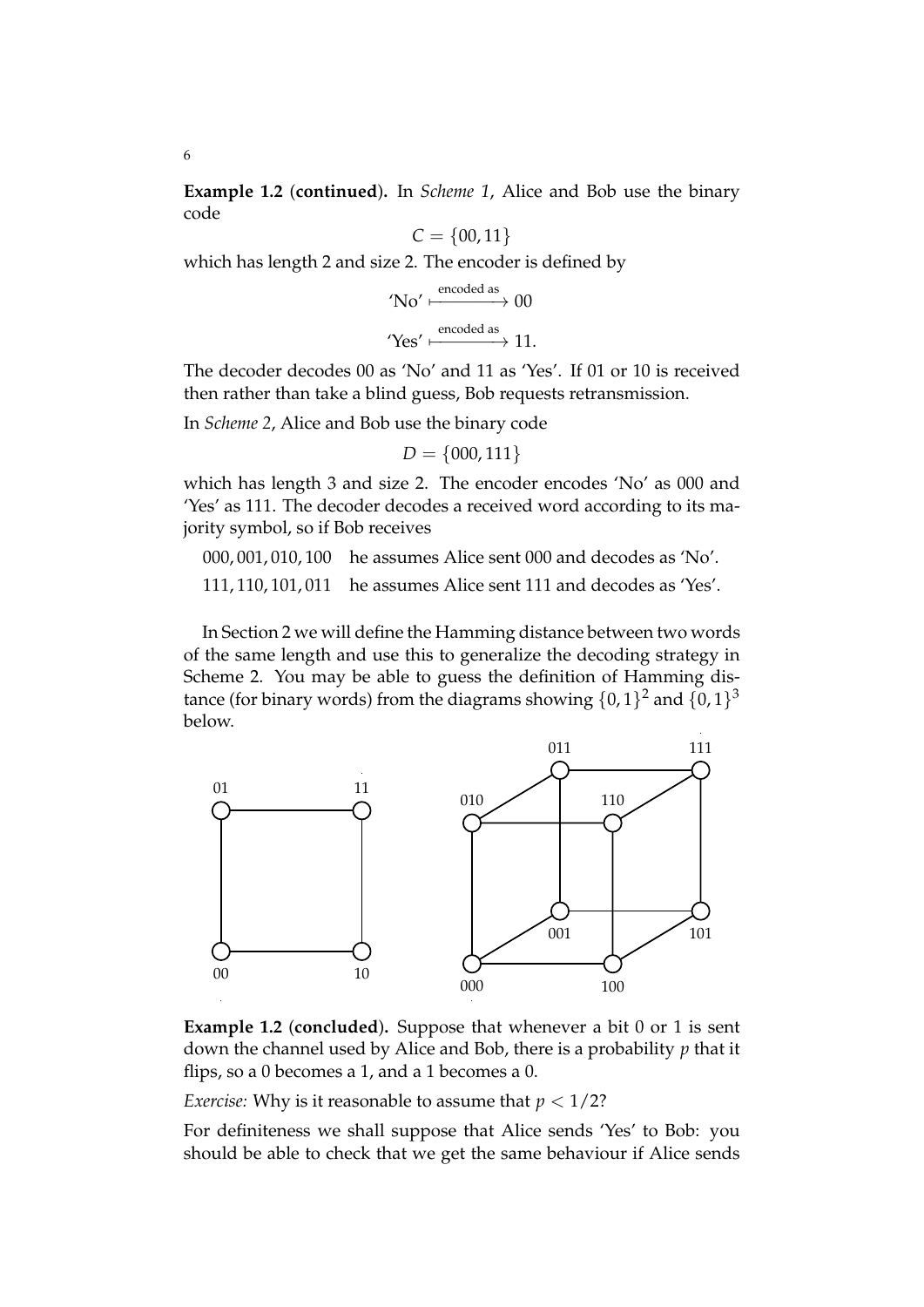'No'. Using Scheme 2, Alice sends 111 and Bob decodes wrongly if and only if he receives 000, 001, 010 or 100. This event has probability

$$
p^3 + 3p^2(1-p).
$$

The preliminary problem sheet leads you through a step-by-step analysis of Scheme 1 and asks you to compare it with Scheme 2.

The channel used in this example is a good model for a number of physically different channels.

**Definition 1.6.** The binary channel in which each transmitted bit flips, so a 0 becomes a 1 and a 1 becomes a 0, independently with probability *p*, is called the *binary symmetric channel* with *cross-over probability p*.

The transition probabilities for the binary symmetric channel are shown in the diagram below. Question 4 on Problem Sheet 1 asks you to work out the analogous definition of a *q*-ary symmetric channel.



More general channels, in which symbols can be erased, as well as flipped into other symbols, are also studied, but we shall not look at them in this course.

**Remarks 1.7.** The following features of Definition 1.4 should be noted.

- (1) By Definition 1.4, all the codewords in a code have the same length. This is true for all modern codes, and is a helpful simplifying assumption.
- (2) We assume that all our codes have size  $>$  2, because if a code has no codewords, or only one, then it is useless for communication.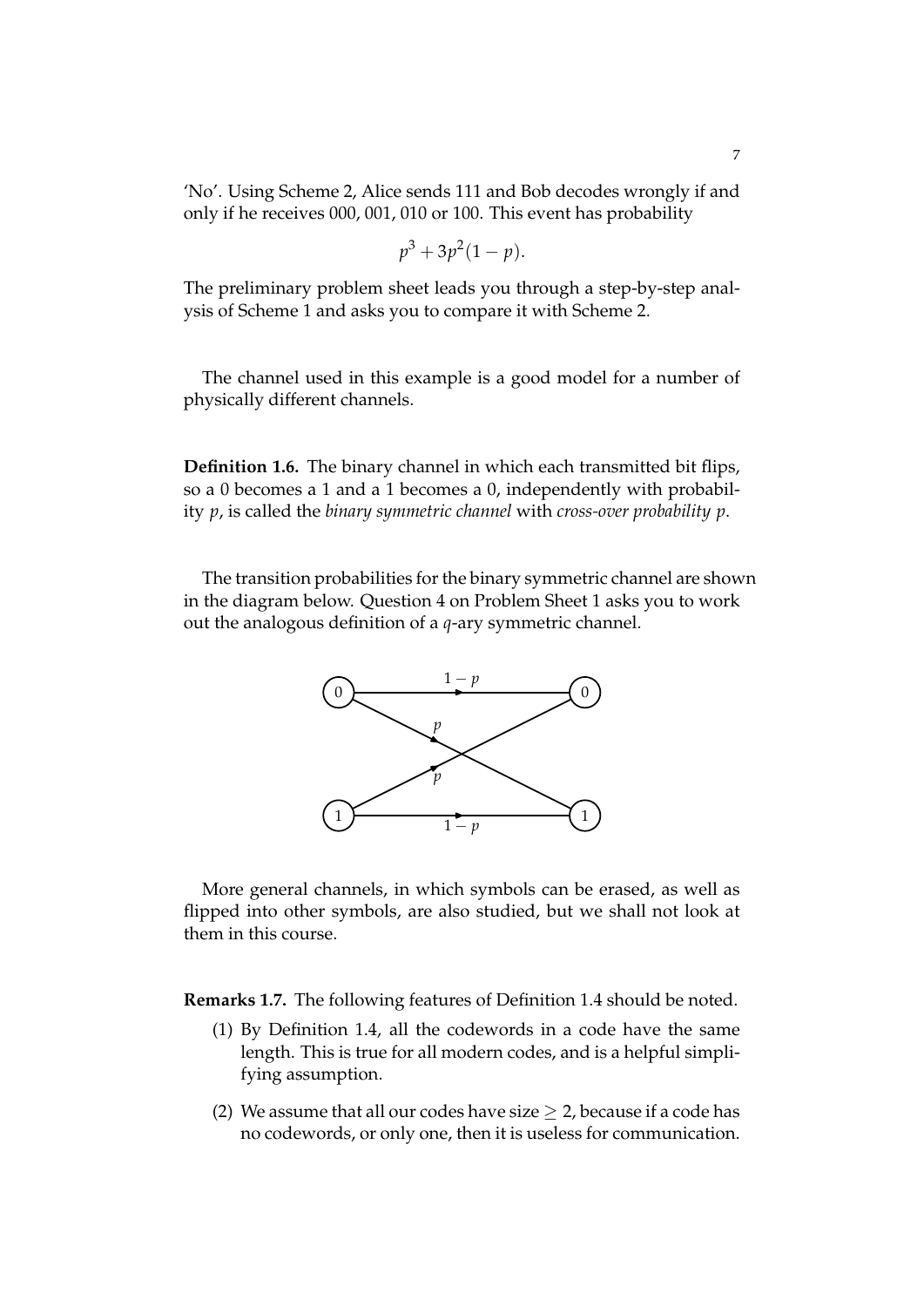- (3) It is very important to realise that the codes in this course **are not secret codes**. The set of codewords, and how Alice and Bob plan to use the code to communicate, should be assumed to be known to everyone. $2$
- (4) The definition of a code does not mention the encoder or decoder. This is deliberate: the same code might be used for different sets of messages, and with different decoding strategies: see Example 1.8.

**Example 1.8.** Suppose ALICE wants to send BOB one of the messages 'Stand-down' or 'Launch nukes'. They decide to use the binary code  $D = \{000, 111\}$  from Example 1.2, with the encoder

> $\text{ 'Stand-down' } \longmapsto 000$  $\prime$ Launch nukes $\prime \longmapsto$  necoded as 111.

Erring on the side of safety, they decide that if BOB receives a noncodeword (i.e. one of 001, 010, 100, 110, 101, 011), then he will request retransmission. So the same code is used as Example 1.2, but with different messages, a different encoder and a different decoding strategy.

The following two exercises will be discussed in lectures.

*Exercise:* Alice thinks of a number between 0 and 15. Playing the role of Bob, how many yes/no questions do you need to ask Alice to find out her number?

*Exercise:* Now suppose that Alice is allowed to tell *at most* one lie when she answers Bob's questions. (Or, corresponding more closely to noise in the channel, suppose that Alice can choose to mumble in one of her answers so that Bob mishears her answer.) Repeat the game in the previous exercise. How many questions do you need?

**Example 1.9.** We will convert some of the possible questioning strategies for Bob into binary codes of size 16.

<span id="page-7-0"></span><sup>&</sup>lt;sup>2</sup>Of course there is nothing to stop Alice encrypting her message to Bob before it is encoded for the channel. In addition, we will see that it is often important that Alice is roughly equally likely to send each of her possible messages: this is achieved by *source encoding*, which is the subject of MT441 Channels. This course is about the innermost step in the chain of communication.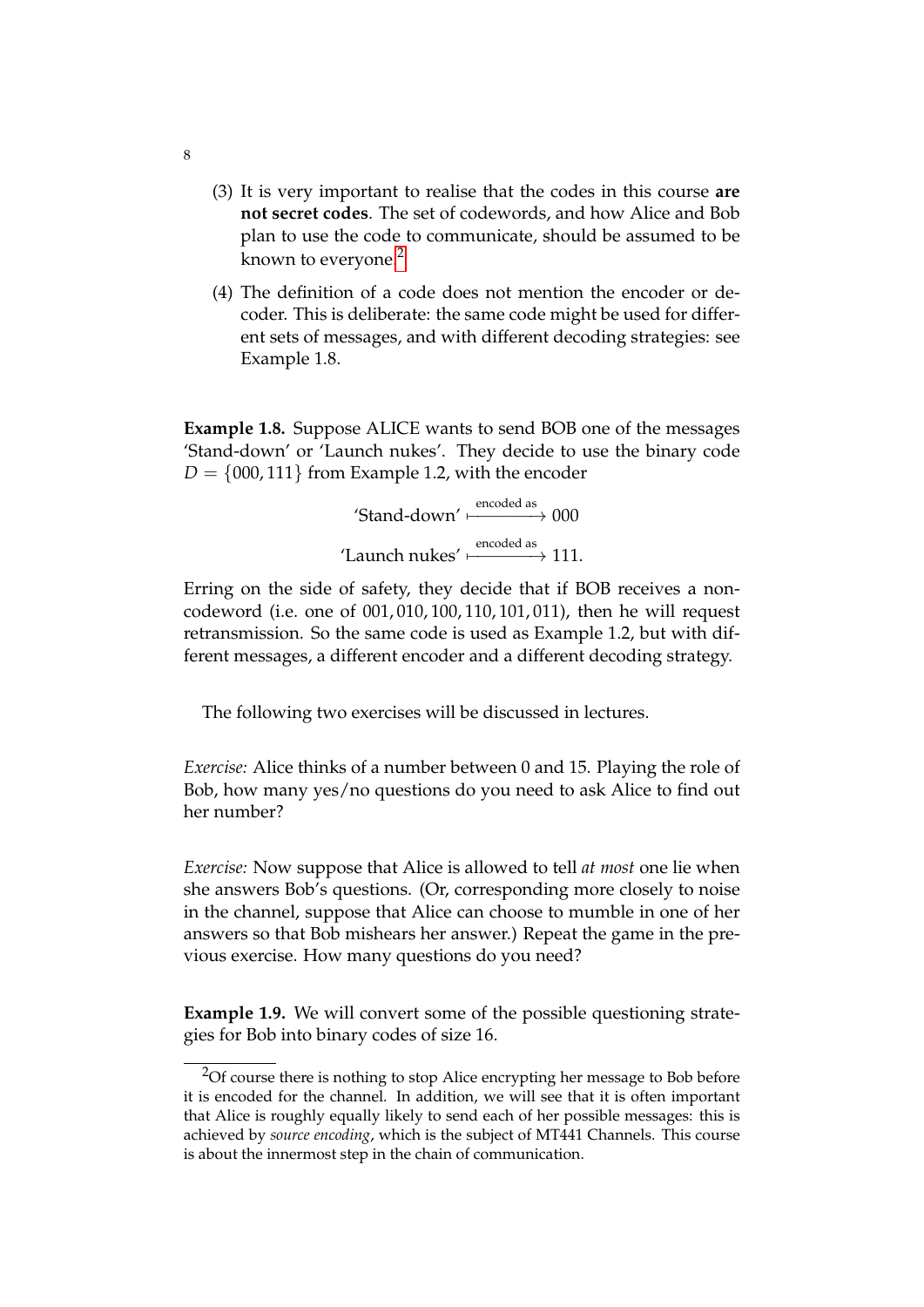At the end of the course we will see the Hamming code of length 7 and size 16. This gives Bob an optimal questioning strategy with the surprising property that he can write down all his questions in advance. $3$  (So the questions he asks do not depend on how Alice replies.)

**Definition 1.10.** Let *C* be a code of length *n* and size *M*. We define the *rate* of *C* to be  $(\log_2 M)/n$ .

Roughly put, the rate of a binary code measures the proportion of the bits of the codewords that give direct information about the encoded message. For example, the binary codes  $\{00, 11\}$  and  $\{000, 111\}$  used by Alice and Bob in Example 1.2 have rates 1/2 and 1/3, respectively. A code of length *n* used for the guessing game has size 16, so has rate  $(\log_2 16)/n = 4/n$ .

We end with four examples of codes that are, or were, important in real life. I hope you will find these examples interesting, but you are **not** expected to know anything about them for examination purposes. *Exercise:* read the examples and think about how each fits into our setup of encoder, code, channel and decoder.

**Example 1.11.** A *Quick-Response code*, or *QR-code* is a 21 × 21 grid of small black and white squares. The squares represent a binary sequence (black is 1 and white is 0) encoding a short message. If your mobile phone has a camera, you might be able to use it to decode the QR-code below.<sup>[4](#page-8-1)</sup>



Each QR-code has a 15-bit *format string*, repeated twice in the grid. The format string in this example is 111011111000100. (One place to find it is in 15 of the 17 bits anticlockwise around the top-left square, as shown in the margin.) The first 5 bits of the format string specify the coding scheme used for the main message. The remaining 10 bits are used for error correction. After a fixed masking pattern is added, the format string becomes a single codeword in the binary BCH [15, 5, 7]-code of



 $3$ Try searching for 'Ulam's Liar Game' on the web to find some general results.

<span id="page-8-1"></span><span id="page-8-0"></span> ${}^{4}$ Free decoding apps are available for most phones, or you could use [zxing.](zxing.org/w/decode.jspx) [org/w/decode.jspx](zxing.org/w/decode.jspx).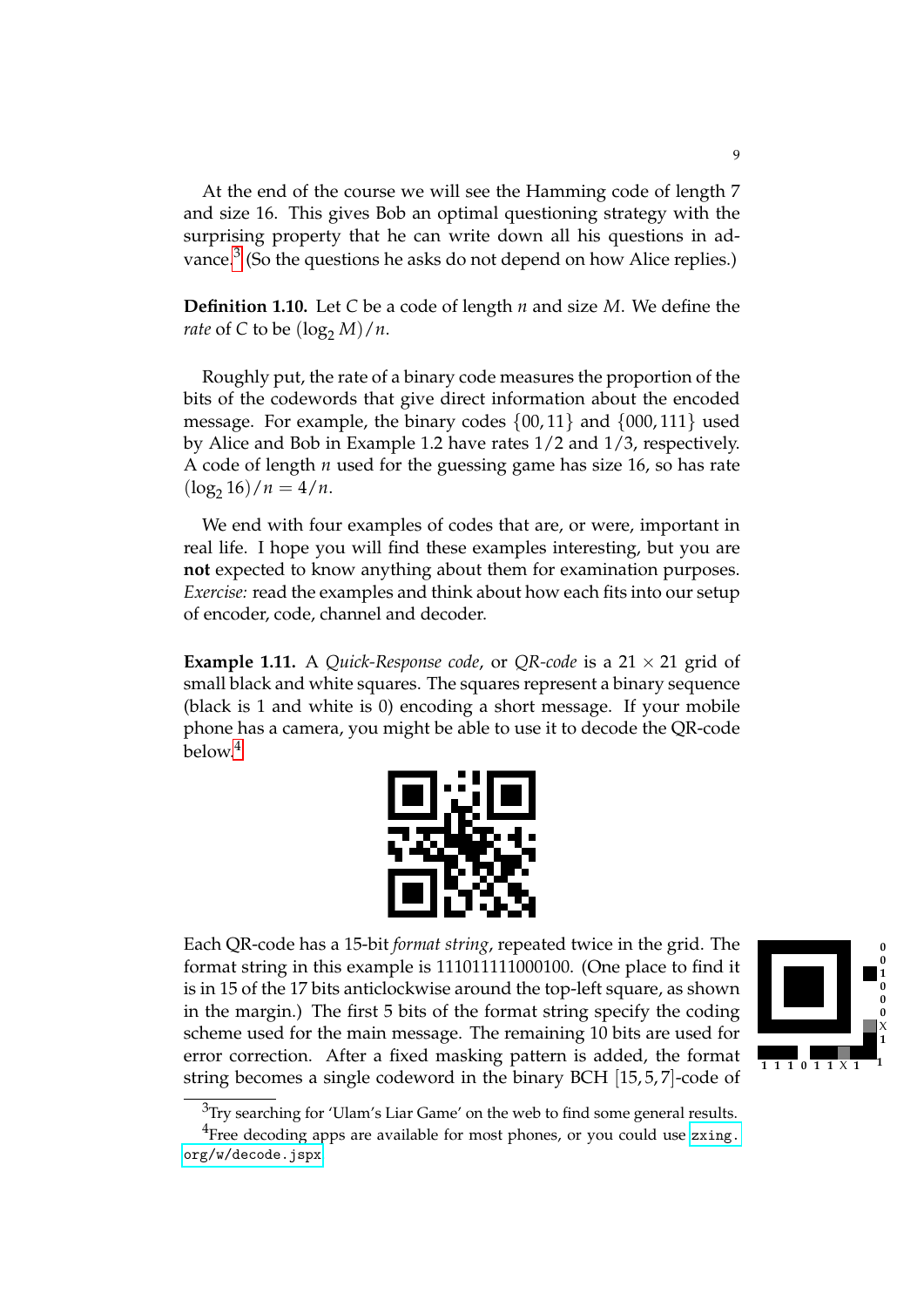length 15 and size 32. This code will be seen at the end of the MSc/MSci course.

The remaining data in this QR-code consists of  $26 \times 8 = 208$  bits which correspond to a single codeword in a Reed–Solomon code of length 26 over an alphabet of size  $2^8$ . This codeword encodes a message of uppercase characters and some limited punctuation, suitable for transmitting web addresses.

The encoder begins by converting each character in the message into a number between 0 and 44: for example, 'C' is sent to 12, 'D' to 13, and so on. Each pair of numbers is then converted into an 11 bit binary word. (This is possible because  $45^2 = 2025 \le 2^{11} = 2048$ .) These words are then concatenated into a string of  $19 \times 8 = 152$  bits which is encoded using the Reed–Solomon code.

This describes QR-codes with the lowest degree of error correction. The decoder will always be able to correct up to three errors, in which a black square is read as a white square, or *vice versa*. For reasons that will be mentioned in the MSc/MSci course, many more errors can often be corrected, but this is not guaranteed.

*Exercise:* The QR-code below encodes a very short message with a higher degree of error correction. Try shading in some little squares (or randomly writing on the code). You should be able to inflict quite a lot of damage before decoding fails.



*Exercise:* Why do you think the format string is repeated twice? What is the point of the three squares in the corners? (Including the white border, these squares occupy  $8^2 \times 3 = 192$  of the  $21^2 = 441$  little squares, so they must be important for some reason!)

A MATHEMATICA notebook that implements a basic QR-encoder is avail-able from Moodle.<sup>[5](#page-9-0)</sup>

<span id="page-9-0"></span><sup>&</sup>lt;sup>5</sup>Although it is not the most exciting read, it is clear from the official specification that a lot of thought went into the design of the QR-code. The hard way to obtain this document is to pay ISO (International Standards Organization) 210 Swiss Francs and wait one month.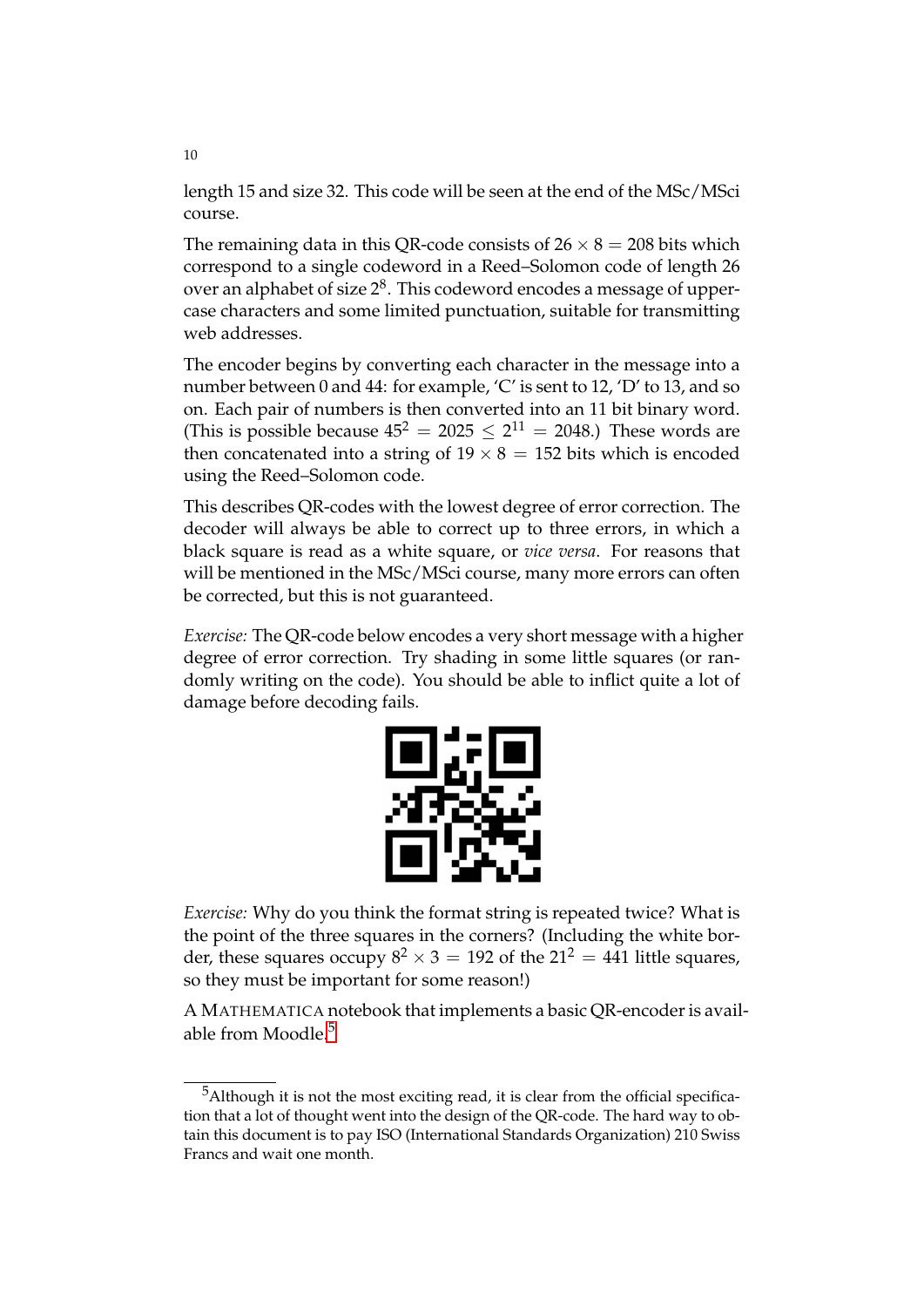**Example 1.12.** A compact disc contains information in the form of a sequence of microscopic pits on a disc that are read by a laser. Here the compact disc is the channel, and its primary purpose is to transmit information reliably through time.

The pits encode a long sequence of the bits 0 and 1. The encoding scheme combines two different Reed–Solomon codes. The first code alone guarantees to correct one error in each block of 128 consecutive bits. If, however, the errors occur in adjacent bits, as is usual for a scratch then, mainly because of the clever way in which the two codes are combined, many more errors can be corrected. Up to  $16 \times 32 \times 8 =$ 4096 adjacent bits can be corrupted in a block of  $124 \times 28 \times 8 = 27776$ bits and the compact disc will still be decoded successfully.<sup>[6](#page-10-0)</sup>

**Example 1.13.** The Australian railway company 'Victorian Railways' used a telegraph system and codebook. The entire codebook, as used in 1972, can be read online at [www.railpage.org.au/telecode/tc01.](www.railpage.org.au/telecode/tc01.gif) [gif](www.railpage.org.au/telecode/tc01.gif). Here is an extract from near the start.

- **Ayah** Provide locomotive to work
- **Aybu** Return locomotive at once
- **Azaf** Breakdown train left at . . .
- **Azor** Arrange to provide assistance locomotive
- Azub A second locomotive will be attached to ...

In telegraph transmission only upper case were used. So a typical message might be something like 'Breakdown train left at Sydney, provide locomotive to work', encoded as AZAF SYDNEY AYAH. The code has these properties.

- (1) All codewords are of length 4 and are words over the alphabet  $\{A, B, C, \ldots, X, Y, Z\}$ . (Except for place names such as SYDNEY, which break our rule that all codewords must have the same length.)
- (2) The codewords are easily pronounceable. Most, but not all, have the pattern vowel–consonant–vowel–consonant. Probably this reduced operator error when encoding messages.

<span id="page-10-0"></span> ${}^{6}$ Larger numbers of errors on audio compact discs are hidden by interpolating the music on either side of the error. Compact discs used to store data are physically the same as audio discs, but have a further layer of coding that enables even more errors to be corrected. See Chapter 5 of *Error Correcting Codes: Classification by Isometry and Applications*, Anton Betten *et al*, Algorithms and Computation in Mathematics Volume 18, Springer 2006 for a nice account.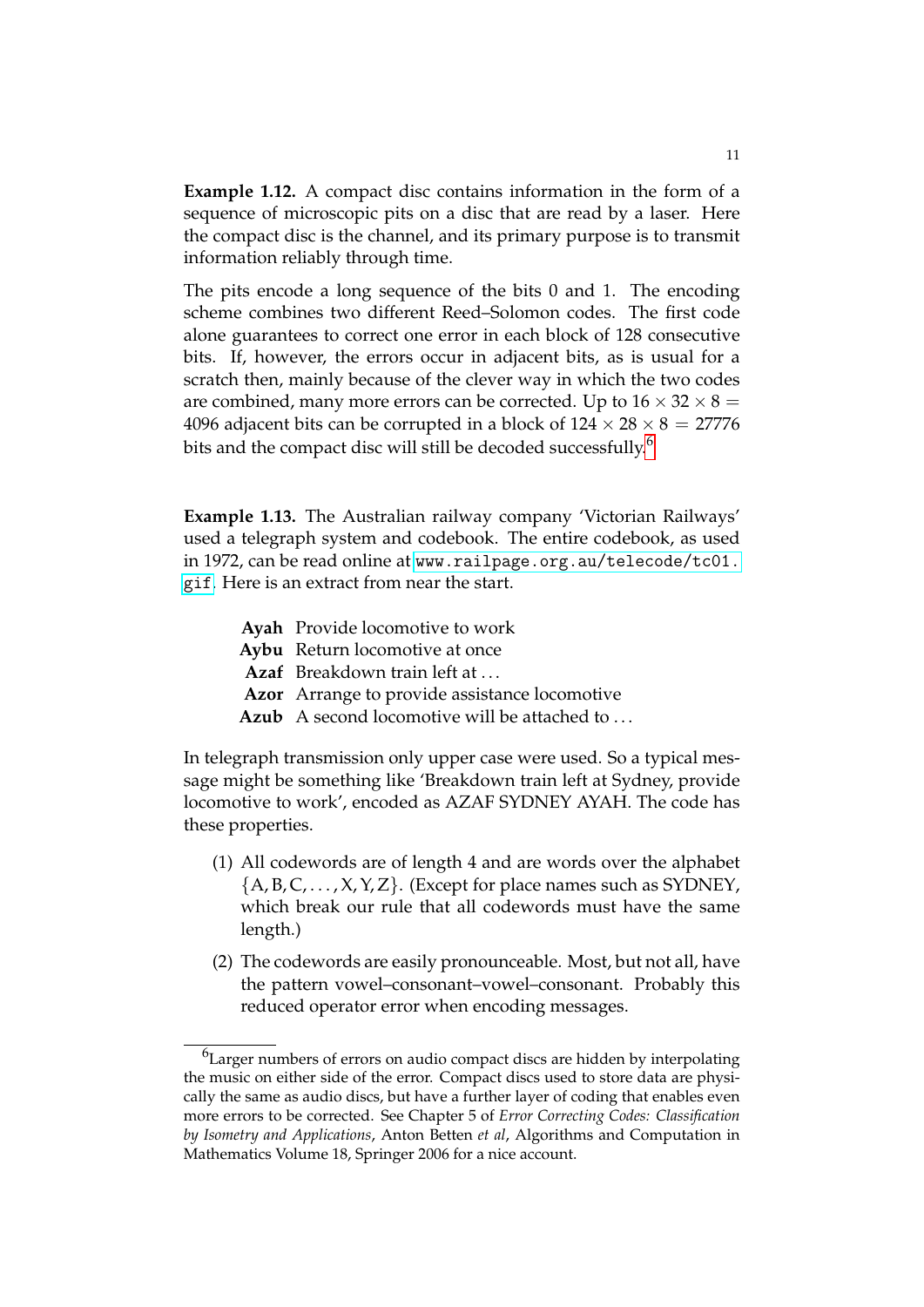(3) Most codewords differ from one another in at least two letters. So if I mean to send '**Ayah**', but because of human error, or a problem with the line, '**Ayam**' is received, then it will be clear an error has occurred.

*Exercise:* Most codewords are not English words, although a few are: '**Coma**' is an instruction about extra trucks, '**Cosy**' is an instruction about loading trucks. Why do you think English words were usually avoided?

*Exercise:* Related instructions often start with the same letter: is this a good feature of the coding scheme?

The high degree of redundancy in normal English text means that a native speaker can detect and correct many errors. For example, even though the sentence

'Tae mext hrxin tb Lxnton kas &e\*n oznce!Hed' has many errors, you can probably work out what it says. Here it is worth bearing in mind that what is easy for a human may be very hard to program on a computer.

The Australian telegraph code removes much of the redundancy from English, in the interests of efficient use of the telegraph lines. However, it is still the case that only a tiny number of all four letter strings are used, so the code can still detect errors. The encoding process, which turns long sentences about train manoeuvers into four letter codewords, replaces the complicated (and poorly understood) redundancy of English with redundancy over which we have more control.

**Example 1.14.** The Mariner 9 probe, launched in 1971, took the first pictures of Mars, ultimately transmitting 7239 pictures at a resolution of  $700 \times 832$  pixels. The images were grey-scale, using 64 different shades of grey. The pictures were transmitted back to Earth by sending one pixel at a time, so we can think of a message as a single number between 0 and 63. The channel of radio waves can be modelled by the binary symmetric channel in Definition 1.6.

The naïve approach of just encoding each pixel as a string of 6 bits would not have worked well. One survey article<sup>[7](#page-11-0)</sup> gives the cross-over probability as 0.05. So about 5% of all bits were flipped by the channel (with a 0 becoming a 1, and a 1 becoming a 0). With this scheme, the probability that any particular pixel would be correctly transmitted is then  $0.95^6 \approx 0.74$ . So about 26% of the image would have been wrong.

<span id="page-11-0"></span><sup>7</sup>Van Lint, *Coding, decoding and combinatorics*, available from [alexandria.tue.](alexandria.tue.nl/repository/freearticles/593591.pdf) [nl/repository/freearticles/593591.pdf](alexandria.tue.nl/repository/freearticles/593591.pdf).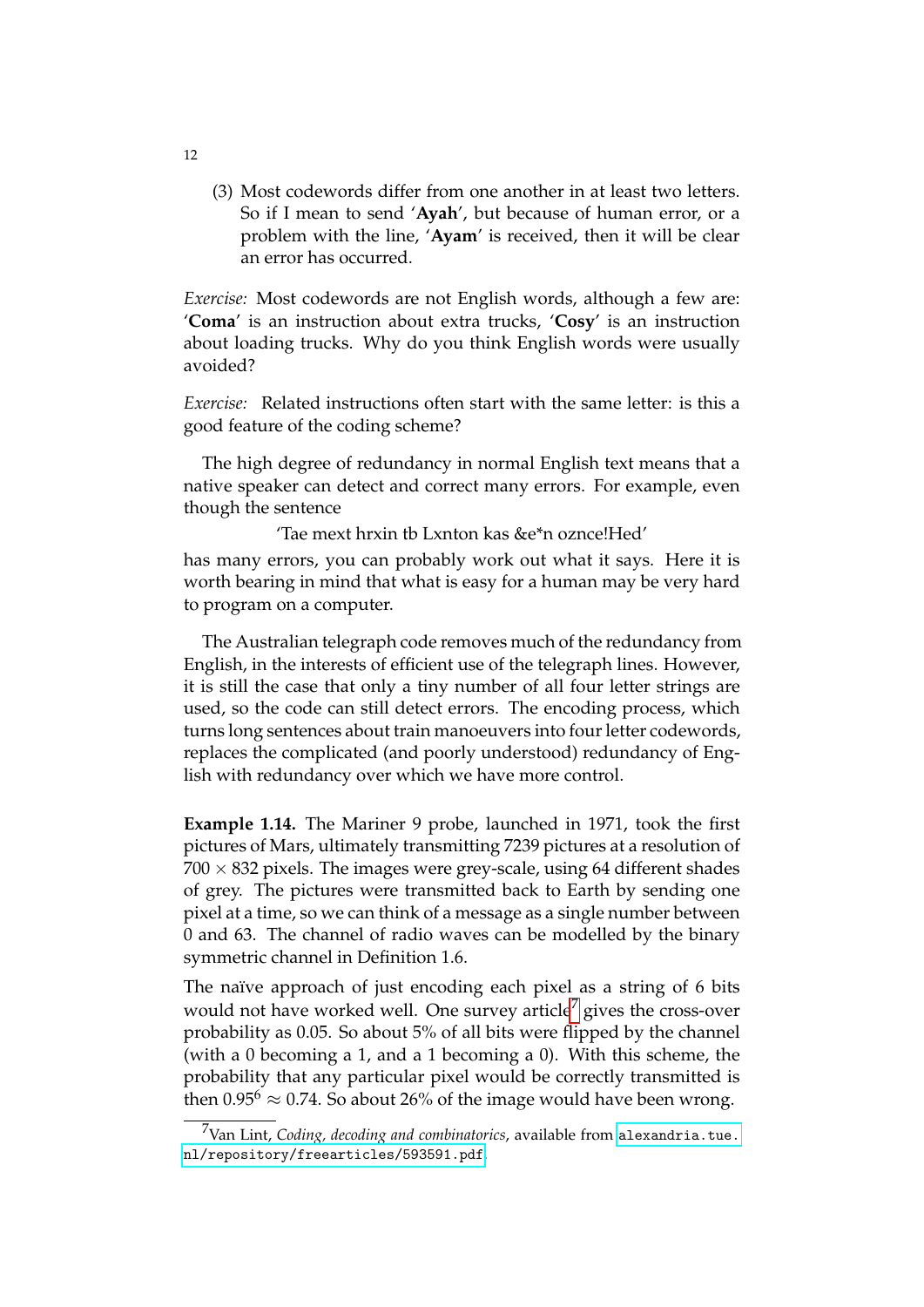

The matrix shows 32 of the 64 codewords in the binary Hadamard code used in Mariner 9. A black square represents 0 and a white square represents 1. The other 32 codewords are obtained by flipping each bit in the 32 codewords shown. For example, the first row shows the codeword  $00...0$ , which flips to  $11...1$ . Please don't confuse this diagram with a QR-code!

It was acceptable for each pixel to be encoded by up to 32 bits, so increasing the amount of data to be stored and transmitted by a factor of 5. A code in which each bit was repeated 5 times, along the lines of the codes *C* and *D* in Example 1.2, would have reduced the probability that a pixel was incorrectly decoded to about 0.8%.

The code actually used was a binary Hadamard code of length 32 and size 64. (Half of the codewords are shown in the diagram above.) We will study these codes in Part B. This code is capable of correcting any 7 errors in a received word. So of the 32 bits sent for each pixel, even if 7 of them are corrupted by the channel, the pixel will still be correctly decoded. This reduces the probability of incorrect decoding a pixel to less than 0.014%. Most images could be expected to have fewer than 100 incorrect pixels.

When working with codes of long length and large size, it is no longer at all obvious how to decode a received word. For example, suppose you receive the word  $(0, 0, 1, 1, 1, 0, \ldots, 1, 0, 1, 1)$ , represented by



It is far from obvious which codeword in the Mariner 9 code it is nearest to. In fact the received word differs from the bottom row in the matrix above in 7 positions, and from all other rows in at least 11 positions, so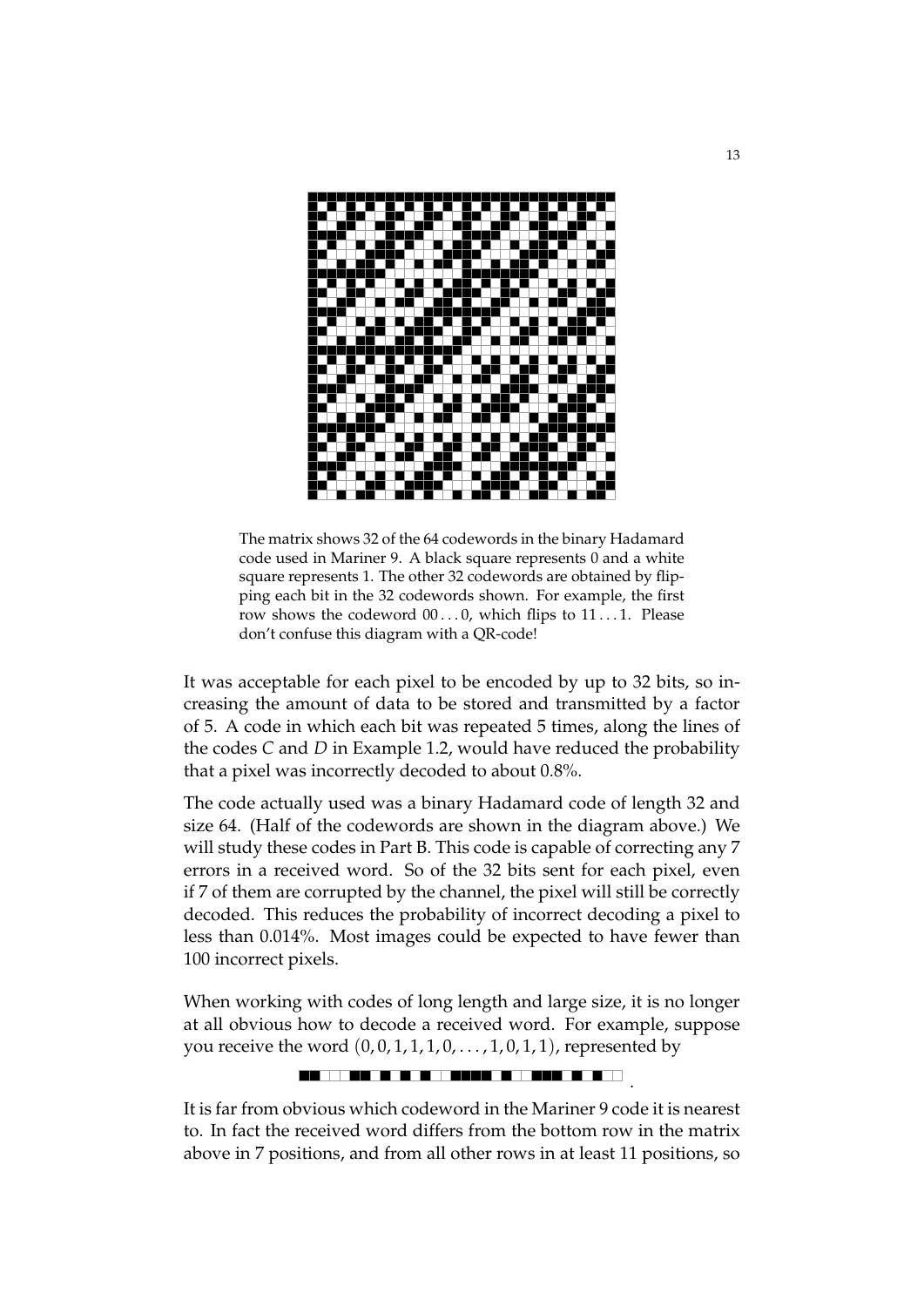would be decoded as  $(0, 1, 1, 0, 1, 0..., 1, 0, 0, 1)$ . (And then this codeword would be converted back into the corresponding shade of grey.)

There is a very elegant decoding algorithm for the Mariner 9 code, based on the Discrete Fourier Transform. Critically, this algorithm was easy to implement on the relatively primitive computers available to NASA in 1971. See Van Lint's survey article for an outline of how this was done. Finding fast and accurate decoders for large codes, such as Hadamard codes and the Reed–Solomon codes used on compact discs, is a central problem in coding theory and has motivated much work in the subject.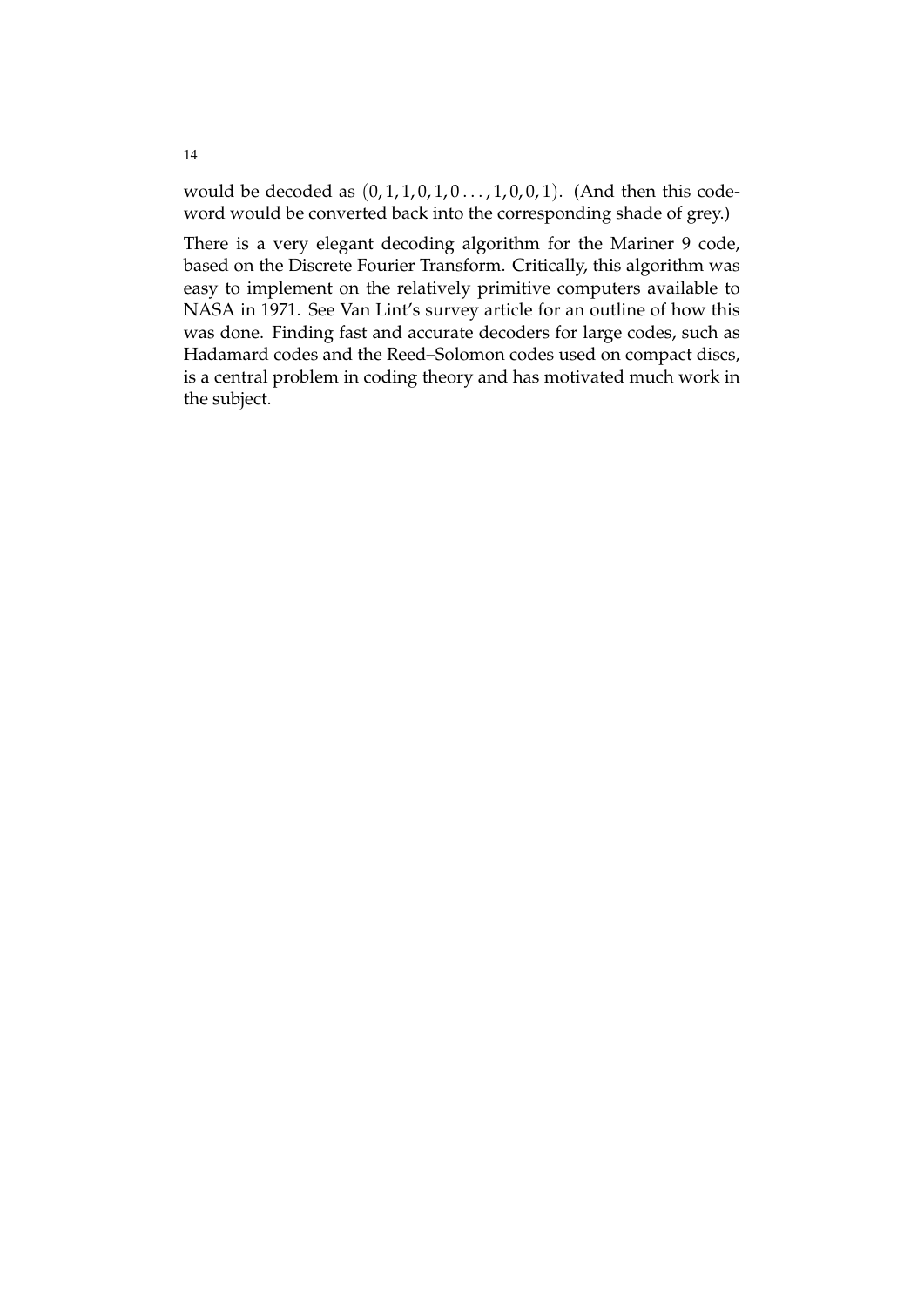#### **Part A: Hamming distance and error detection and correction**

2. HAMMING DISTANCE AND NEAREST NEIGHBOUR DECODING

In this section we define Hamming distance and use it to give a precise statement of what it means to decode by choosing the 'closest codeword' to a received word. We will also see some more examples of codes used for error detection and correction.

In the rest of Part A we will use Hamming distance to make precise our intuitive idea that a code has a maximum number of errors it can hope to detect and correct reliably, and see different ways to calculate this number.

**Definition 2.1.** Let *A* be an alphabet. Let  $u, v \in A^n$  be words of length *n*. The *Hamming distance* between *u* and *v*, denoted  $d(u, v)$ , is the number of positions in which *u* and *v* are different.

In mathematical notation,  $d(u, v) = |\{i \in \{1, 2, ..., n\} : u_i \neq v_i\}|$ . We will often abbreviate 'Hamming distance' to '*distance*'.

**Example 2.2.** Working with binary words of length 4, we have

 $d(0011, 1101) = 3$ 

because the words 0011 and 1101 differ in their first three positions, and are the same in their final position. Working with words over the alphabet  $\{A, B, C, \ldots, X, Y, Z\}$  we have  $d(TALE, TAKE) = 1$  and  $d(TALE, TILT) = 2.$ 

*Exercise:* Check that  $d(1010, 1001) = 2$ . Find the number of binary words *v* of length 4 such that  $d(1010, v) = r$  for each  $r \in \{0, 1, 2, 3, 4\}.$ Do you recognize the sequence you get? $8^8$  $8^8$ 

The next theorem shows that Hamming distance has the expected properties of a distance. Part (iii) is the triangle inequality for Hamming distance: it will be used in Sections 3 and 4 later.

**Theorem 2.3.** *Let A be a q-ary alphabet and let u*, *v*, *w be words over A of length n.*

(i)  $d(u, v) = 0$  *if and only if*  $u = v$ ;

- (ii)  $d(u, v) = d(v, u)$ ;
- (iii)  $d(u, w) \leq d(u, v) + d(v, w)$ .

<span id="page-14-0"></span> ${}^{8}$ If not, try typing it into Google.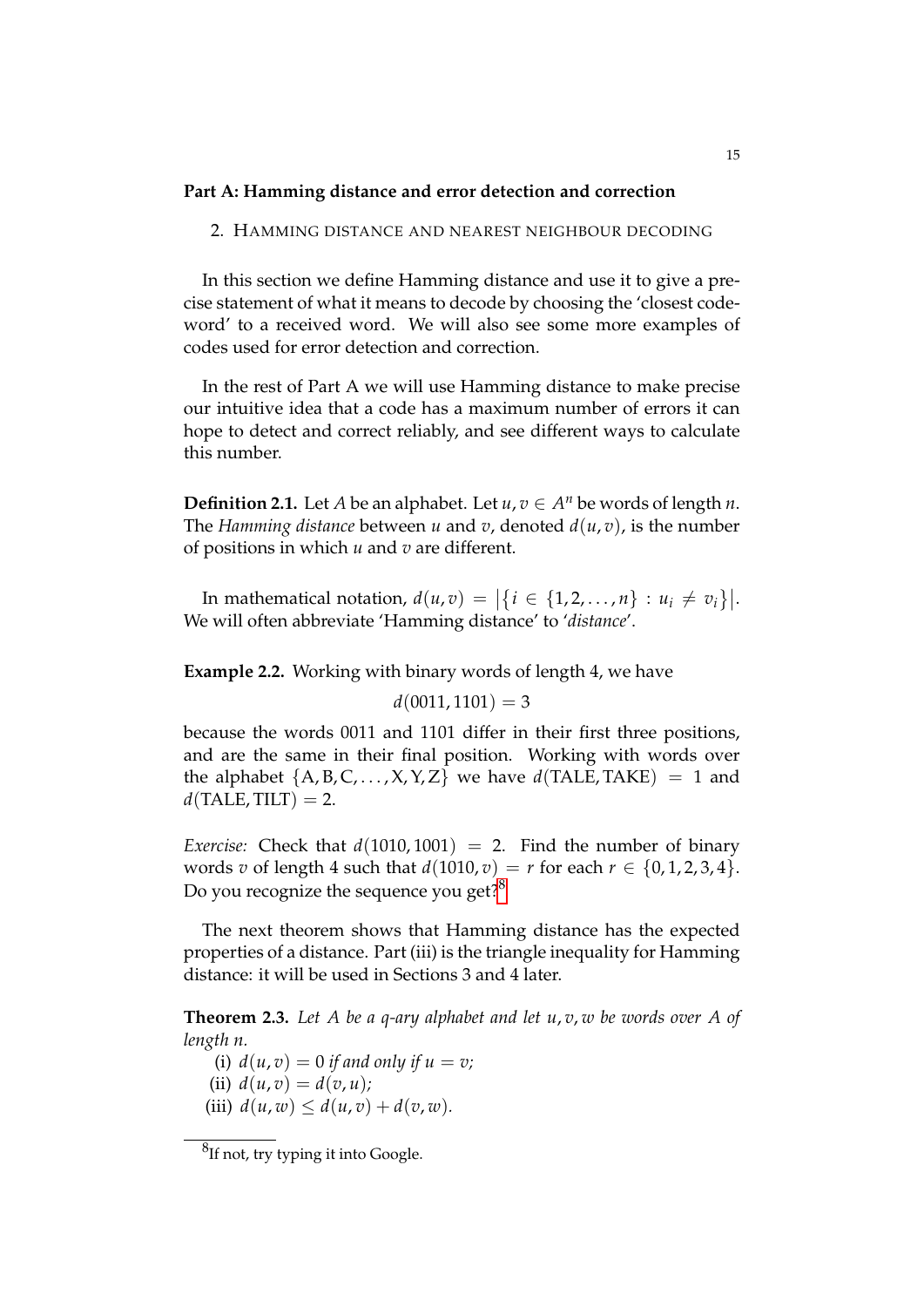*Exercise:* Find all English words *v* such that

$$
d(WARM, v) = d(COLD, v) = 2.
$$

Check that the triangle inequality holds when *u*, *v*, *w* are WARM, WALL and COLD, respectively. For a connection with a Victorian word game, see Question 9 on Sheet 1.

The following important family of codes will be useful examples for nearest neighbour decoding.

**Definition 2.4** (Repetition codes). Let  $n \in \mathbb{N}$  and let *A* be a *q*-ary alphabet with  $q \geq 2$ . The *repetition code* of length *n* over *A* has as its codewords all words of length *n* of the form

```
(s, s, \ldots, s)
```
where  $s \in A$ . The *binary repetition code* of length *n* is the repetition code of length *n* over the binary alphabet  $\{0, 1\}$ .

Note that if *u* and *v* are distinct codewords in a repetition code of length *n* then  $d(u, v) = n$ .

In Scheme 2 in Example 1.2, Alice and Bob used the binary repetition code of length 3, with codewords {000, 111}, Bob decoded a received word by its majority symbol, so for example, 101 is decoded as 111 (meaning 'Yes'). Equivalently, Bob decoded a received word *by choosing the closest codeword in the Hamming distance*.

**Definition 2.5** (Nearest neighbour decoding)**.** Let *C* be a code. Suppose that a codeword is sent through the channel and we receive the word *v*. To decide *v* using *nearest neighbour decoding* look at all the codewords of *C* and pick the one that is nearest, in Hamming distance to *v*. If there is no unique nearest codeword to *v*, then we say that nearest neighbour decoding *fails*.

Note that the word 'fail' has a technical meaning in Definition 2.5. It **does not** mean that the decoded codeword is not the send codeword. This is illustrated in the next example.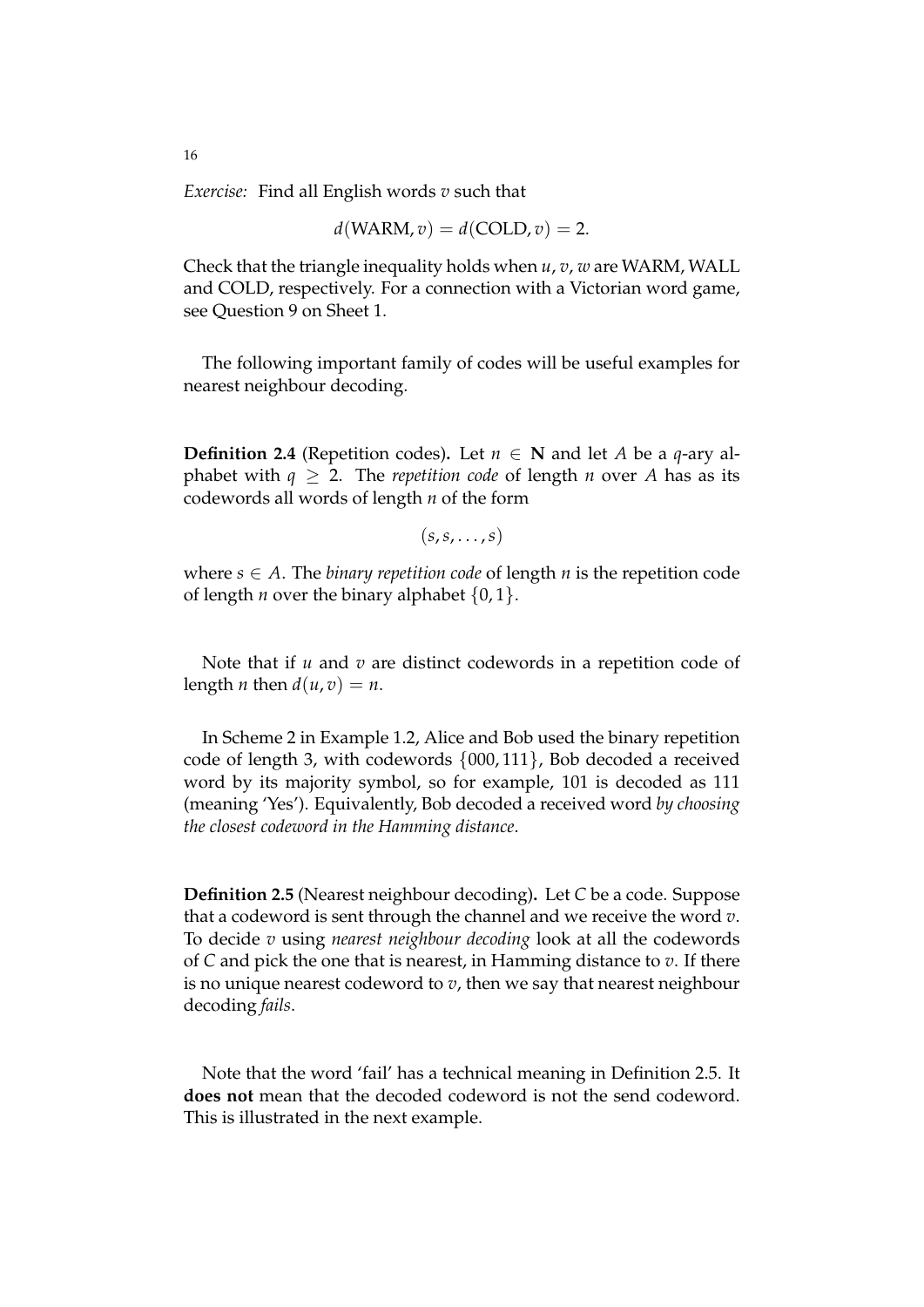**Example 2.6.** An internal review of the code in Example 1.8 has uncovered several deficiencies. The new proposal uses a ternary repetition code of length 6 over the alphabet  $\{0, 1, 2\}$ . The new encoder is

> $\rightarrow$  Stand-down'  $\longmapsto$  0000000  $\text{``Stay on your toes'} \longmapsto \text{``111111''}$  $\cdot$ Launch nukes'  $\longmapsto$  2222222.

Suppose ALICE sends 'Stand-down'. If BOB receives 001102, then

 $d(001102, 000000) = 3, d(001102, 111111) = 4, d(001102, 222222) = 5,$ 

so under nearest neighbour decoding, 001102 is decoded as 000000, which in turn BOB will decode as 'Stand-down'.

Now suppose 000111 is received. Then

 $d(000111, 000000) = 3, d(000111, 111111) = 3, d(000000, 222222) = 6,$ 

so there is no unique codeword closest to 000111. Hence nearest neighbour decoding fails.

Finally suppose four errors occur in the channel and 020222 is received. Then nearest neighbour decoding gives 222222, which BOB will decode as 'Launch nukes'. In the technical sense, nearest neighbour decoding has not failed. However, the outcome will probably not be what ALICE was hoping for.

This example shows that the ternary repetition code of length 6 can be used to correct 2 errors in a reliable way. If more errors occur than it seems that reliable decoding is impossible.

Example 2.6 shows that nearest neighbour decoding is only one step in the decoding process. The diagram below extends our model of decoding to a two-step process. We suppose that the codeword *u* is sent, the word *v* is received, and that nearest neighbour decoding gives the codeword *w*, which is then decoded into the message.

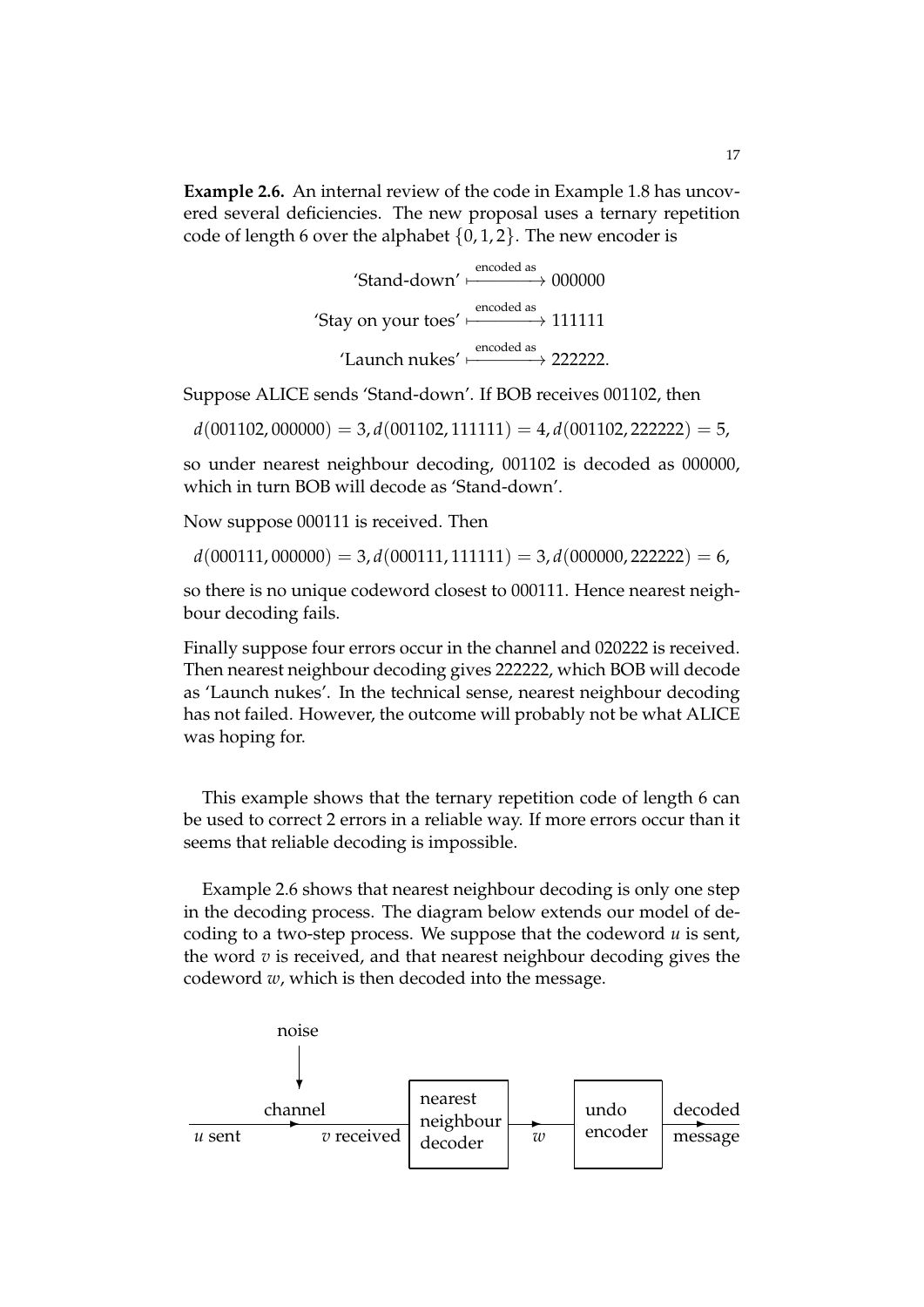The decoded message is correct if and only if  $w = u$ . This is the case if and only if *u* is the unique nearest codeword to *v*, i.e.

$$
d(u,v) < d(u',v)
$$

for all codewords  $u'$ .

Nearest neighbour decoding should seem like the intuitively obvious way to decode. However, it is still interesting to give it a probabilistic justification. We shall do this in the case of binary codes, using the binary symmetric channel defined in Definition 1.6.

**Lemma 2.7.** *Let C be a binary code of length n used to communicate on a binary symmetric channel with cross-over probability p. Suppose that the codeword*  $u \in C$  *is sent.* If v *is a word of length n, then the probability that v is received*  $p^{d(u,v)}(1-p)^{n-d(u,v)}$ .

In symbols, we write  $P[v \text{ received } | u \text{ sent}] = p^{d(u,v)}(1-p)^{n-d(u,v)}.$ For example, if *C* is the binary repetition code of length 3, then according to Lemma 2.7,

> **P**[001 received | 111 sent] =  $p^2(1-p)$ **P**[000 received | 111 sent] =  $p^3$ .

These agree with the calculations in Example 1.2.

**Theorem 2.8.** *Suppose that we use a binary code C of length n to send messages through the binary symmetric channel, and that each codeword in C is equally likely to be sent. Suppose we receive a binary word v. For each*  $u \in C$ *,* 

**P**[*u sent* | *v received* ] =  $p^{d(u,v)}(1-p)^{n-d(u,v)}C(v)$ 

*where C*(*v*) *does not depend on u. Hence* **P**[*u sent* | *v received*] *is maximized by choosing u to be the nearest codeword to v.*

Thus, provided we accept that maximizing  $P[u \text{ sent } v \text{ received}]$  is a good idea, we are inevitably led to nearest neighbour decoding. The syllabus talks only about 'probability calculations', so while interesting, Theorem 2.8 may be regarded as non-examinable.

The assumption in Theorem 2.8 that each codeword is equally likely to be transmitted is critical. See Question 9 on Sheet 2 for a case where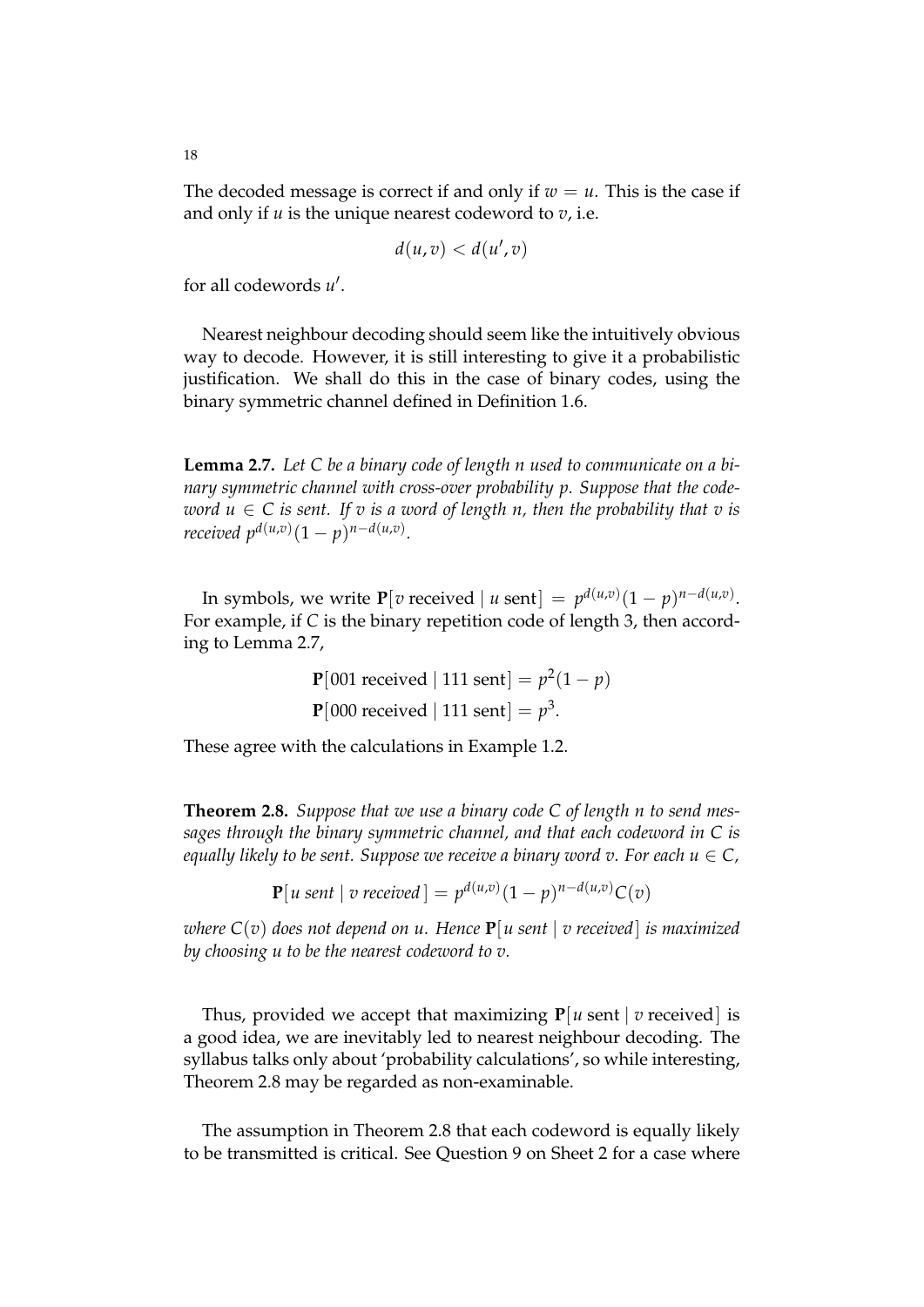nearest neighbour decoding no longer works well because one code-word is much more likely to be sent than another.<sup>[9](#page-18-0)</sup>

One final remark about nearest neighbour decoding. In practice it might be essential that the decoder always gives some result, even if nearest neighbour decoding has failed. Then the decoder will have to make an arbitrary choice between two or more codewords that are equally likely to be the sent word. Mathematically it is much better just to report that nearest neighbour decoding has failed.

We end this section with two important examples of codes that are used only for error detection, not error correction.

**Example 2.9** (Parity check codes). Let  $n \in \mathbb{N}$  and let *C* be the binary code consisting of all binary words of length *n*. Let *C*ext be the code of length  $n + 1$  whose codewords are obtained by appending an extra bit to each codeword in *C*, so that the total number of 1s in each codeword is even.

For instance, if  $n = 4$  then *C* is the binary code of size 16 consisting of all binary words of length 4. The extended code *C*ext has length 5 and the same size as *C*, namely 16. Its codewords are

00000, 00011, 00101, 00110, . . . , 11101, 11110.

Suppose that a codeword  $u \in C_{ext}$  is sent through the channel and the word *v* is received. If a single bit is corrupted, so  $d(u, v) = 1$ , then *v* must have an odd number of 1s. Hence  $v \notin C_{ext}$  and we detect that an error has occurred.

*Exercise:* How would you use the length 5 code  $C_{ext}$  to encode a number between 0 and 15? Try to specify an encoding algorithm that is easy to perform in practice!

<span id="page-18-0"></span> $^{9}$ This is related to a famous statistical paradox: suppose there is an illness that infects one person in a thousand. If a test for the illness always identifies infected people, but gives a false positive with probability 1/500, then, when 1000 people are tested, there will, on average, be one infected person, and two false positives. So any particular person who tests positive for the illness still has a 2/3 chance of being healthy. To translate this into a coding problem, imagine that we send 'healthy' with probability 999/1000 and 'ill' with probability 1/1000, but whenever 'healthy' is sent, it has a 1/500 chance of being corrupted into 'ill'. Then when we receive 'ill' it is still more likely than not that 'healthy' was sent.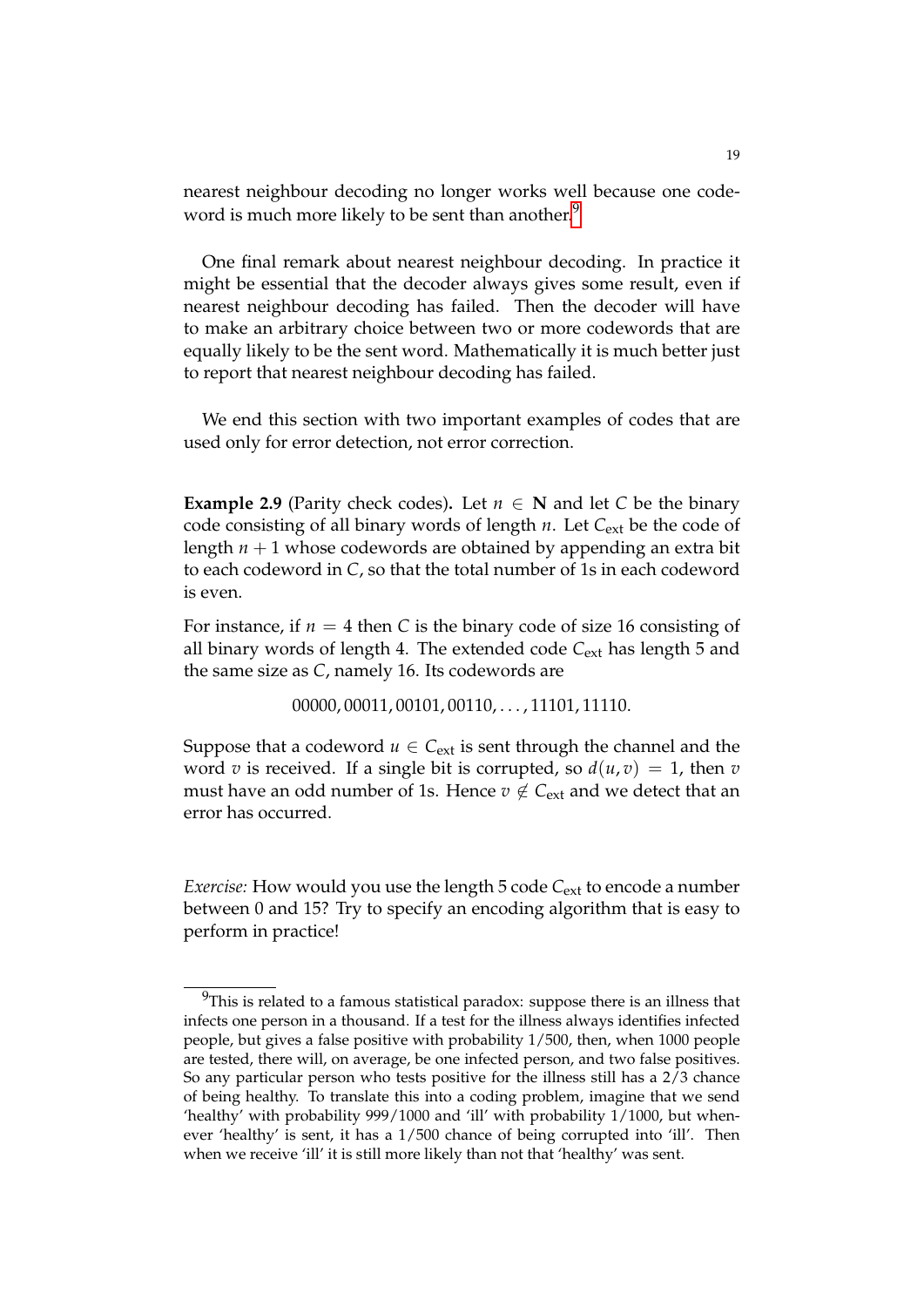**Example 2.10** (ISBN-10 code)**.** All recent books have an International Standard Book Number (ISBN) assigned by the publisher. The coding system changed in 2007 because the old scheme was running out of space. However, the older ISBN-10 code is mathematically more interesting, so we will use it. In this scheme, each book is assigned a codeword of length 10 over the 11-ary alphabet  $\{0, 1, 2, \ldots, 9, X\}$ .

For example, [5] in the list of recommended reading has ISBN

0-444-85193-3.

Here

- 0 identifies the country of publication;
- 444 identifies the publisher;
- 85193 is the item number assigned by the publisher;
- 3 is the *check digit*.

The hyphens are put in to make the ISBN more readable; they are **not** part of the code. For us, the important feature is the check digit. It is chosen so that if  $u_1u_2u_3u_4u_5u_6u_7u_8u_9u_{10}$  is an ISBN then

$$
\sum_{j=1}^{10} (11 - j)u_j = 10u_1 + 9u_2 + \dots + 2u_9 + u_{10} \equiv 0 \mod 11.
$$

There is one technical point: it might be necessary to take 10 as a checkdigit. In this case the letter X is used to stand for 10 (it is never used in the main part of an ISBN).

We will say that  $u_1u_2u_3u_4u_5u_6u_7u_8u_9u_{10}$  is an *ISBN* if it satisfies the check condition above, ignoring the question of whether it was ever assigned to a book.

**Lemma 2.11.** *If a single error is made when writing down an ISBN, the result is not an ISBN.*

The ISBN code also detects when two unequal adjacent symbols are swapped. (See Question 5 on Sheet 2.) This is a sort of error likely to be made by a busy person. However it does not detect all errors involving two symbols. For example, starting from 0000000000 we can change two symbols to get 1000000001, which is also an ISBN.

*Exercise:* In the next section we will see the accepted definitions of what it means for a code *C* to be *t*-error detecting or *t*-error correcting. From the examples you have seen so far, how would you define these terms?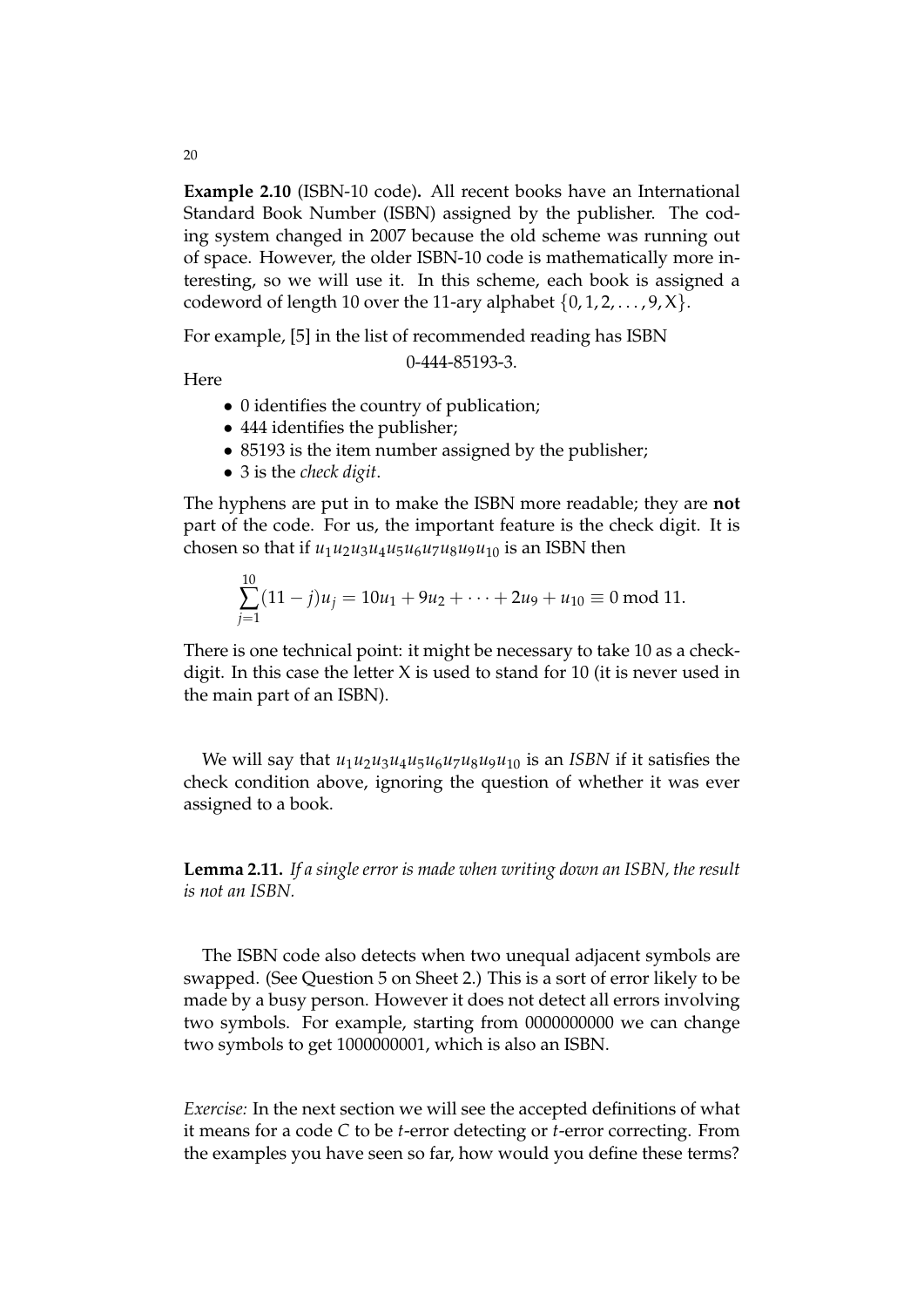Here is the accepted answer to the exercise on the previous page.

**Definition 3.1.** Let *C* be a code of length *n* over an alphabet *A* and let  $t \in \mathbb{N}$ . We say that *C* is

- *t-error detecting* if whenever  $u \in C$  is a codeword, and  $v$  is a word of length *n* over *A* such that  $v \neq u$  and  $d(u, v) \leq t$ , then  $v \notin C$ .
- *t-error correcting* if whenever  $u \in C$  is a codeword, and  $v$  is a word of length *n* over *A* such that  $d(u, v) \le t$ , then *v* is decoded to *u* using nearest neighbour decoding.

Equivalently, a code *C* is *t*-error detecting if whenever a codeword is sent, and **between** 1 **and** *t* **errors occur**, the received word is not a codeword. So the receiver will know that something has gone wrong in the channel.

Some further remarks intended to clarify Definition 3.1 are below.

# **Remarks 3.2.**

(1) Recall that when there is no unique nearest codeword to *u* then nearest neighbour decoding fails. So a code *C* is *t*-error correcting if and only if whenever *v* is a word within distance *t* of a codeword  $u \in C$  then

 $d(u, v) < d(u', v)$  for all  $u' \in C$  with  $u' \neq u$ .

This gives a more abstract way to state the definition of *t*-error correcting that does not mention nearest neighbour decoding.

- (2) It may seem a bit odd to say that a code is '*t*-error correcting' when it is the decoder (be it a human or a computer) that has to do all the work of decoding. Moreover, we have seen in Example 1.6 that the same code can reasonably be used with different decoders. A code that is *t*-error correcting promises to be able to correct up to *t*-errors *provided nearest neighbour decoding is used.*
- (3) In both definitions we have  $d(u, v) \le t$ , so *v* is obtained from *u* by changing **up to** *t* positions. Hence if  $s < t$  then a *t*-error detecting code is also *s*-error detecting, and a *t*-error correcting code is also *s*-error correcting.

If instead we required **exactly** *t* changes then, by Question 11 on Sheet 1, there would be codes that are 2-error detecting but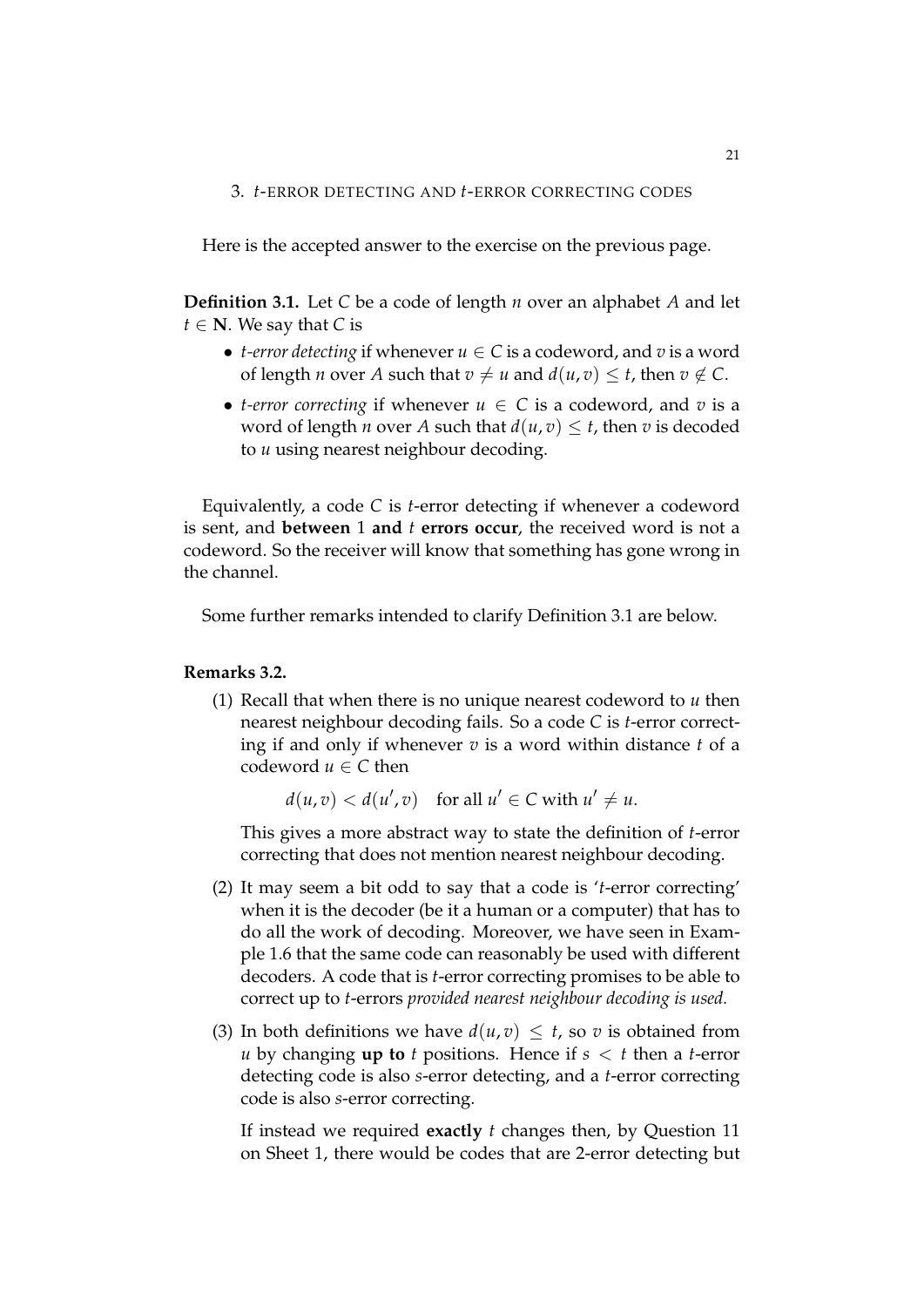not 1-error detecting. This could be confusing in practical applications. Mathematically, it would lead to theorems with longwinded hypotheses of the form 'Suppose *C* is a code that is *t*error detecting for all  $t \leq c$ , ...'. Both are undesirable.

We will now show that Definition 3.1 agrees with our findings in Examples 2.6 and 2.9.

**Lemma 3.3.** *Let*  $n \in \mathbb{N}$ *. Let* C be the repetition code of length n over a q-ary *alphabet A, where*  $q \geq 2$ *.* 

- (i) *C is* (*n* − 1)*-error detecting but not n-error detecting.*
- (ii) If  $n = 2m + 1$  then C is m-error correcting but not  $(m + 1)$ -error *correcting.*
- (iii) If  $n = 2m$  then C is  $(m 1)$ -error correcting, but not m-error correct*ing.*

The proof of part (iii) is left to you in Question 2 of Sheet 2.

**Lemma 3.4.** *Let*  $n \in \mathbb{N}$  *and let*  $C_{ext}$  *be the binary parity check code of length n* + 1 *defined in Example 2.9. Then C*ext *is* 1*-error detecting but not* 2*-error detecting. It is not* 1*-error correcting.*

We saw in Lemma 2.11 that if a single error is made when writing down an ISBN, the resulting word is not an ISBN. So the ISBN code is 1-error detecting. By Question 5 on Sheet 2, some double errors can be detected, but as the example on page 20 shows, this is not guaranteed. So, according to Definition 3.1, the ISBN code is *not* 2-error detecting.

**Lemma 3.5.** *The ISBN code is* 1*-error detecting but not* 2*-error detecting. It is not even* 1*-error correcting.*

# 4. MINIMUM DISTANCE AND HAMMING BALLS

Question 1 on Sheet 2 shows that if *C* is a code such that  $d(u, u') \geq 3$ for all distinct *u*,  $u' \in C$ , then *C* is 2-error detecting and 1-error correcting. This is a special case of a very useful general result. We need the following definition.

**Definition 4.1.** Let *C* be a code. The *minimum distance* of *C*, denoted *d*(*C*), is defined by  $d(C) = \min\{d(u, w) : u, w \in C, u \neq w\}.$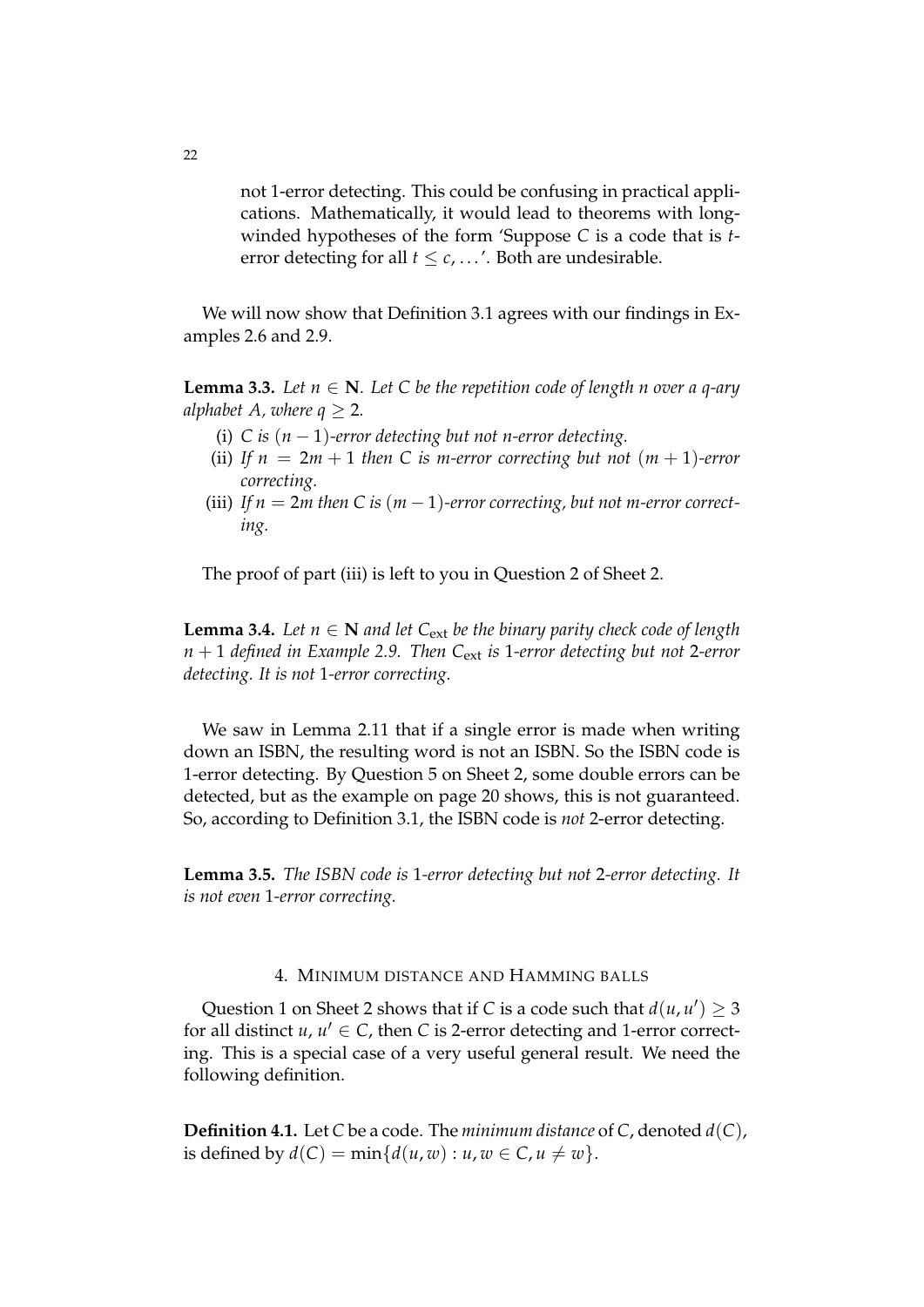By Definition 1.4, any code has at least two codewords, so the minimum distance of a code is always well-defined.

**Example 4.2.** Here is an example from Hamming's original paper (see reference on page 3). Let *C* be the binary code of length 3 with codewords

001, 010, 100, 111

as seen on Sheet 1, Question 2. Then  $d(u, w) = 2$  for all distinct *u* and *w* in *C*, so  $d(C) = 2$ . If we adjoin 000 as another codeword then the minimum distance goes down to 1 since  $d(000, 001) = 1$ .

It is not hard to find the minimum distance of the codes seen in the examples so far.

### **Lemma 4.3.** *Let*  $n \in \mathbb{N}$ *.*

- (i) *The minimum distance of any length n repetition code is n.*
- (ii) The minimum distance of the length  $n + 1$  binary parity check code *C*ext *in Example 2.9 is* 2*.*
- (iii) *The minimum distance of the square code is* 3*.*

To add to the results in the lemma above, Question 3 on Sheet 2 gives a step-by-step proof that the 1-error correcting code of length 9 seen in Example 1.9 has minimum distance 3.

There is a special notation for recording the most important parameters of a code.

**Notation 4.4.** If *C* is a code of length *n*, size *M* and minimum distance *d*, then *C* is said to be a  $(n, M, d)$ -code.

For example, a repetition code of length *n* over a *q*-ary alphabet is a  $(n, q, n)$ -code, and the binary parity check code of length  $n + 1$  in Example 2.6 is a  $(n, 2<sup>n</sup>, 2)$ -code. The square code is a  $(8, 16, 3)$ -code.

*Exercise:* Let *C* be a code. Bearing in mind all the examples seen so far, what do you think is the relationship between the maximum *t* for which *C* is *t*-error detecting and the minimum distance of *C*? Now think about the same question with 'error detecting' replaced with 'error correcting'.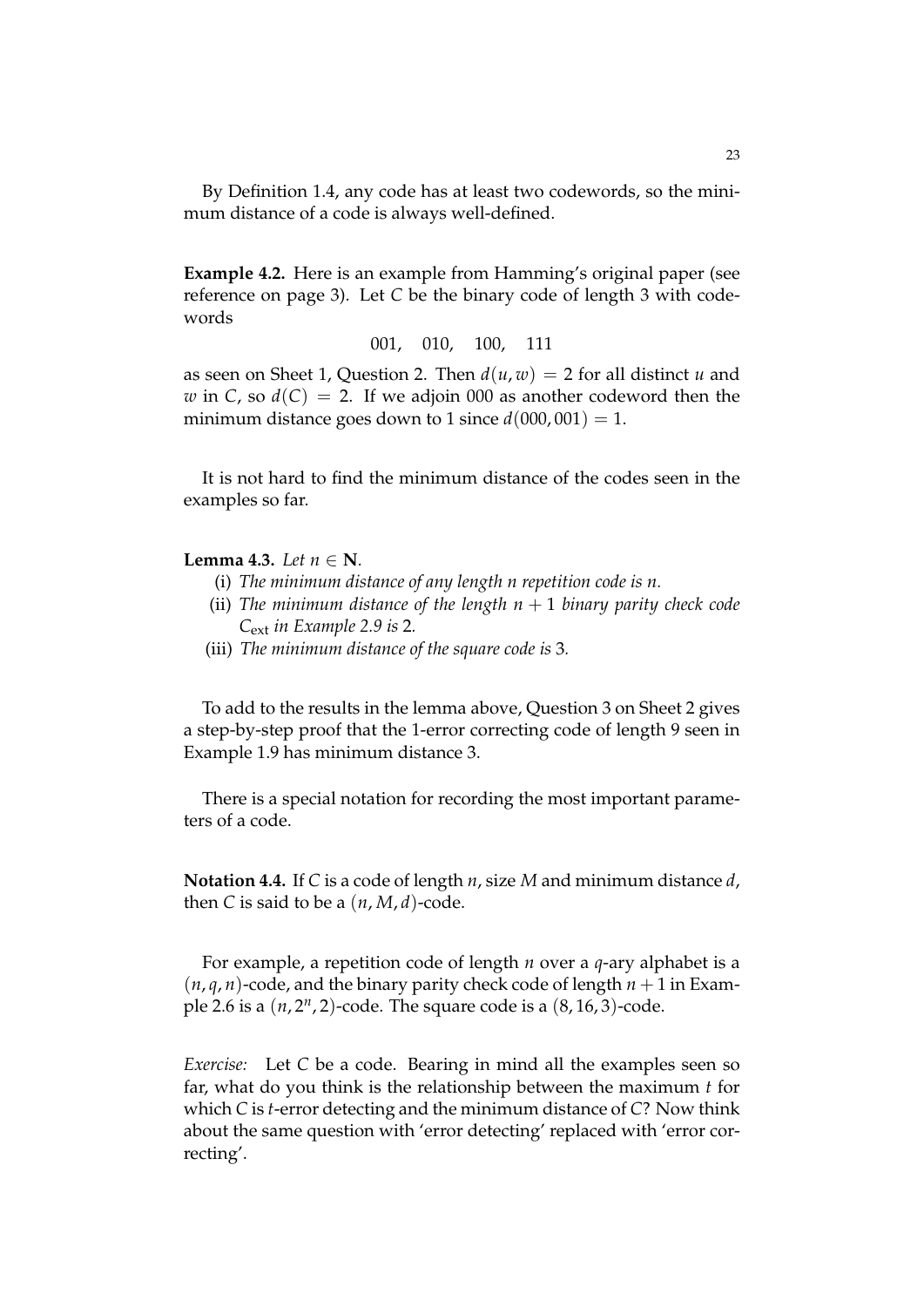The solution to this exercise is revealed in the next theorem. The proof of forwards ' $\Longrightarrow$ ' direction in (ii) will be postponed to the end of this section.<sup>[10](#page-23-0)</sup>

**Theorem 4.5.** Let C be a code with minimum distance d. Let  $t \in N$ .

- (i) *C* is *t*-error detecting  $\iff$   $t \leq d-1$ ;
- (ii) *C* is *t*-error correcting  $\iff$  2*t*  $\lt d 1$ *.*

It is usually easier to compute the minimum distance of a code than it is to determine (without using any other results) the maximum *t* for which it is *t*-error detecting or correcting. This makes the  $\prime \leftarrow \prime$  directions in Theorem 4.5 very useful.

Recall that if *x*  $\in$  **R** then  $\lfloor x \rfloor$  is the greatest integer *n* such that  $n \leq x$ . For instance  $\lfloor 2 \rfloor = \lfloor 2\frac{1}{2} \rfloor = 2$ .

**Corollary 4.6.** *A code of minimum distance d is* (*d* − 1)*-error detecting and <u>d</u>−1</del><i>-error correcting.* 

The table below (taken from Hamming's original paper) shows the maximum number of errors a code of small minimum distance can detect and correct.

| d(C) | error detection / correction           |
|------|----------------------------------------|
| 1    | no detection possible                  |
| 2    | 1-error detecting                      |
| 3    | 2-error detecting / 1-error correcting |
| 4    | 3-error detecting / 1-error correcting |
| 5.   | 4-error detecting / 2-error correcting |
|      |                                        |

We end Part A with a more geometric way of looking at Hamming distance and *t*-error correcting codes.

**Definition 4.7.** Let *A* be a *q*-ary alphabet and let *u* be a word of length *n*. The *Hamming ball of radius t about u* is

$$
B_t(u) = \{v \in A^n : d(u,v) \leq t\}.
$$

<span id="page-23-0"></span> $^{10}\text{Remember that if }P\text{ and }Q\text{ are mathematical statements then }P\Longrightarrow Q\text{ means }$ 'if *P* is true, then *Q* is true' and  $P \leftarrow Q$  means 'if *Q* is true, then *P* is true'. You can think of  $P \Longrightarrow Q$  as a sort of promise or contract: 'if you tell me that *P* is true, then I promise you that *Q* is true'. The double arrow  $P \iff Q$ , read as 'if and only if' means that both  $P \Longrightarrow Q$  and  $P \Longleftarrow Q$  are true.]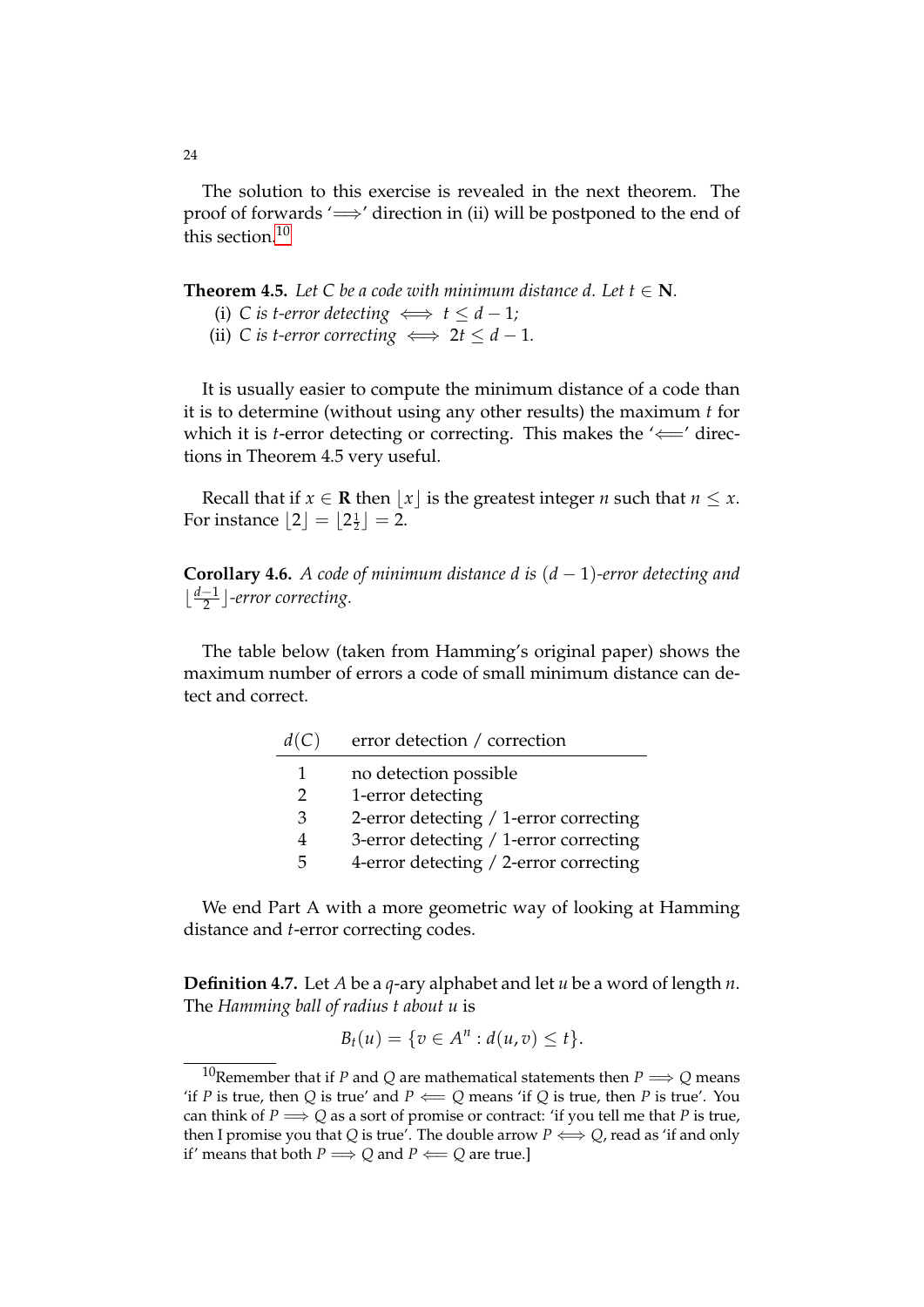An equivalent definition is that  $B_t(u)$  consists of all words that can be obtained from *u* by changing up to *t* of its positions. The diagram below shows the Hamming ball of radius 1 about 000.



**Example 4.8.** The Hamming balls about the binary word 0000 are

 $B_0(0000) = \{0000\}$  $B_1(0000) = \{0000, 1000, 0100, 0010, 0001\},$  $B_2(0000) = B_1(0000) \cup \{1100, 1010, 1001, 0110, 0101, 0011\}$  $B_3(0000) = B_2(0000) \cup \{1110, 1101, 1011, 0111\}$ 

and  $B_4(0000)$  is the set of all binary words of length 4.

(ii) If  $u = 1010$  then

$$
B_0(1010) = \{1010\},\,
$$

 $B_1(1010) = \{1010, 0010, 1110, 1000, 1011\},$ 

 $B_2(1010) = B_1(1010) \cup \{0110, 0000, 0011, 1100, 1111, 1001\}.$ 

Also *B*3(1010) consists of all binary words of length 4 *except* 0101, and  $B_4(1010)$  is the set of all binary words of length 4.

In §5 we will use the lemma below to prove the remarkable Hamming Packing Bound on the maximum size of a *t*-error correcting code of length *n*. (The converse to Lemma 4.9 also holds, as will be seen at the end of this section.)

**Lemma 4.9.** *Let C be a code. If C is t-error correcting then for all distinct*  $\mathit{codewords}\ u, u' \in \mathsf{C}$ , the Hamming balls  $B_t(u)$  and  $B_t(u')$  are disjoint.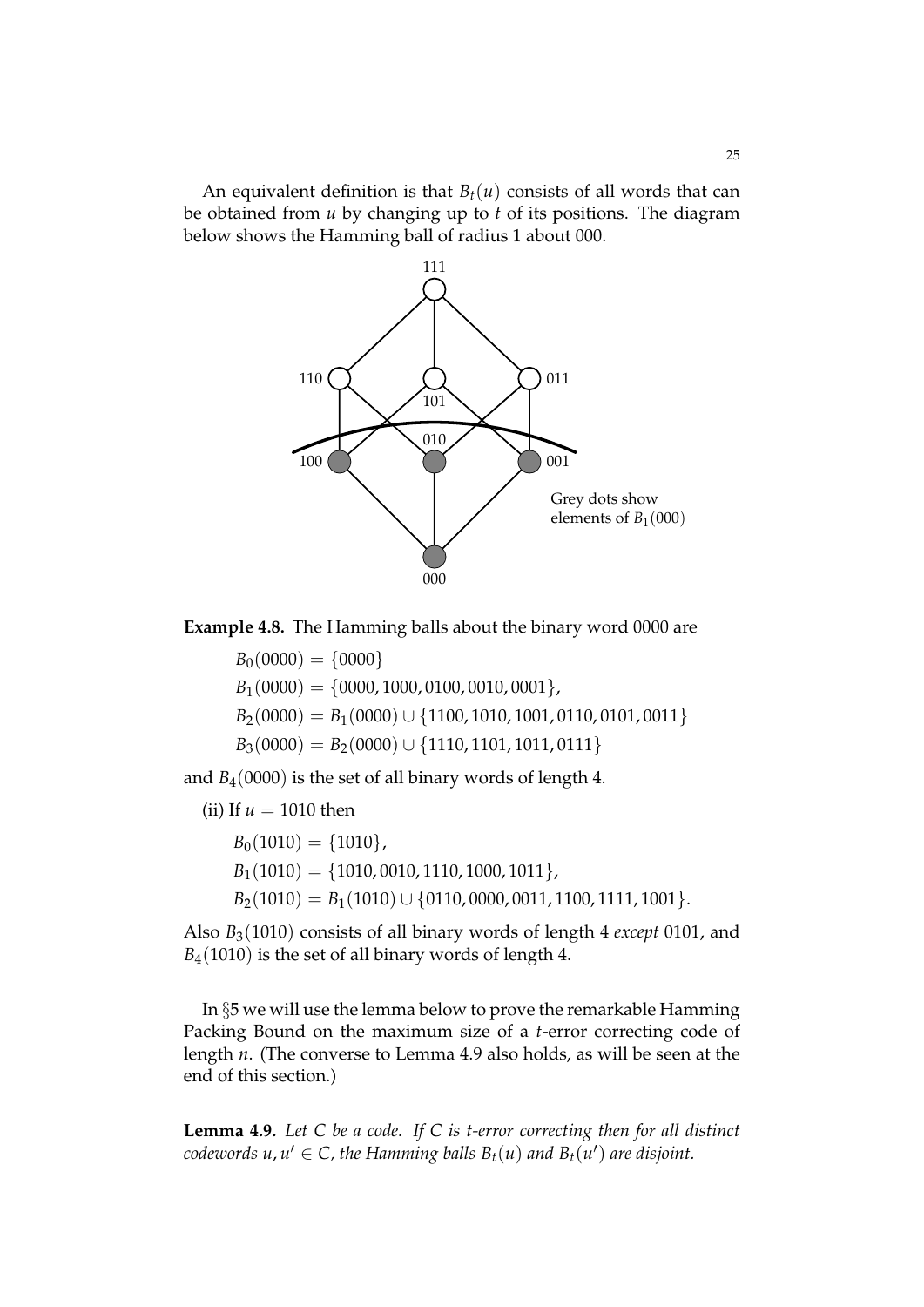In lectures we will use Lemma 4.9 to complete the proof of Theorem 4.5(ii) by showing that if *C* is a *t*-error correcting code of minimum distance *d* then  $2t \leq d - 1$ .

SUMMARY OF PART A. In Part A we have seen the formal definition (Definition 3.1) of *t*-error detecting and correcting codes. The examples in §2 and the results in Lemmas 3.3 and 3.4 show that this definition is a reasonable one. We then saw other ways of thinking about *t*-error correcting codes, using minimum distance (Definition 4.1) and Hamming balls (Lemma 4.9). These are summarised in the following theorem.

### **Theorem 4.10.** *Let C be a code. The following are equivalent*

- (a) *C is t-error correcting;*
- (b) *Nearest neighbour decoding always gives the sent codeword (without failing), provided at most t errors occur;*
- (c) If  $u \in C$  and  $d(u, v) \leq t$  then  $d(u, v) < d(u', v)$  for all  $u' \in C$  such *that*  $u' \neq u$ ;
- (d) If  $u, u' \in C$  are distinct codewords then the Hamming balls  $B_t(u)$  and *Bt*(*u* 0 ) *are disjoint;*
- (e) The minimum distance of C is at least  $2t + 1$ .

*Proof.* Part (b) is a slightly more informal way to state Definition 3.1, and (c) is the equivalent restatement mentioned in Remarks 3.2(1). So (a), (b) and (c) are all equivalent. For (d) and (e) we use results already proved:

- (a)  $\implies$  (d): see Lemma 4.9.
- (d)  $\implies$  (e): this was proved immediately after Lemma 4.9.
- (e)  $\implies$  (a): see the part of Theorem 4.5(ii) proved in lectures.  $\Box$

*Exercise:* What would you say to someone who objected: 'this proof is incomplete: the argument given has no part showing that (e)  $\Longrightarrow$  (d)'?

The idea of a *t*-error correcting code, as defined in Definition 3.1, is fundamental in coding theory. Depending on the context, it is useful to think about it in different ways. Doing this also helps one to understand what it means.

The original definition uses nearest neighbour decoding. It shows the algorithmic side of the subject and is informed by probabilistic ideas. Parts (d) and (e) show the geometric side of the subject. We have seen, for example in Lemma 4.3, that (e) is often the easier condition to work with; we will use it throughout Parts B and C.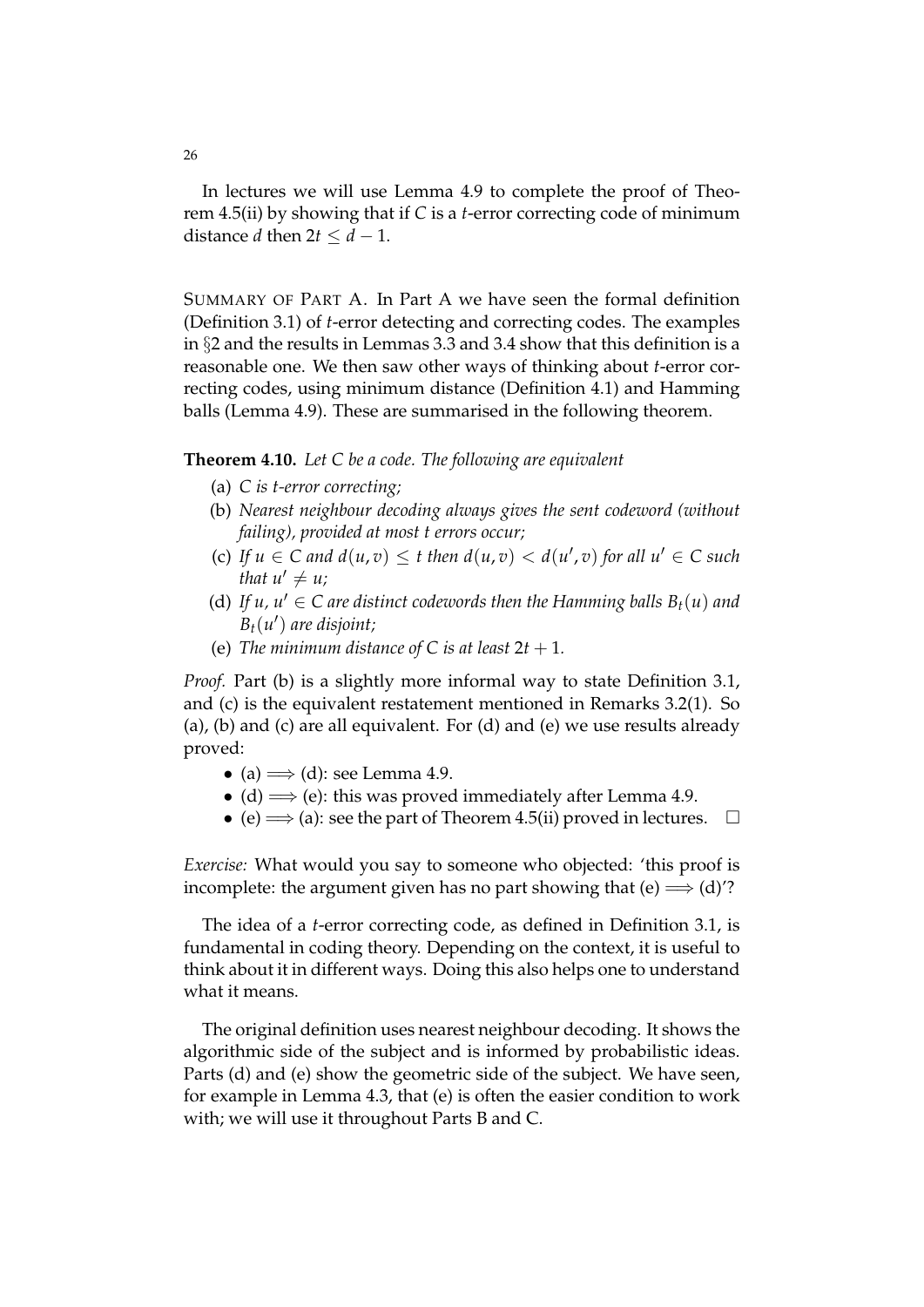### **Part B: Main Coding Theory Problem**

5. MAIN CODING THEORY PROBLEM AND HAMMING'S BOUND

Theorem 4.5 and Corollary 4.6 show that the maximum number of errors a code can detect or correct is determined by its minimum distance. Intuitively it should seem reasonable that if a code has large minimum distance then it cannot have too many codewords. In this part of the course, we shall prove a number of bounds that make this precise.

**Problem 5.1.** The *Main Coding Theory Problem* is to find codes over a given alphabet with

- (1) small length;
- (2) large size;
- (3) high minimum distance.

Equivalently, we want to find  $(n, M, d)$ -codes over the given alphabet with small *n*, high *M* and high *d*.

**Remark 5.2.** Another desirable property is that there should be an efficient way to perform nearest neighbour decoding on received words. For example, the Reed–Solomon code used on compact discs has the largest possible size for its length and minimum distance. There are now efficient decoding algorithms, but when it was first invented, it was impractical because there was no good way to decode received words.

The Main Coding Theory Problem is hard because the requirements are conflicting. We shall begin by proving Hamming's Packing Bound which gives an upper bound on the size of a binary code with specified length and minimum distance. $^{11}$  $^{11}$  $^{11}$ 

In the next lemma we need binomial coefficients. Recall that the binomial coefficient ( *n*  $\binom{n}{k}$  is the number of ways to choose  $k$  objects from a set of size *n*. It is given by the formula

$$
\binom{n}{k} = \frac{n!}{k!(n-k)!} \quad \text{for } 0 \le k \le n.
$$

<span id="page-26-0"></span><sup>11</sup>This bound can be extended easily to codes over a general *q*-ary alphabet: see Question 8 on Sheet 4. Only the binary case is examinable.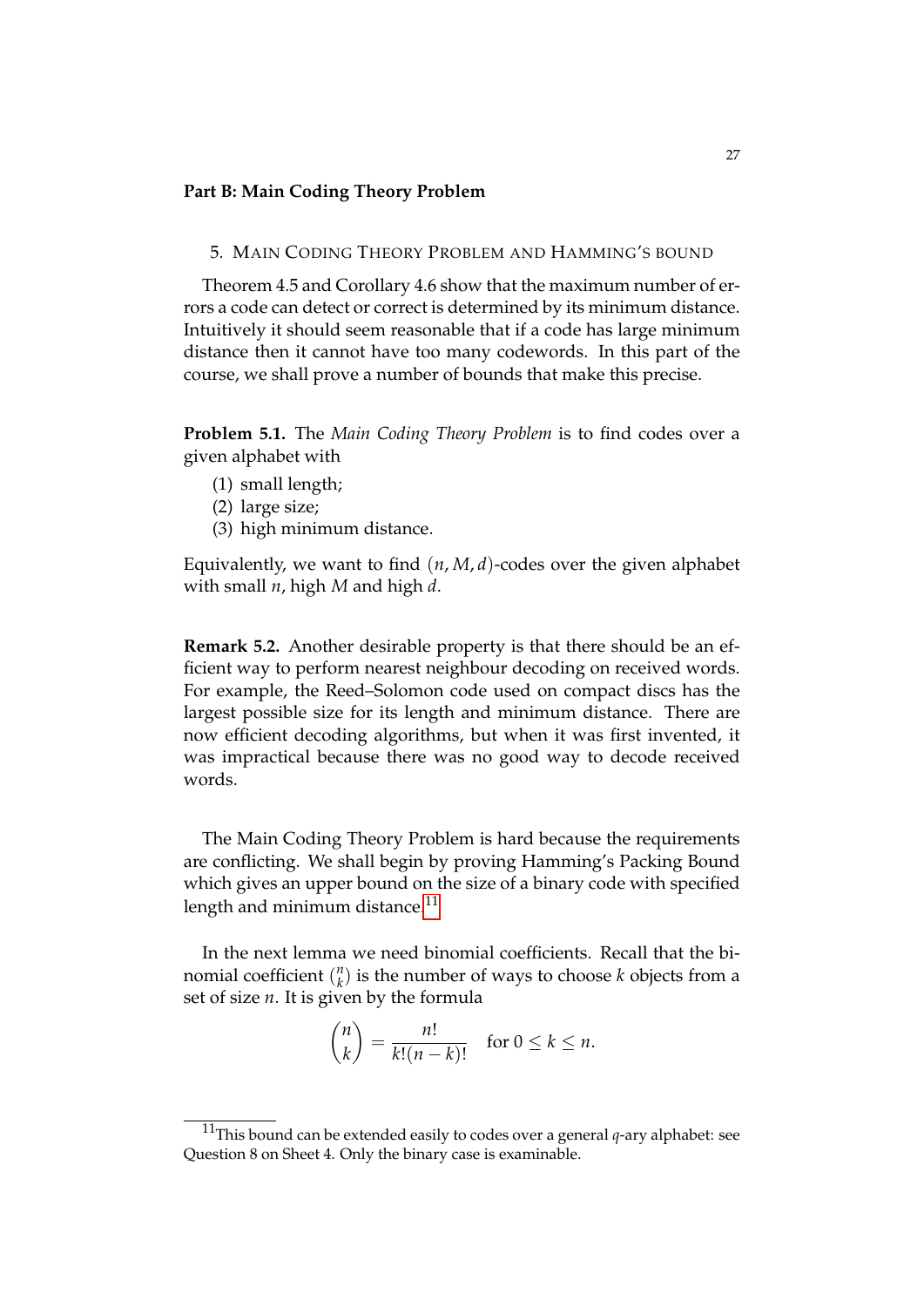**Lemma 5.3.** *Let u be a binary word of length n. The number of words in the Hamming ball Bt*(*u*) *of radius t about u is*

$$
\sum_{k=0}^t \binom{n}{k}.
$$

We also need (e)  $\implies$  (d) from Theorem 4.10: if *C* has minimum distance at least  $2t + 1$  then the Hamming balls of radius  $t$  about distinct codewords are disjoint.

**Theorem 5.4** (Hamming's Packing Bound)**.** *Let C be a binary* (*n*, *M*, *d*) *code.* If  $e = \lfloor \frac{d-1}{2} \rfloor$  then

$$
M \leq \frac{2^n}{\sum_{k=0}^e {n \choose k}}.
$$

By Theorem 4.5(ii) that a 1-error correcting code has minimum distance at least 3. Hamming's bound therefore implies that a 1-error correcting binary code of length *n* has size at most  $2^n/(1 + n)$ . For example, if  $n = 7$  we get  $M \leq 2^7/(1+7) = 2^4 = 16$  and if  $n = 5$  we get  $M \leq 2^5/(1+5) = 5^{\frac{1}{3}}$ . Since it is impossible to have  $\frac{1}{3}$  of a codeword, we can tighten this bound to  $M \leq 5$ .

The table below shows some other values of Hamming's bound for a 1-error correcting binary code.

| length $n \times 3 \times 4 \times 5 \times 6 \times 7 \times 8 \times 9 \times 10$ |  |  |  |  |
|-------------------------------------------------------------------------------------|--|--|--|--|
| bound on size M 2 3 5 9 16 28 51 93                                                 |  |  |  |  |

It is very important to realise that while Hamming's bound is a necessary condition for a binary code of specified length, size and minimum distance to exist, it is **not in general sufficient**.

*Exercise:* According to Hamming's Packing Bound, the largest possible size of a binary code of length 4 and minimum distance 3 is 3. Show that in fact the largest size of a binary code of length 4 and minimum distance 3 is 2.

The following definition gives a more concise way to state Hamming's Packing Bound, and the other bounds we shall see in Part B.

**Definition 5.5.** Let *q*  $\geq$  2 and let *n*  $\in$  **N**, *d*  $\in$  **N** be such that *n*  $\geq$  *d*. We denote by  $A_q(n,d)$  the largest size of a code of length *n* and minimum distance *d* over a *q*-ary alphabet.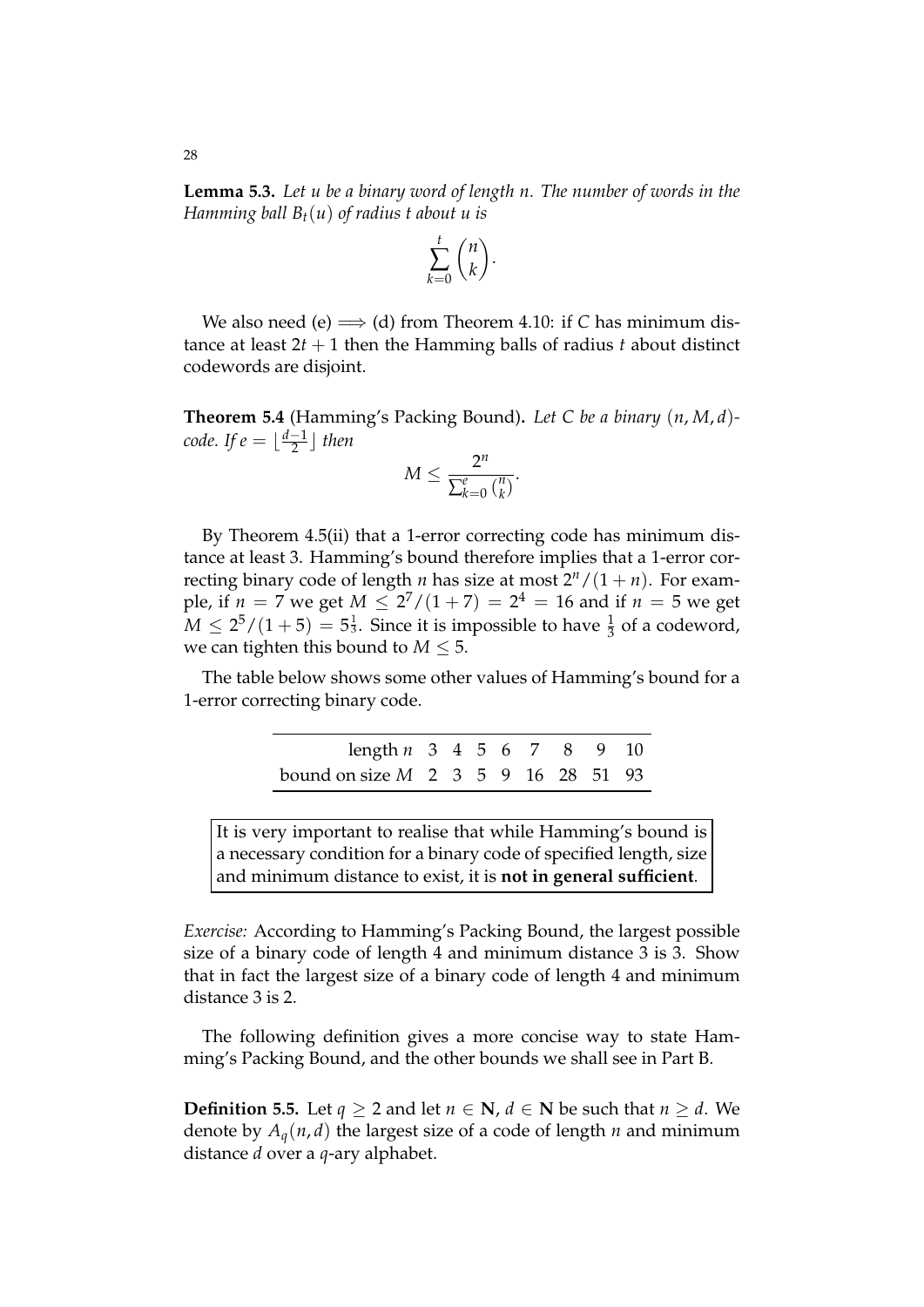*Exercise:* Convince yourself that  $A_q(n,d)$  does not depend on which  $q$ ary alphabet is used. Working over the *q*-ary alphabet  $\{0, 1, \ldots, q - 1\}$ , show that there is at least one code of length *n* and minimum distance *d*.

The previous exercise implies that  $A_q(n, d)$  is well-defined.<sup>[12](#page-28-0)</sup> We can now restate Hamming's Packing Bound as  $A_2(n,d) \leq 2^n / \sum_{k=1}^n$ *k*=0 ( *n*  $\binom{n}{k}$ , where  $e = |(d - 1)/2|$ .

The table below shows some values of  $A_2(n,d)$ ; some of these will be proved in the following sections. (You are *not* expected to memorize any part of this table!) One result visible in the table is that  $A_2(n,d)$  $A_2(n+1, d+1)$  whenever *d* is odd: see the optional questions on Sheet 4.

|   |   | d $A_2(2,d)$ $A_2(3,d)$ $A_2(4,d)$ $A_2(5,d)$ $A_2(6,d)$ $A_2(7,d)$ $A_2(8,d)$ |               |    |    |     |               |
|---|---|--------------------------------------------------------------------------------|---------------|----|----|-----|---------------|
|   | 4 | 8                                                                              | 16            | 32 | 64 | 128 | 256           |
| 2 | 2 | 4                                                                              | 8             | 16 | 32 | 64  | 128           |
| 3 |   | 2                                                                              | $\mathcal{P}$ | 4  | 8  | 16  | 20            |
| 4 |   |                                                                                | 2             | 2  |    | 8   | 16            |
| 5 |   |                                                                                |               |    |    | 2   | 4             |
| 6 |   |                                                                                |               |    |    | 2   | $\mathcal{P}$ |
|   |   |                                                                                |               |    |    |     | 2             |
| 8 |   |                                                                                |               |    |    |     |               |

The values of  $A_2(n,d)$  are often powers of 2 because many good codes are linear (see Part C), and all linear binary codes have size a power of 2. But  $A_2(n,d)$  is not always a power of 2. For example,  $A_2(8,3) = 20$ ; equivalently (by Theorem 4.5) the largest 1-error correcting of length 8 has 20 codewords.

### 6. BOUNDS FROM EQUIVALENCES OF CODES

Looking at the first row and the main diagonal in the table on the previous page you might conjecture that the following lemma holds.

**Lemma 6.1.** *Let*  $q \ge 2$  *and let*  $n \in \mathbb{N}$ *. Then* 

(i)  $A_q(n, 1) = q^n;$ 

(ii)  $A_q(n, n) = q$ .

<span id="page-28-0"></span> $12$ To say that a definition is 'well-defined' means that the quantity being defined does not depend on any of the choices allowed in the definition. Here, as well as checking that the choice of alphabet is irrelevant, we also have to check that there is at least one code of length *n* and minimum distance *d*, since if there were none, it would make no sense to talk of the maximum size of such a code.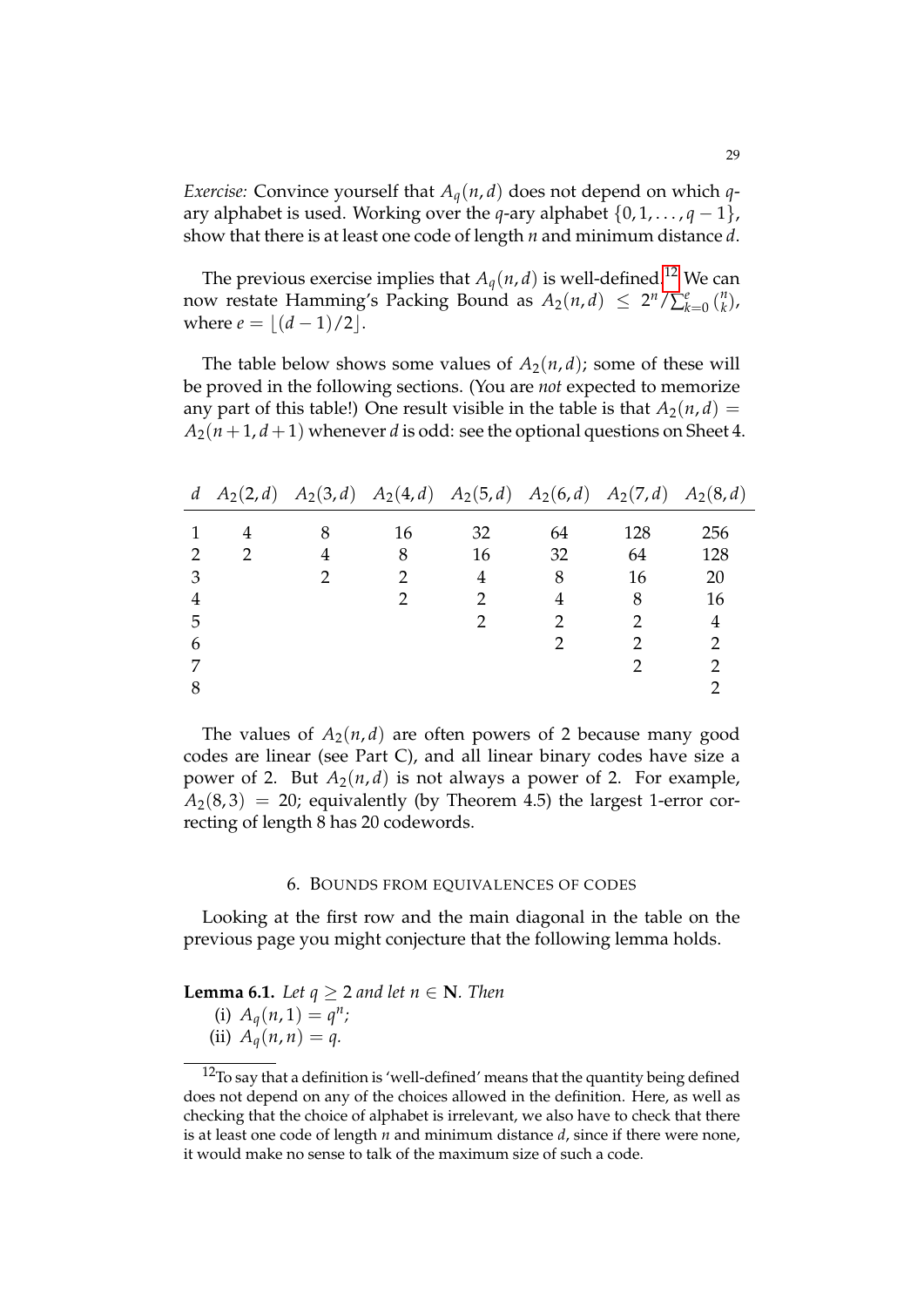To get some further results, we need the idea of equivalences of codes.

**Definition 6.2.** Let *C* and *C*<sup>'</sup> be codes over a *q*-ary alphabet *A*. We say that *C* and *C* 0 are *equivalent* if one can be obtained from the other by repeatedly applying the following two operations to all the codewords:

- (a) relabelling the symbols appearing in a fixed position;
- (b) shuffling the positions within each codeword.

*Exercise:* Are {0000, 1100, 1111} and {0000, 1100, 0011} equivalent?

We are interested in equivalences because, by the following lemma, equivalent codes have the same distances between codewords.

**Lemma 6.3.** If u and w are codewords in a code C, and u' and w' are the corresponding codewords in an equivalent code C' obtained by relabelling and/or  $shuffling$  positions then  $d(u,w) = d(u',w').$ 

*Proof.* For binary words this was proved in Question 4 on Sheet 3. The only shuffles allowed in this question were swaps on two positions, but any shuffle can be obtained by repeated swaps, so this suffices. The extension to a general alphabet is routine.

In particular, if C and C' are equivalent then C and C' have the same minimum distance. However the converse does not hold.

**Example 6.4.** Consider the four binary codes

 $C = \{0000, 1100, 1010, 0110\}$  $C' = \{1010, 0110, 0011, 1111\}$ *D* = {0000, 1100, 0011, 1111}  $E = \{1000, 0100, 0010, 0001\}.$ 

All four codes have minimum distance 2. By applying operations (a) and (b) we will show that *C* and *C'* are equivalent. No other two of these codes are equivalent.

For *C* and *D* this can be shown quite easily: there are codewords in *D* that are distance 4 apart, for example  $d(0000, 1111) = 4$ , but all codewords in *C* are distance 2 apart.

For *C* and *E* this argument does not apply, because all codewords in both codes are distance 2 apart. But despite this *C* and *E* are not equivalent: you are asked to prove this in Question 1(b) on Sheet 4.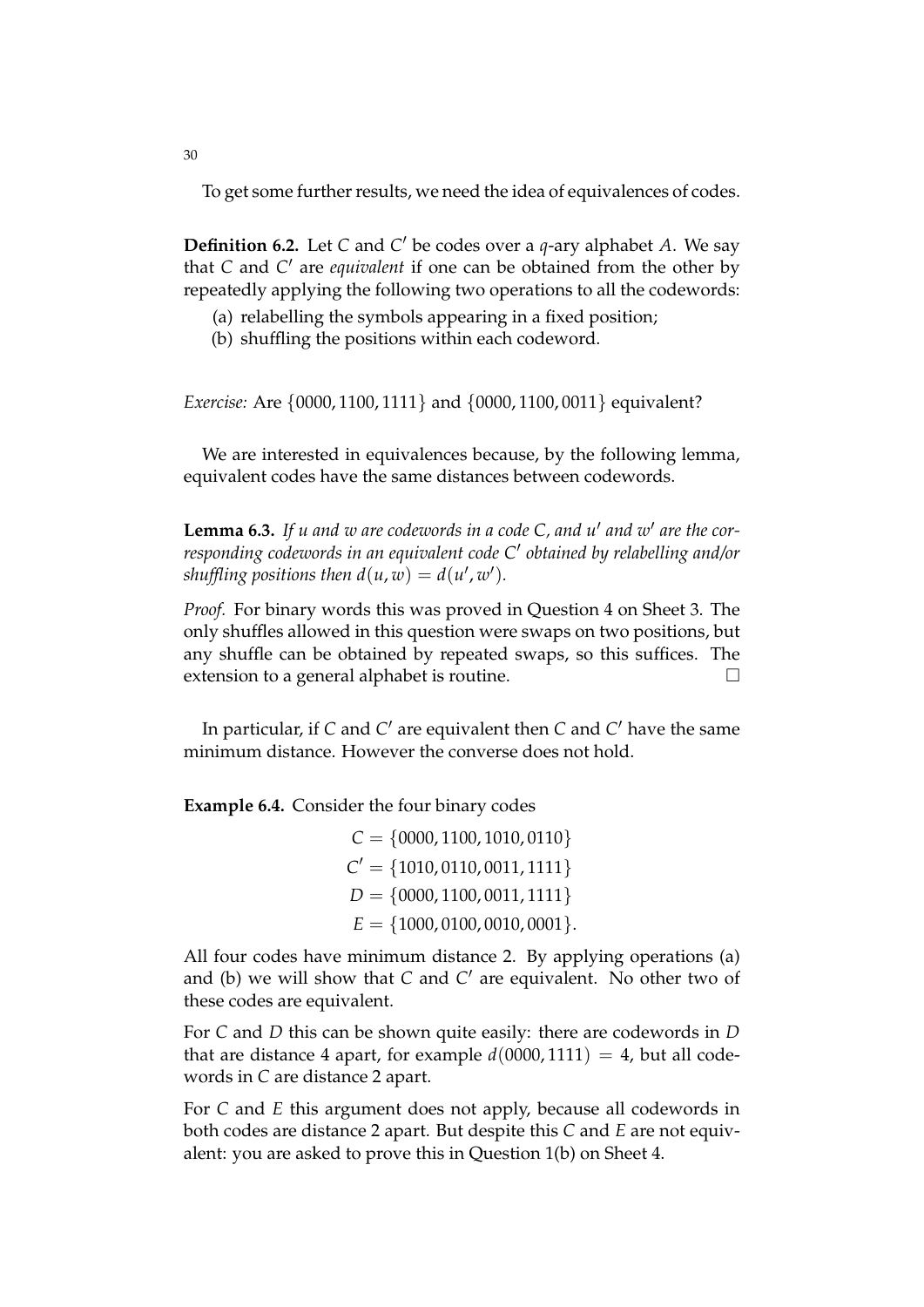As an example of how to use Lemma 6.3 we shall solve Question 6 on Sheet 1.

**Lemma 6.5.**  $A_2(5, 3) = 4$ .

The proof of Lemma 6.5 actually shows something stronger: up to equivalence there is a unique binary  $(5, 4, 3)$ -code, namely the code {00000, 11100, 00111, 11011} first seen in Question 3 on Sheet 1.

Using similar ideas it is possible to find  $A_2(8,5)$ . The next lemma isolates one critical step. In it, we say that a binary word *u* has *weight r*, and write  $wt(u) = r$ , if exactly *r* positions of *u* are equal to 1, and the rest are equal to 0.

**Lemma 6.6.** *Let u and w be binary codewords of length n. Suppose that*  $wt(u) = r$  and  $wt(w) = s$ . If  $r + s \ge n$  then  $d(u, w) \le 2n - (r + s)$ .

In Question 2 of Sheet 4 you are asked to fill in the details of the proof of the following theorem.

**Theorem 6.7.**  $A_2(8, 5) = 4$ .

7. CODES FROM MUTUALLY ORTHOGONAL LATIN SQUARES

**Definition 7.1.** Let  $q \in \mathbb{N}$  and let *A* be a *q*-ary alphabet. A *Latin square with entries from A* is a  $q \times q$  array in which every row and column contains each symbol in *A* exactly once. We say that *q* is the *order* of the square.

Note that since there are *q* symbols and each row and column has length *q*, it is equivalent to require *either*

- (i) each row and column contains every symbol in *A*; *or*
- (ii) no symbol appears twice in any row or column of *A*.

For a large number of examples of Latin squares, see the Sudoku answers in the newspaper of your choice. A completed Sudoku grid is a Latin square of order 9 over the alphabet  $\{1, 2, \ldots, 9\}$ , satisfying the extra condition that each of its  $3 \times 3$  subsquares contains each number exactly once.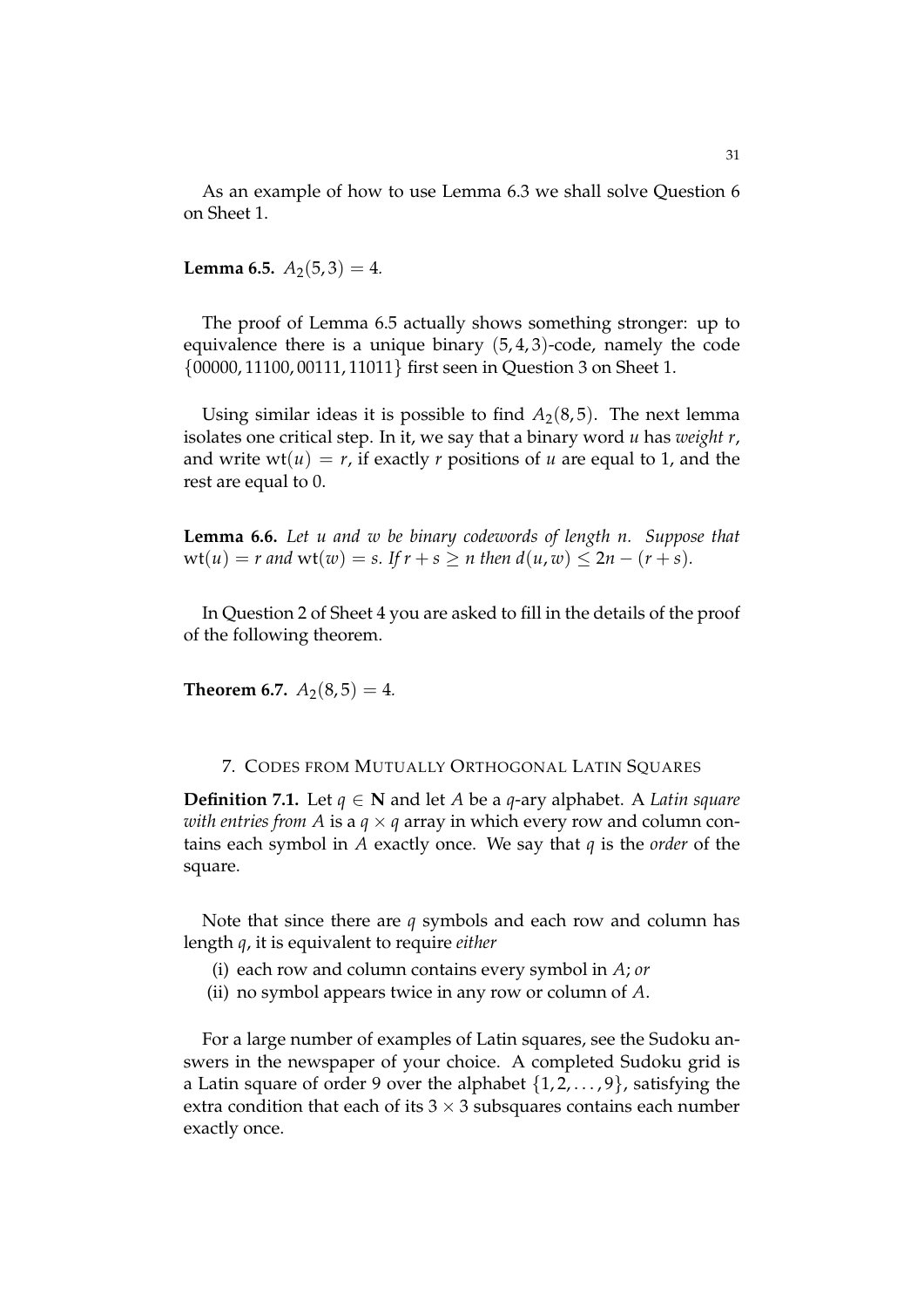**Example 7.2.** A Latin square of order 4 over the alphabet  $\{0, 1, 2, 3\}$ , constructed using the addition table for the integers modulo 4, is shown below.

|   |     | 0 1 2 3 |    |
|---|-----|---------|----|
|   |     | 1 2 3   | 0  |
|   | 2 3 |         | 01 |
| 3 |     | 0 1 2   |    |

*Convention:* It will be convenient to number the rows and columns of a Latin square over the alphabet  $A = \{0, 1, \ldots, q - 1\}$  by the numbers in *A*. So if *X* is the Latin square in Example 7.2 then  $X_{00} = 0$ ,  $X_{12} = 3$ and  $X_{33} = 2$ .

**Definition 7.3.** Let *X* and *Y* be Latin squares over an alphabet *A*. We say that *X* and *Y* are *orthogonal* if for each each  $a, b \in A$  there exist unique *i*, *j* ∈ *A* such that  $X_{ij} = a$  and  $Y_{ij} = b$ .

Equivalently, *X* and *Y* are orthogonal if for all  $a, b \in A$  there is a unique position in which *X* contains *a* and *Y* contains *b*. We shall abbreviate '*X* and *Y* are a pair of mutually orthogonal Latin squares', as '*X* and *Y* are MOLs'.

**Example 7.4.** Two MOLs over the alphabet  $\{0, 1, 2, 3\}$  are shown below.

|  | $0 \t1 \t2 \t3$ |  |  | $0 \t1 \t2 \t3$ |  |
|--|-----------------|--|--|-----------------|--|
|  | $1 \t0 \t3 \t2$ |  |  | 2 3 0 1         |  |
|  | 2 3 0 1         |  |  | 3 2 1 0         |  |
|  | 3 2 1 0         |  |  | $1 \t0 \t3 \t2$ |  |

To show that these squares are orthogonal we form a new square whose entries are pairs of entries from the two squares,

|  | 00 11 22 33 |  |
|--|-------------|--|
|  | 12 03 30 21 |  |
|  | 23 32 01 10 |  |
|  | 31 20 13 02 |  |

and then check that each of the 16 pairs  $00, 01, \ldots, 33$  appears exactly once.

*Exercise:* Show that there is no pair of MOLs of order 2.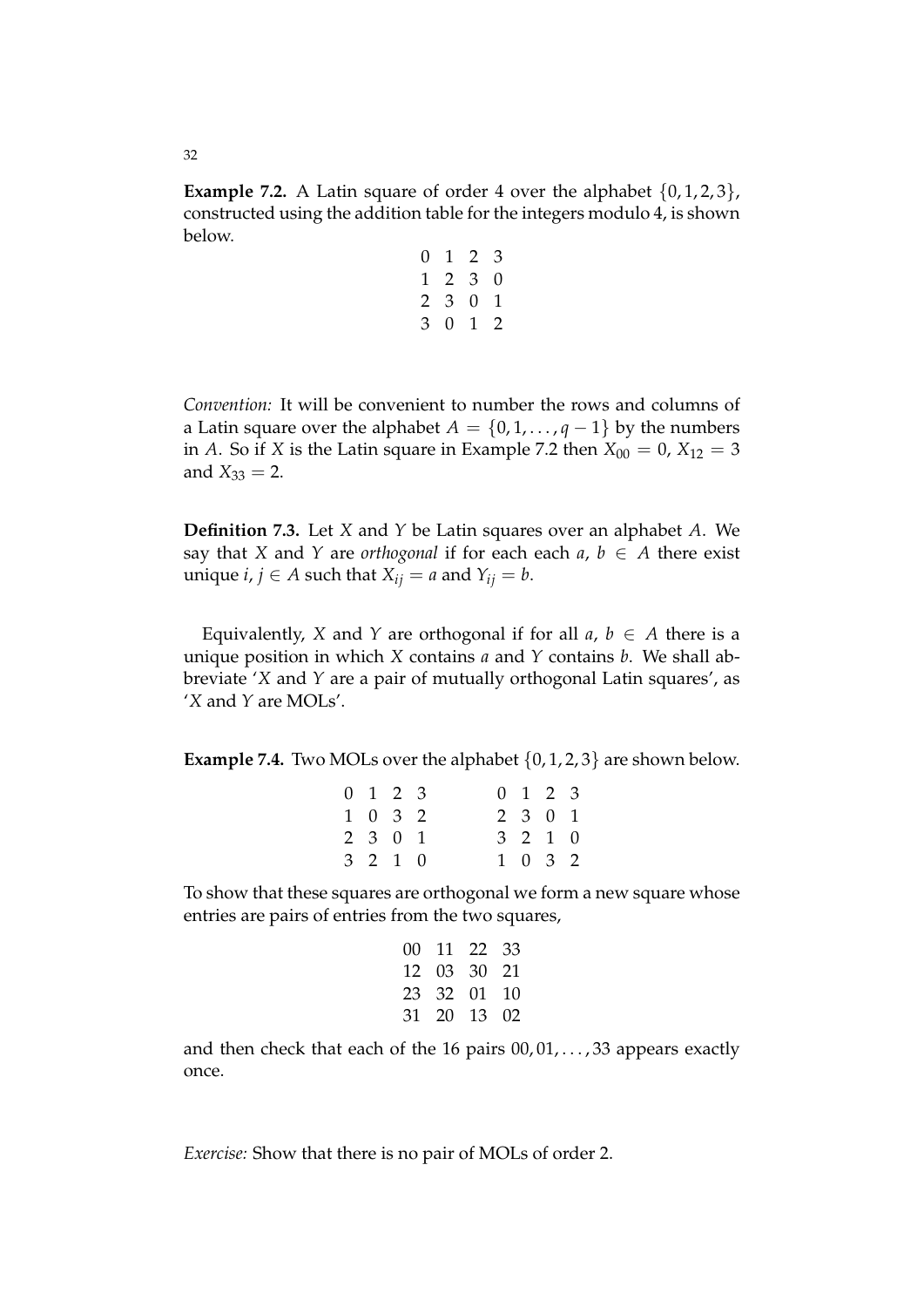**Remark 7.5.** In 1782 Euler posed the following problem: 36 officers belong to six regiments and hold six different ranks, so that each combination of rank and regiment corresponds to a unique officer. Can be the officers be paraded on a  $6 \times 6$  parade ground so that in any line each regiment and rank occurs precisely once? Equivalently, does there exist a pair of MOLs of order 6? Euler conjectured that the answer was no, but this was not proved until 1900.

In fact there are pairs of MOLs of all orders other than 2 and 6. The existence of MOLs of orders  $10, 14, 18, \ldots$  is quite tricky, and was only proved in 1960. Here we will only prove existence for odd prime orders. Note that there are other pairs of MOLs of odd prime order that do not come from this construction.

**Lemma 7.6.** *Let q* > 3 *be prime and let*  $A = \{0, 1, ..., q - 1\}$ *. For i, j*  $\in$  *A let*

$$
X_{ij} = i + j \mod q
$$
  

$$
Y_{ij} = 2i + j \mod q
$$

*Then X and Y are mutually orthogonal Latin squares.*

We now show how to use MOLs to construct a family of 1-error correcting codes. These codes all have length 4 and minimum distance 3.

**Theorem 7.7.** *Let A be the alphabet*  $\{0, 1, \ldots, q-1\}$ *. There is a pair of MOLs over A of order*  $q \iff$  *there is a*  $(4, q^2, 3)$ -code over A.

In lectures we will prove the  $\implies$ ' direction. See Question 1 on Sheet 5 for the  $' \leftarrow '$  direction.

**Example 7.8.** Let *X* and *Y* be the MOLs in Example 7.4. The corresponding code has a codeword  $(i, j, X_{ii}, Y_{ii})$  for every *i*, *j* such that  $0 \le i, j \le$ *q* − 1. So the codewords are

|  |  | 0000 0111 0222 0333 1012 1103 1230 1321 |  |  |
|--|--|-----------------------------------------|--|--|
|  |  | 2023 2132 2201 2310 3031 3120 3213 3302 |  |  |

Conversely given this list of codewords we can reconstruct *X* and *Y*.

The questions on Sheet 5 will help you to practice these constructions.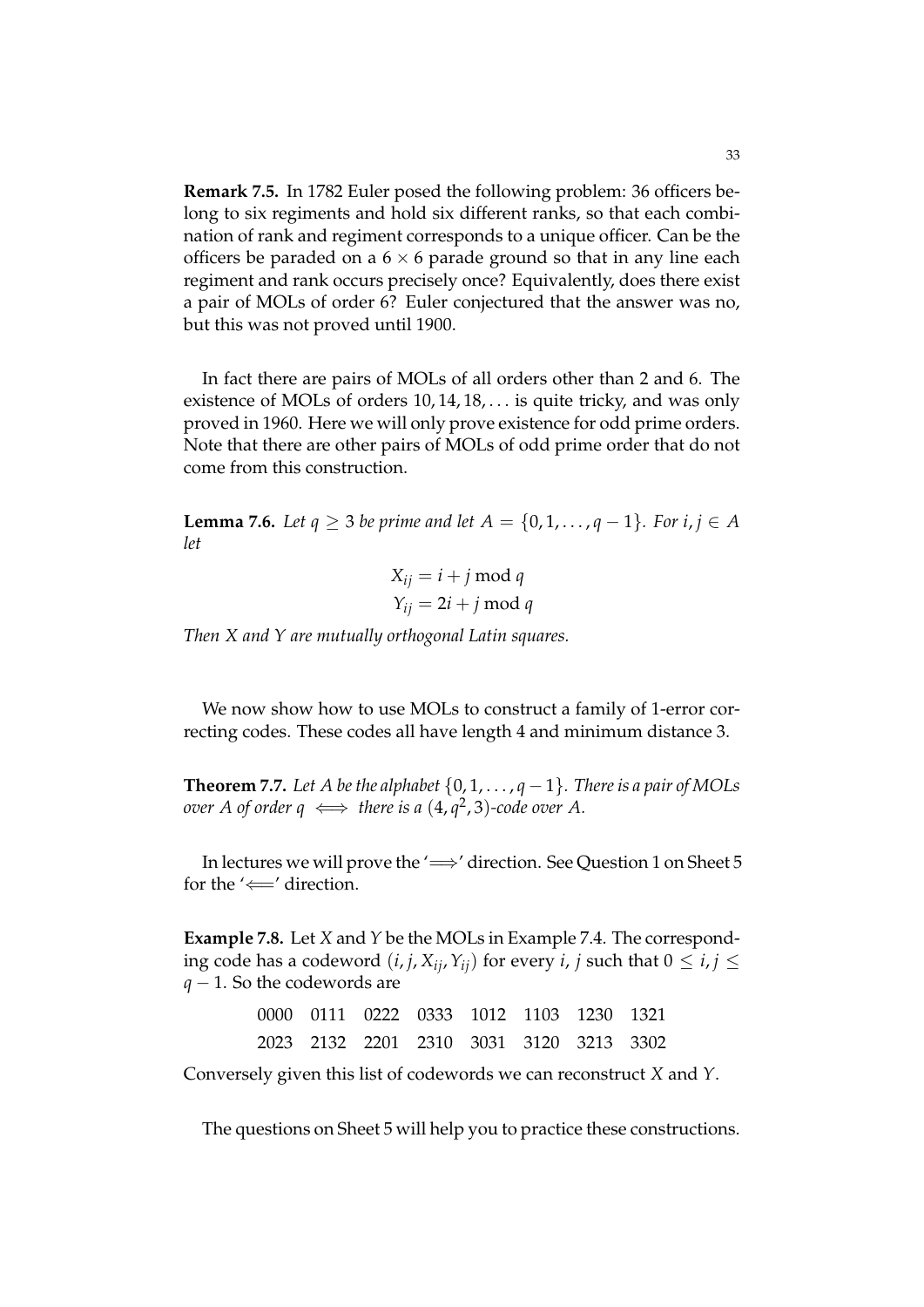## 8. THE SINGLETON BOUND AND PUNCTURING A CODE

In this section we shall prove another bound on the maximum size of a code of length *n* and minimum distance *d* over a *q*-ary alphabet. This bound is often stronger than Hamming's bound when *q* is large.

**Definition 8.1.** Let *C* be a code of length  $n \geq 2$  and minimum distance  $\geq$  2. Let  $C^*$  be the code whose codewords are obtained by removing the final position from each codeword in *C*. We say that  $C^*$  is obtained by *puncturing C in its final position*.

Note that since *C* has minimum distance  $\geq$  2, it is impossible for two codewords in *C* to become equal when their final position is removed. So *C* ? has the same size as *C*.

**Example 8.2.** Let *C* be the binary code whose codewords are all binary words of length 4 with an even number of 1s. Let  $C^*$  be the code obtained by puncturing *C* in its final position. Then

> *C* = {0000, 1100, 1010, 0110, 1001, 0101, 0011, 1111}  $C^* = \{000, 110, 101, 011, 100, 010, 001, 111\}$

Thus *C* has minimum distance 2 and *C* ? has minimum distance 1.

**Lemma 8.3.** *Let C be a code of length n and minimum distance d. The punctured code*  $C^*$  *has length n* − 1 *and minimum distance*  $\geq d - 1$ *.* 

**Theorem 8.4** (Singleton Bound)**.** *If C is a q-ary code of length n and minimum distance d then*  $|C| \le q^{n-d+1}$ . Hence  $A_q(n,d) \le q^{n-d+1}$ .

**Remarks 8.5.** We make the following remarks on Theorem 8.4.

- (1) If  $n = 4$  and  $d = 3$  then the Singleton bound gives  $A_q(4,3) \leq$  $q^{4-3+1}=q^2.$  The codes constructed by MOLs achieve the bound. So there is a pair of MOLs of order *q* if and only if  $A_q(4,3) = q^2$ .
- (2) The Reed–Solomon codes constructed in the MSc/MSci course achieve the Singleton bound. They show that  $A_q(n,d) = q^{n-d+1}$ whenever *q* is a prime power and  $q \ge n$ .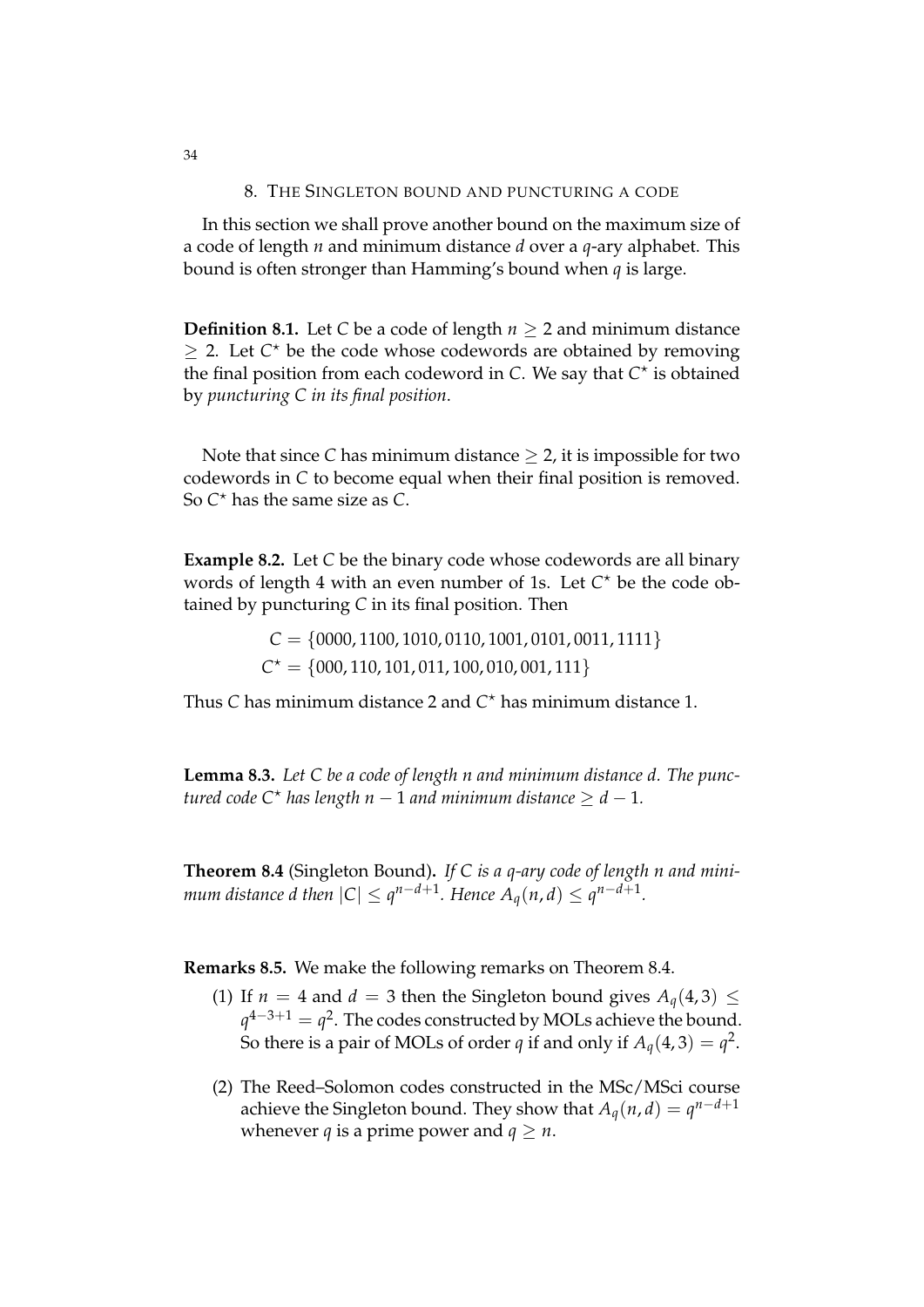(3) The special case of the Singleton bound when  $d = n$  is

$$
A_q(n,n) \leq q.
$$

This was proved in Lemma 6.1(ii) by putting codewords into pigeonholes according to their first position. A similar argument can be used to prove the general Singleton bound: see Questions 3 and 6 on Sheet 5.

### 9. HADAMARD CODES AND THE PLOTKIN BOUND

Hadamard codes are a family of binary codes that have high minimum distance and so can detect and correct many errors. We shall see that, like the codes constructed from MOLs, Hadamard codes have the largest possible size for their length and minimum distance.

The Hadamard (32, 64, 16)-code used in the 1971 Mariner 9 mission to Mars was discussed in Example 1.14. Since the code has minimum distance 16, it follows from Theorem 4.5(ii) that it is 7-error correcting, as claimed (informally) in this example.

Hadamard codes are constructed using certain matrices with entries  $+1$  and  $-1$ .

**Definition 9.1.** Let  $n \in \mathbb{N}$ . A *Hadamard matrix of order n* is an  $n \times n$ matrix *H* such that each entry of *H* is either +1 or  $-1$  and  $HH<sup>tr</sup> = nI$ . Here *I* is the  $n \times n$  identity matrix and  $H^{tr}$  is the transpose matrix of *H*.

**Example 9.2.** If  $H = \begin{pmatrix} 1 & 1 \\ 1 & 1 \end{pmatrix}$  $1 -1$  $\setminus$ then *H* is a Hadamard matrix of order 2. Two Hadamard matrices of order 4 are shown below; in these matrices

we write  $+$  for 1 and  $-$  for  $-1$ .

| $( + + + + )$ |  |  |           |  | $( + + + -)$            |  |
|---------------|--|--|-----------|--|-------------------------|--|
| $+ - + -$     |  |  | $+ + - +$ |  |                         |  |
| $+ + - -$     |  |  | $+ - + +$ |  |                         |  |
| $(+ - - +)$   |  |  |           |  | $\left(- + + + \right)$ |  |

Except for the  $1 \times 1$  matrices  $(+1)$  and  $(-1)$ , all Hadamard matrices have even order. This result follows from the following lemma.

**Lemma 9.3.** *Suppose H is a Hadamard matrix of order n where*  $n \ge 2$ *. If i,*  $k \in \{1, 2, \ldots, n\}$  and  $i \neq k$  then row i and row k of H are equal in exactly *n*/2 *positions.*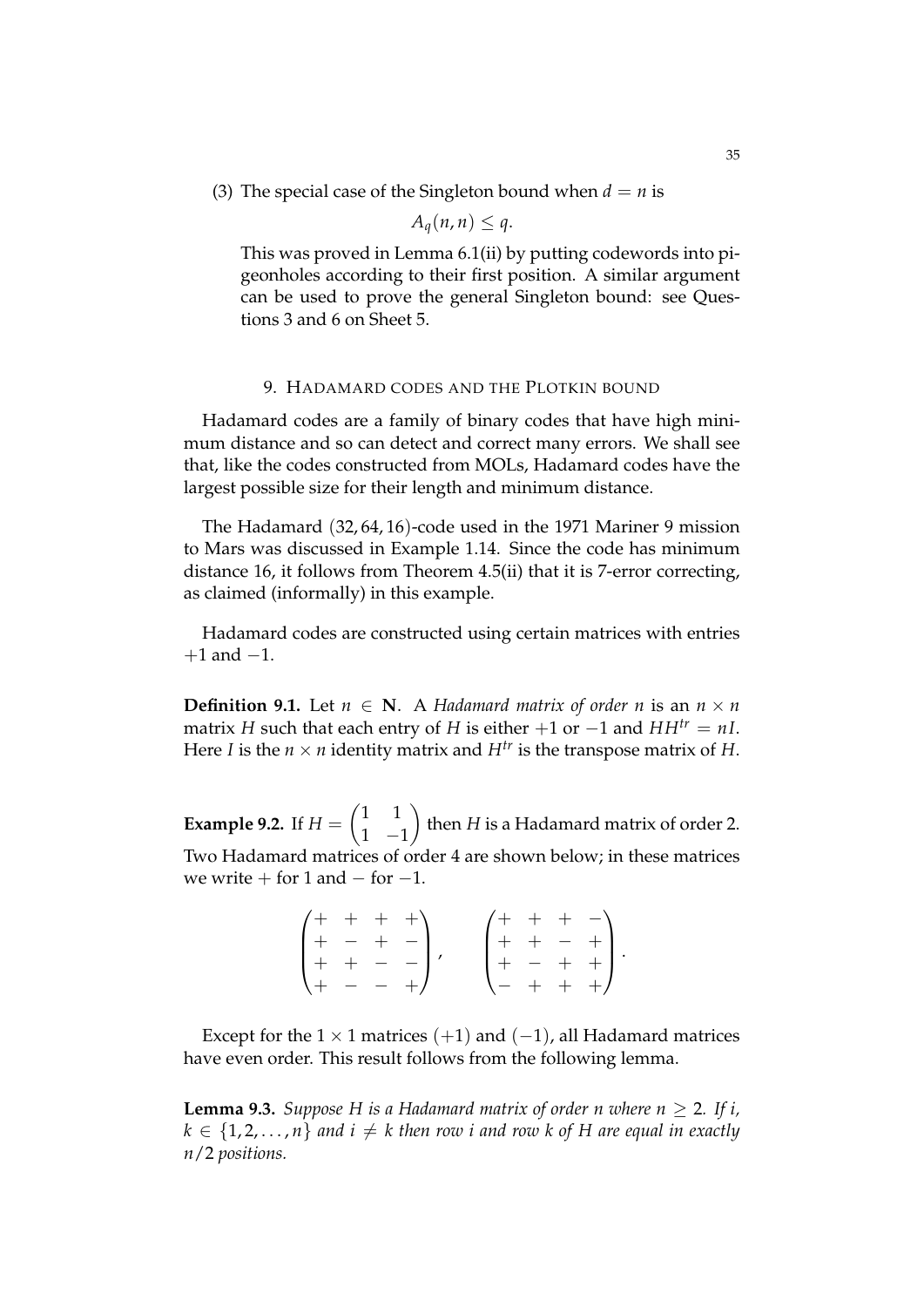The connection with coding theory is as follows.

**Theorem 9.4.** *Suppose that H is a Hadamard matrix of order*  $n \ge 2$ *. Let B be the*  $2n \times n$  *matrix defined by* 

$$
B=\begin{pmatrix} H \\ -H \end{pmatrix}.
$$

*The rows of B are the codewords in a*  $(n, 2n, n/2)$ -code over the alphabet  $\{+, -\}.$ 

We say that any code given by the construction in Theorem 9.4 is a *Hadamard code*. These codes can be converted into binary codes over the usual alphabet of bits  $\{0, 1\}$  by replacing each + with 0 and each – with 1.

**Example 9.5.** Let

$$
H = \begin{pmatrix} + & + & + & - \\ + & + & - & + \\ + & - & + & + \\ - & + & + & + \end{pmatrix}.
$$

The construction in Theorem 9.4 gives the binary code with codewords

0001 0010 0100 1000 1110 1101 1011 0111.

The Singleton bound is often the strongest bound for codes over a large alphabet, but for a binary (2*d*, *M*, *d*)-code it only gives the bound  $M \leq 2^{d+1}$ . The following result leads to a stronger bound on  $A_2(2d, d)$ .

**Theorem 9.6** (Plotkin bound). Let  $n, d \in \mathbb{N}$  be such that  $2d > n$ . Then

$$
A_2(n,d) \leq \frac{2d}{2d-n}.
$$

The proof of this bound is non-examinable: see the optional questions on Sheet 6 for an outline proof. For example, taking  $n = 8$  and  $d = 5$ we get

$$
A_2(8,5) \le 10/(10-8) = 5.
$$

By Theorem 6.7,  $A_2(8,5) = 4$  so the Plotkin bound comes close to the strongest possible result. In other cases the Plotkin bound is sharp.

*Exercise:* Use the Plotkin bound to prove that  $A_2(9, 6) = 4$ .

A related bound is attained by Hadamard codes.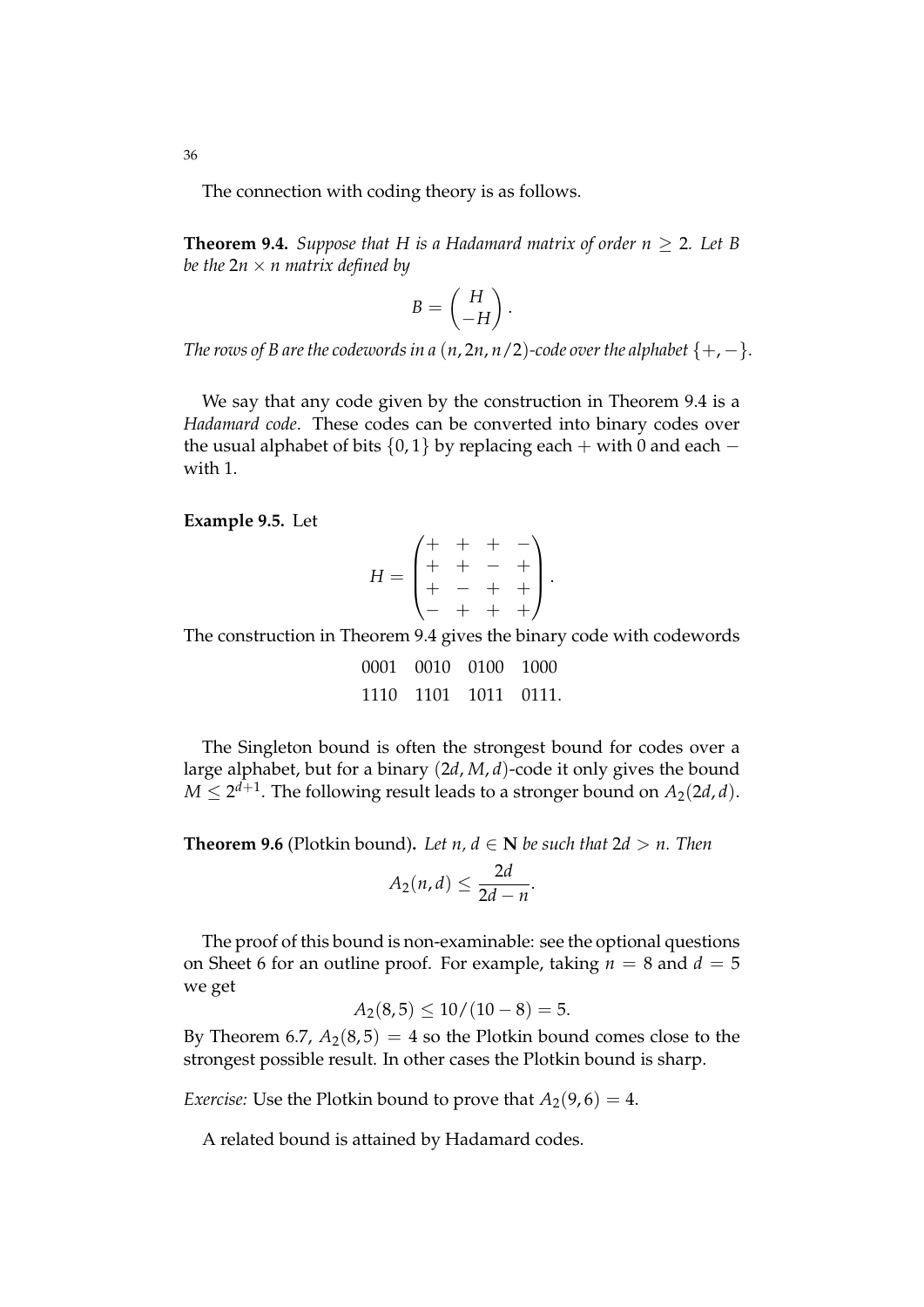**Corollary 9.7** (Another Plotkin bound). *If*  $d \in N$  *then* 

 $A_2(2d, d) \leq 4d$ .

*If there is a Hadamard matrix of order* 2*d then*

$$
A_2(2d,d)=4d.
$$

It is quite easy to show that if there is a Hadamard matrix of order *n* then either  $n = 1$ , or  $n = 2$  or  $n$  is divisible by 4. The construction in Question 2 of Sheet 6 shows that if there is a Hadamard matrix of order *n* then there is a Hadamard matrix of order  $2<sup>a</sup>m$  for all  $a \in N_0$ . It is a major open problem to show that there are Hadamard matrices of all orders divisible by 4.

There is also a related 'asymptotic' Plotkin bound, which states that  $A_2(n,d) \leq 2^{n-2d+1}n$  for all *n* and *d*. (See optional questions on Sheet 6. The asymptotic Plotkin bound is non-examinable.)

### 10. GILBERT–VARSHAMOV BOUND

Recall that, stated using the  $A_2(n,d)$  notation, Hamming Packing Bound (Theorem 5.4) becomes

$$
A_2(n,d) \leq \frac{2^n}{\sum_{k=0}^e {n \choose k}}
$$

where  $e = |(d-1)/2|$ . In the proof of this bound, we argued that if *C* is a binary (*n*, *M*, *d*)-code then the Hamming balls of radius *e* about codewords in *C* are disjoint.

A related argument using Hamming balls of radius *d* − 1 gives a lower bound on  $A_2(n, d)$ . The idea is to construct a code of minimum distance *d* in the most naïve way possible: we put in new codewords until the Hamming balls of radius  $(d-1)$  about codewords cover  $\{0,1\}^n$ , and so every word is distance  $\leq (d-1)$  from some codeword.

**Theorem 10.1** (Gilbert–Varshamov bound). *If*  $n, d \in \mathbb{N}$  *then* 

$$
A_2(n,d) \geq \frac{2^n}{\sum_{k=0}^{d-1} {n \choose k}}.
$$

**Summary of Part B.** The Main Coding Theory Problem asks for codes over a given *q*-ary alphabet with small length *n*, high size *M* and high minimum distance *d*. To study these conflicting requirements, we defined  $A_q(n,d)$  to be the largest size M of a *q*-ary code of length *n* and minimum distance *d*.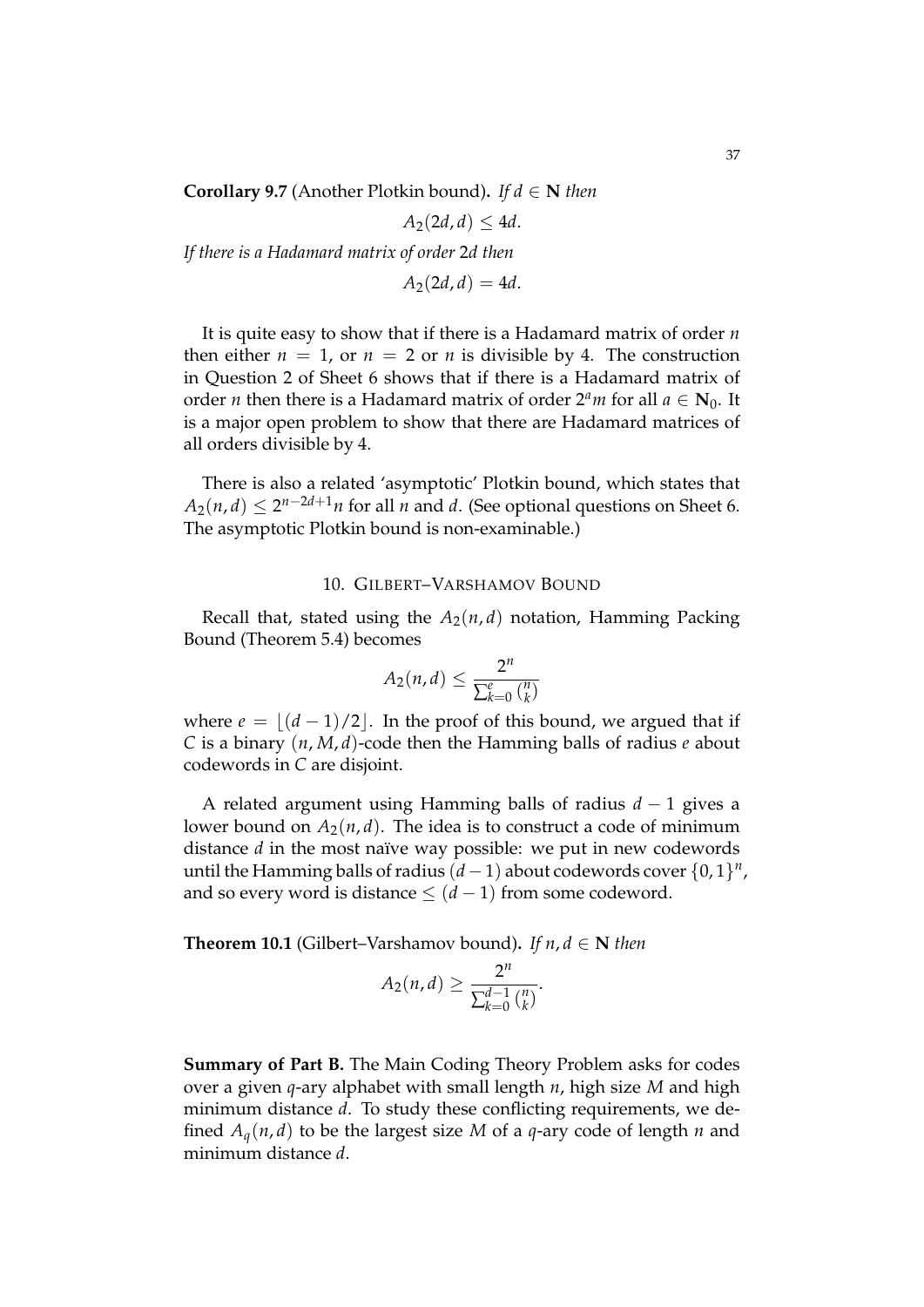We have seen the Hamming, Plotkin and Singleton upper bounds on  $A_q(n,d)$ . In some cases these bounds are achieved by certain 'best possible' codes: by Remark 8.5(1) the MOLs codes in §7 achieve the Singleton bound, and by Corollary 9.7 the Hadamard codes in §9 achieve the Plotkin bound. In these cases the Main Coding Theory Problem is completely solved.

Taking  $\log_2$  of a bound gives a bound on the rate of a code, as defined in Definition 1.10. Doing this makes it easier to compare different bounds. The graph below compares all the bounds seen so far for binary codes of length 1000. (The MATHEMATICA notebook used to draw this graph is available from Moodle.) The Plotkin bound used is the 'asymptotic bound' mentioned after Corollary 9.7.

The Plotkin bound is stronger than the Hamming Packing Bound for  $d \geq 320$ . For most *d* there is a wide gap between the Gilbert–Varshamov lower bound and the minimum of the Hamming and Plotkin upper bounds, and all we know is that  $A_2(1000, d)$  is somewhere in between. Determining the true value of  $A_2(n,d)$  for large *n* and *d* is one of the main open problems in coding theory.



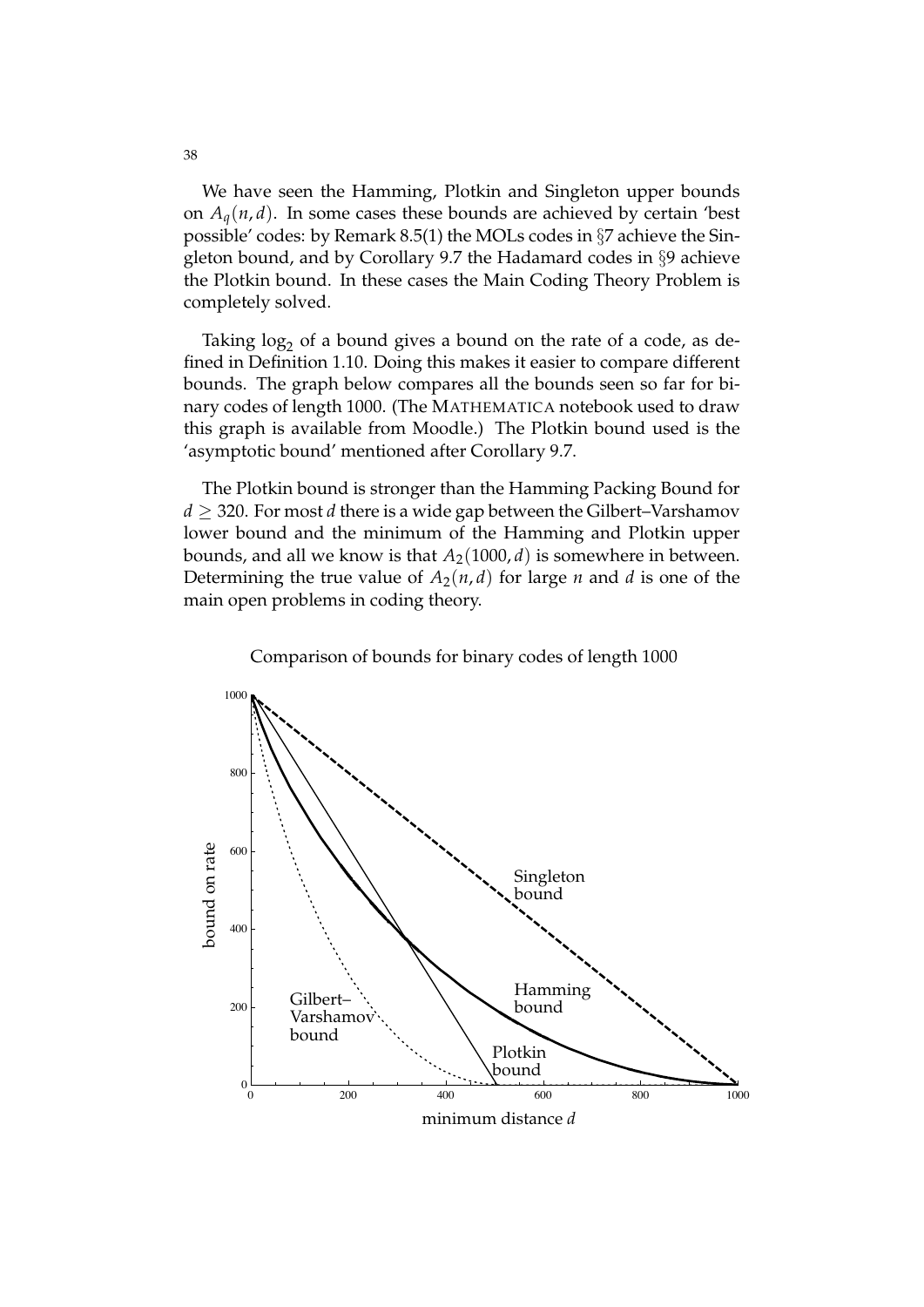#### **Part C: Linear Codes**

### 11. LINEAR CODES AND WEIGHTS

In the final part of the course we shall look at linear codes. We shall develop the theory for binary codes only; this shows all the main ideas. The extension to larger alphabets of prime or prime power degree is not difficult, and may be found in any of the recommended textbooks.

From now on the alphabet of of bits  $\{0, 1\}$  should be thought of as  $\mathbb{Z}_2$ , that is, the integers modulo 2. So we have

$$
0 + 0 = 0
$$
  
0 + 1 = 1  

$$
1 + 0 = 1
$$
  

$$
1 + 1 = 0.
$$

Binary words of length *n* are elements of  $\mathbb{Z}_2^n$ . Given  $u = (u_1, u_2, \dots, u_n)$ and  $v = (v_1, v_2, \ldots, v_n) \in \mathbb{Z}_2^n$ , we define

 $(u_1, u_2, \ldots, u_n) + (v_1, v_2, \ldots, v_n) = (u_1 + v_1, u_2 + v_2, \ldots, u_n + v_n).$ 

**Definition 11.1.** Let *C* be a binary code of length *n*. We say that *C* is *linear* if for all  $u, w \in C$  we have  $u + w \in C$ .

If *C* is a linear binary code and  $u \in C$  then  $u + u = (0, 0, \ldots, 0)$ . So it follows from Definitions 1.4 and 11.1 that any binary code contains the all-zeros word  $(0, 0, \ldots, 0)$ . We will write this word as  $\mathbf{0}$  (or  $\underline{0}$  on the board).

We have already seen many examples of linear codes.

### **Example 11.2.**

- (1) The length 5 code {00000, 11100, 00111, 11011} is linear.
- (2) For any  $n \in \mathbb{N}$ , the binary repetition code of length *n* is a linear (*n*, 2, *n*)-code.
- (3) For any  $n \in \mathbb{N}$ , the code of size  $2^n$  consisting of all binary words of length *n* is a linear  $(n, 2<sup>n</sup>, 1)$ -code.
- (4) Let *C* be all binary words of length 4. As in Example 2.9, let *C*ext be the code obtained by adding an extra bit at the end of each codeword to make the total number of 1s in each codeword even. Then, C<sub>ext</sub> is a (5, 16, 2)-code and

 $C_{ext} = \{(u_1, u_2, u_3, u_4, u_5) \in \mathbb{Z}_2^5 : u_1 + u_2 + u_3 + u_4 + u_5 = 0\}.$ 

We will show that C<sub>ext</sub> is linear.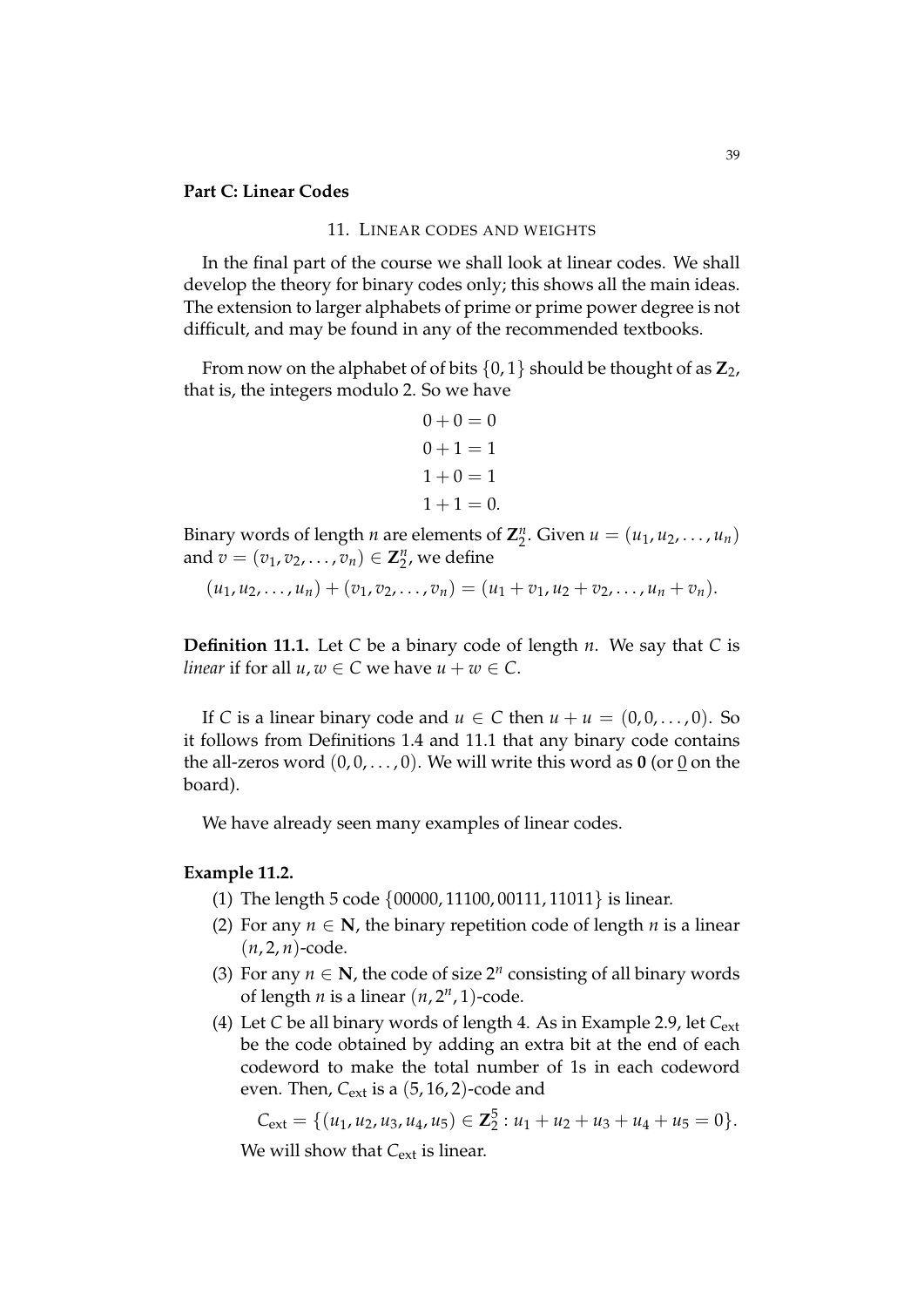The codes in Example 11.2 have sizes 4, 2, 2*<sup>n</sup>* and 16 respectively. This is explained by Theorem 12.5, which implies that any linear binary code has size a power of 2.

It is curious that many codes that meet the bounds proved in Part B are linear, or if not linear, at least equivalent to linear codes. For example, we saw in Lemma 6.5 that  $A_2(5,3) = 4$ , and that any binary  $(5, 4, 3)$ -code is equivalent to

{00000, 11100, 00111, 11011}.

By Example 11.2(1) this code is linear.

The next lemma shows that Hamming distance behaves well under addition.

**Lemma 11.3.** *Let u, w be binary words of length*  $n \in \mathbb{N}$ *. For any binary word*  $v \in \mathbb{Z}_2^n$  we have

$$
d(u, w) = d(u + v, w + v).
$$

This lemma leads to an easy way to find the minimum distance of a linear code. Recall that the *weight* of a binary word *u* was defined just before Lemma 6.6 to be the number of positions of *u* equal to 1. For example,  $wt(11100) = 3$  and  $wt(11011) = 4$ .

**Lemma 11.4.** *Let C be a linear binary code. The minimum distance of C is equal to the minimum weight of a non-zero codeword of C.*

*Exercise:* Use Lemma 11.4 to find the minimum distances of the codes in Example 11.2 and check that the results are as expected.

The last result in this section generalises the parity check extension codes seen in Example 2.9 and Example 11.2(2). For an optional related result see Questions 6 and 7 on Sheet 4.

**Definition 11.5.** Let *C* be a binary code of length *n*. The *parity check extension* of *C* is the code  $C_{ext}$  of length  $n + 1$  defined by

$$
C_{ext} = \{(u_1, \ldots, u_n, u_{n+1}) : (u_1, \ldots, u_n) \in C, u_1 + \cdots + u_n + u_{n+1} = 0.\}
$$

**Theorem 11.6.** *Let C be a linear binary* (*n*, *M*, *d*)*-code. Then C*ext *is a linear binary code of length n* + 1 *and size M. The minimum distance of C*<sub>ext</sub> *is d if d is even and*  $d + 1$  *if d is odd.*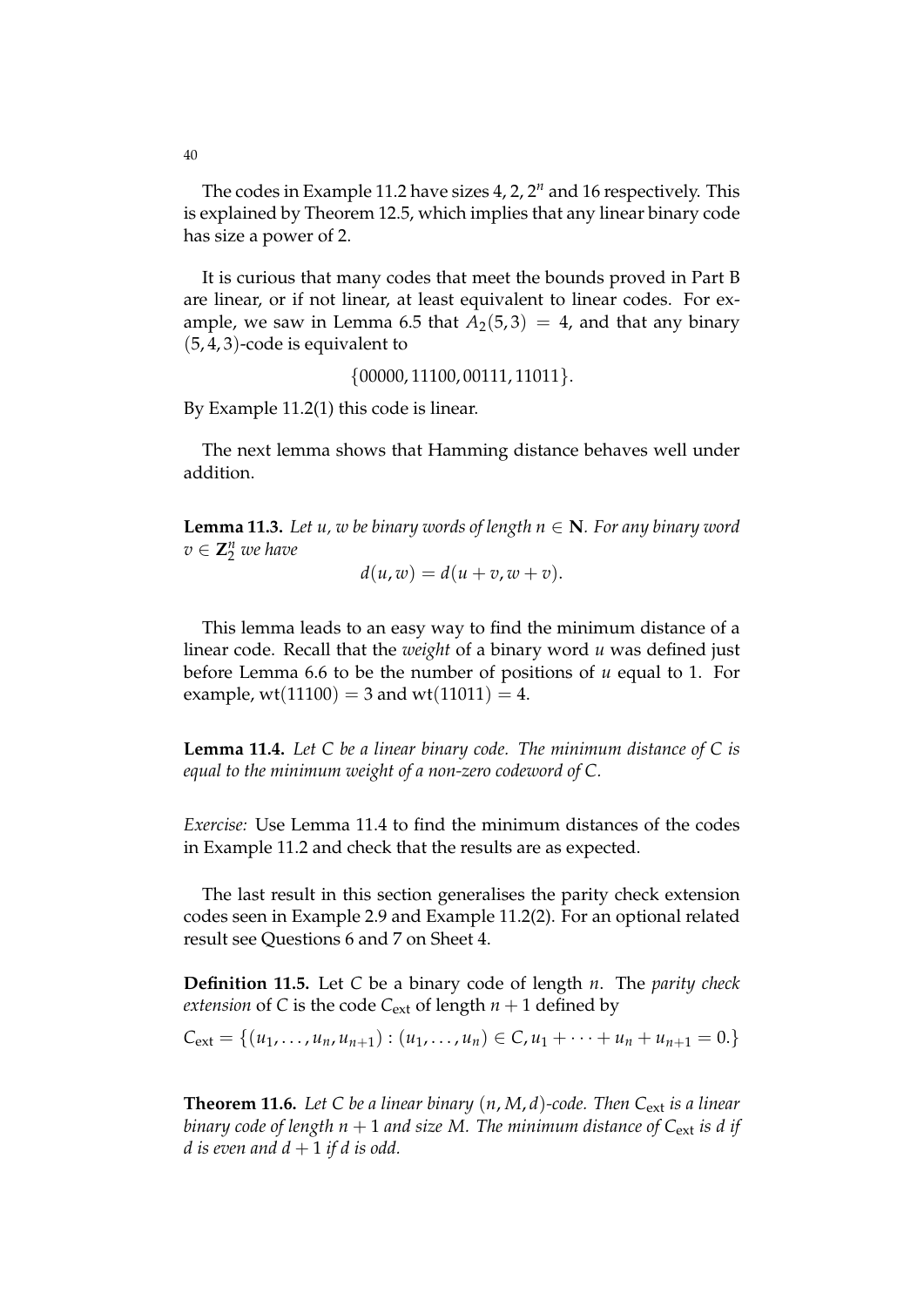#### 12. BASES, GENERATOR MATRICES AND ENCODING

In this section we will see an efficient way to encode using a linear binary code. The next exercise shows the basic idea.

*Exercise:* Suppose that  $u(1), \ldots, u(k)$  are codewords in a linear binary code *C*. Show that if  $c_1, c_2, \ldots, c_k \in \mathbb{Z}_2$ , then  $c_1u(1) + \cdots + c_ku(k)$  is a codeword in *C* and

$$
c_1u(1)+\cdots+c_ku(k)=(c_1,\ldots,c_k)\left(\begin{array}{c}u(1)\\ \vdots\\ u(k)\end{array}\right).
$$

This suggests an encoding strategy where we first convert messages to binary words of length  $k$ , and then encode the binary word  $(c_1,\ldots,c_k)$ as the codeword  $c_1u(1) + \cdots + c_ku(k) \in C$ .

**Example 12.1.** (For interest only.) The binary (32, 64, 16)-Hadamard code used by Mariner 9 is linear. The encoder used the idea just outlined, with the matrix *G* shown below.

 1 0 1 0 1 0 1 0 1 0 1 0 1 0 1 0 1 0 1 0 1 0 1 0 1 0 1 0 1 0 1 0  $\overline{\phantom{a}}$ 1 1 0 0 1 1 0 0 1 1 0 0 1 1 0 0 1 1 0 0 1 1 0 0 1 1 0 0 1 1 0 0 1 1 1 1 0 0 0 0 1 1 1 1 0 0 0 0 1 1 1 1 0 0 0 0 1 1 1 1 0 0 0 0 1 1 1 1 1 1 1 1 0 0 0 0 0 0 0 0 1 1 1 1 1 1 1 1 0 0 0 0 0 0 0 0 1 1 1 1 1 1 1 1 1 1 1 1 1 1 1 1 0 0 0 0 0 0 0 0 0 0 0 0 0 0 0 0 1 1 1 1 1 1 1 1 1 1 1 1 1 1 1 1 1 1 1 1 1 1 1 1 1 1 1 1 1 1 1 1

To encode a pixel whose blackness is represented by the number *m* ∈  $\{0, 1, \ldots, 63\}$ , write *m* in binary as  $b_5b_4b_3b_2b_1b_0$  and then encode it as

$$
(b_5,\ldots,b_1,b_0)G.
$$

For example, since 34 is 100010 in binary, 34 is encoded as the codeword  $(1, 0, 0, 0, 1, 0)$ *G* = 01010101010101011010101010101010100.

To make this encoding scheme work, **it is essential** to make a careful choice of  $u(1), \ldots, u(k)$ . For instance, suppose there are  $c_1, \ldots, c_k \in \mathbb{Z}_2$ , not all equal to 0, such that

$$
c_1u(1)+\cdots+c_ku(k)=\mathbf{0}
$$

where **0** is the all-zeros word of length *n*. Then we will encode both  $(c_1, \ldots, c_k)$  and  $(0, \ldots, 0)$  as **0**. This is clearly undesirable!

To understand how to avoid this problem, we need to think of binary words as vectors and linear binary codes as subspaces of  $\mathbb{Z}_2^n$ . Then the condition we need is that  $u(1), \ldots, u(k)$  form a basis for *C*. The definition below reminds you of this and related terms.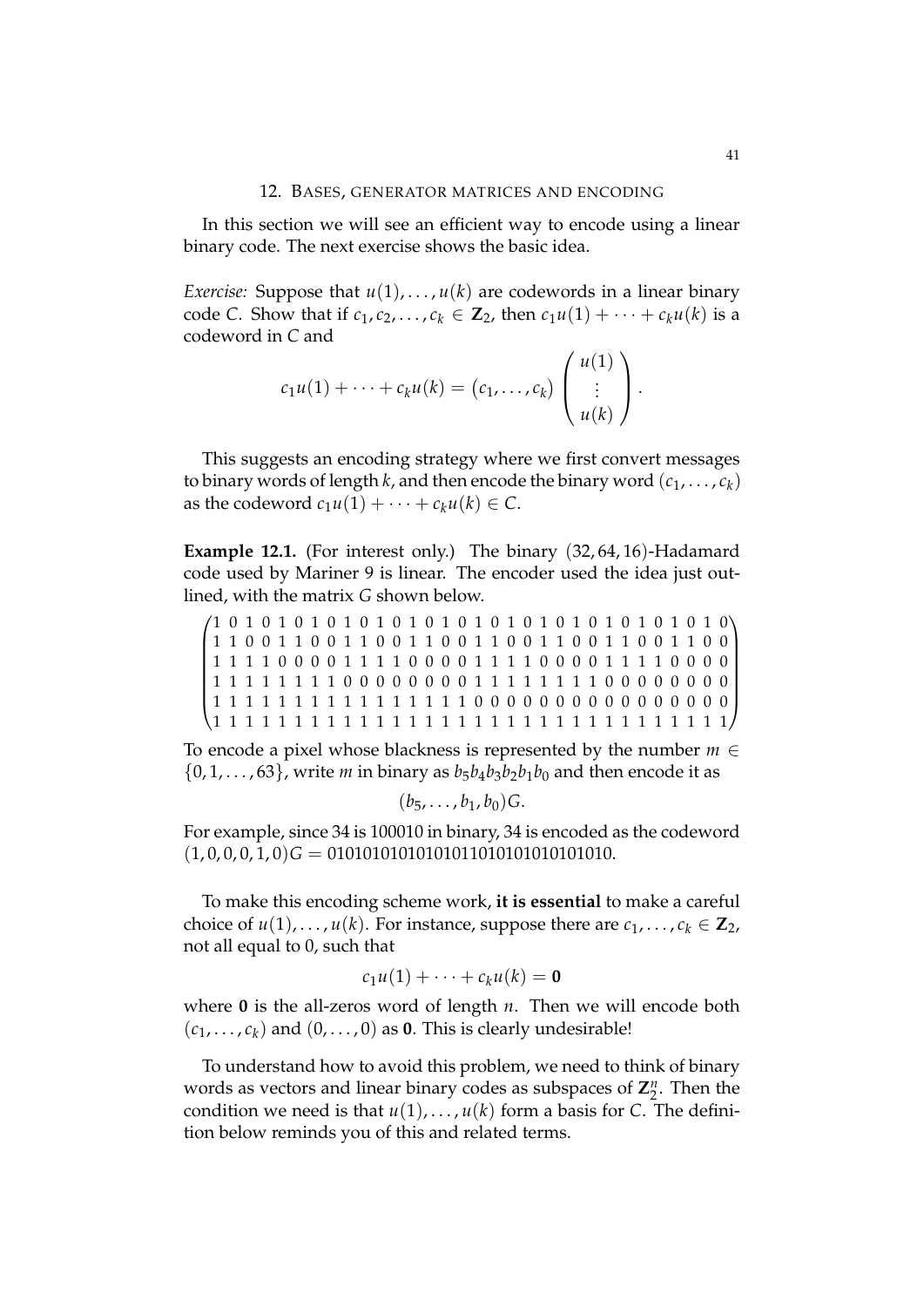**Definition 12.2.** Let *C* be a linear binary code of length *n*. We say that words  $u(1)$ , ...,  $u(k) \in \mathbb{Z}_2^n$  are

(a) *linearly independent* if the only solution to the equation

$$
c_1u(1)+\cdots+c_ku(k)=0
$$

with  $c_1, ..., c_k \in \mathbb{Z}_2$  is  $c_1 = c_2 = ... = c_k = 0$ .

(b) *span* C if for every  $w \in C$  there exist  $c_1, \ldots, c_k \in \mathbb{Z}_2$  such that

 $w = c_1 u(1) + \cdots + c_k u(k).$ 

(c) *a basis of C* if they are linearly independent and span *C*.

### **Example 12.3.**

(1) Let *C* = {00000, 11100, 00111, 11011}, as in Example 11.2(1) Then a basis for *C* is 11100, 00111. If we take

$$
G = \begin{pmatrix} 1 & 1 & 1 & 0 & 0 \\ 0 & 0 & 1 & 1 & 1 \end{pmatrix}
$$

then the codewords in *C* are (0, 0)*G*, (0, 1)*G*, (1, 0)*G* and (1, 1)*G*.

(2) Let *C*ext be the parity check extension of all binary words of length 4, considered in Example 11.2(4). Then

10001, 01001, 00101, 00011

is a basis for *C*ext. If we take

| $G =$ |  |  |                                                                                                                  |
|-------|--|--|------------------------------------------------------------------------------------------------------------------|
|       |  |  |                                                                                                                  |
|       |  |  | $\begin{pmatrix} 1 & 0 & 0 & 0 & 1 \\ 0 & 1 & 0 & 0 & 1 \\ 0 & 0 & 1 & 0 & 1 \\ 0 & 0 & 0 & 1 & 1 \end{pmatrix}$ |

then we would encode the message  $(c_1, c_2, c_3, c_4)$  by

 $(c_1, c_2, c_3, c_4)G = (c_1, c_2, c_3, c_4, c_1 + c_2 + c_3 + c_4) \in C_{ext}$ 

It is **very important** to note that a linear binary code usually does not have a unique basis.

For example, another basis for the code {00000, 11100, 00111, 11011} is 11100, 11011. So if *C* is a linear binary code, then it is correct to write 'a basis of *C*' rather than 'the basis of *C*'. We will see a systematic way to find a basis from a set of codewords spanning a code in Example 12.7.

*Exercise:* Find a different basis for the code  $C_{ext}$  in Example 12.3(2).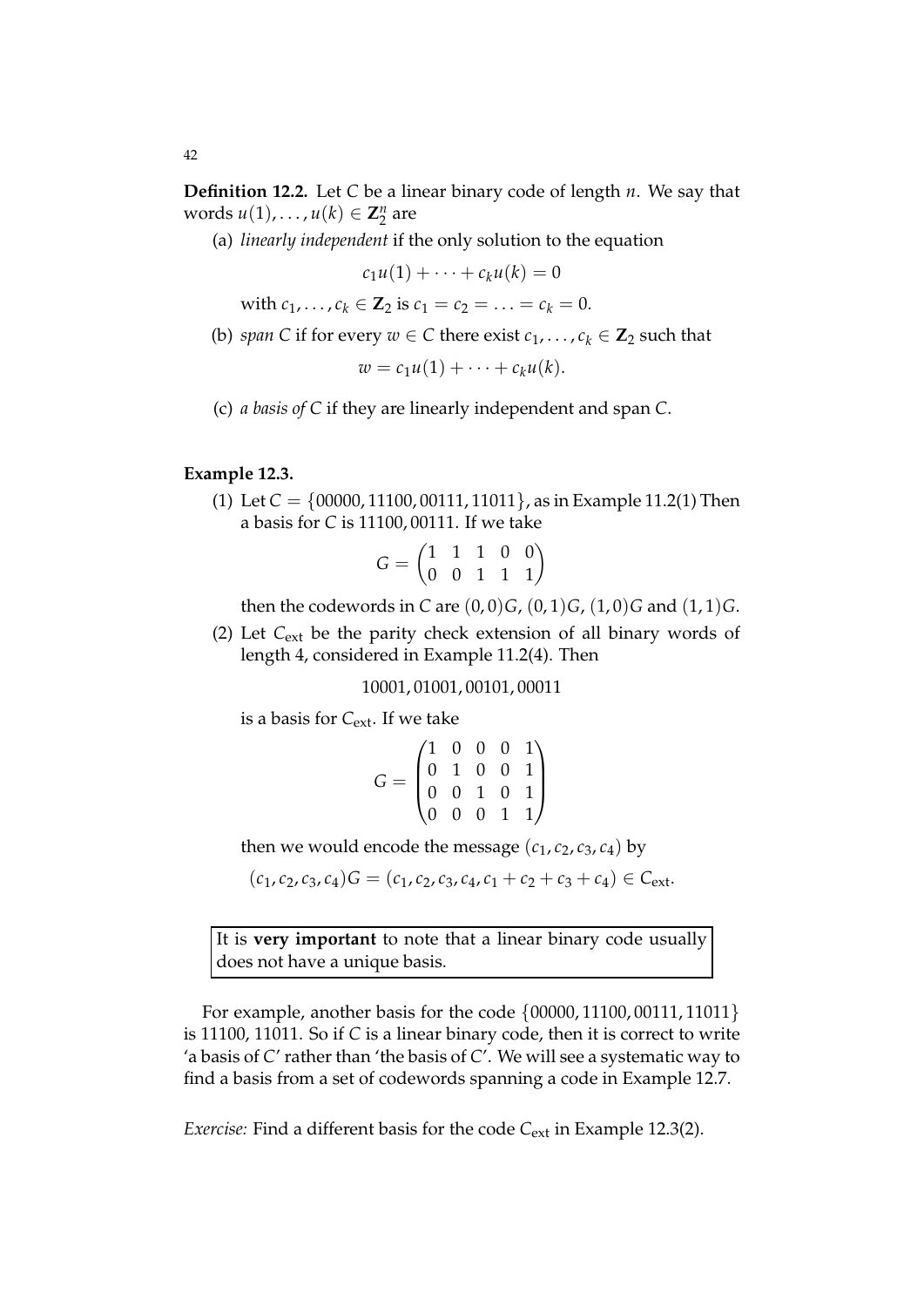**Definition 12.4.** Suppose that *C* is a linear binary code of length *n* and minimum distance *d*. If  $u(1), \ldots, u(k)$  is a basis of C then we say that C has *dimension k* and that *C* is a  $[n, k, d]$ -code.

Thus a linear binary  $(n, 2<sup>k</sup>, d)$ -code is a  $[n, k, d]$ -code. The codes in Example 12.3 have parameters [5, 2, 3] and [5, 4, 2], respectively.

The next result connects dimension with the rate of a binary code, as defined in Definition 1.10.

**Theorem 12.5.** Let C be a linear binary code having  $u(1), \ldots, u(k)$  as a basis. *For each w*  $\in$  *C* there exist unique  $c_1$ , ...,  $c_k$   $\in$  **Z**<sub>2</sub> *such that* 

$$
w = c_1 u(1) + \cdots + c_k u(k).
$$

*Hence*  $|C| = 2^k$  and the rate of C is  $k/n$ .

In particular, it follows from Theorem 12.5 that any linear binary code has size  $2^k$  for some  $k \in \mathbb{N}$ . Moreover, any two bases of a linear binary code *C* of length *n* and size  $2^k$  have the same number of elements<sup>[13](#page-42-0)</sup>, namely *k*.

*Exercise:* Find a basis for the square code. (See Question 1 on Sheet 7 for a hint.)

The matrices used in Example 12.3 are generator matrices, as defined in the following definition.

**Definition 12.6.** Suppose that *C* is a linear binary code of length *n* having  $u(1)$ ,...,  $u(k) \in \mathbb{Z}_2^n$  as a basis. The  $k \times n$  matrix

$$
\begin{pmatrix} u(1) \\ \vdots \\ u(k) \end{pmatrix}
$$

is said to be a *generator matrix* for *C*.

<span id="page-42-0"></span> $13$ It is a standard result from linear algebra that any two bases of a vector space have the same number of elements. The quick proof indicated here depends on the size of *C* being finite, so only works over finite fields, such as **Z**2.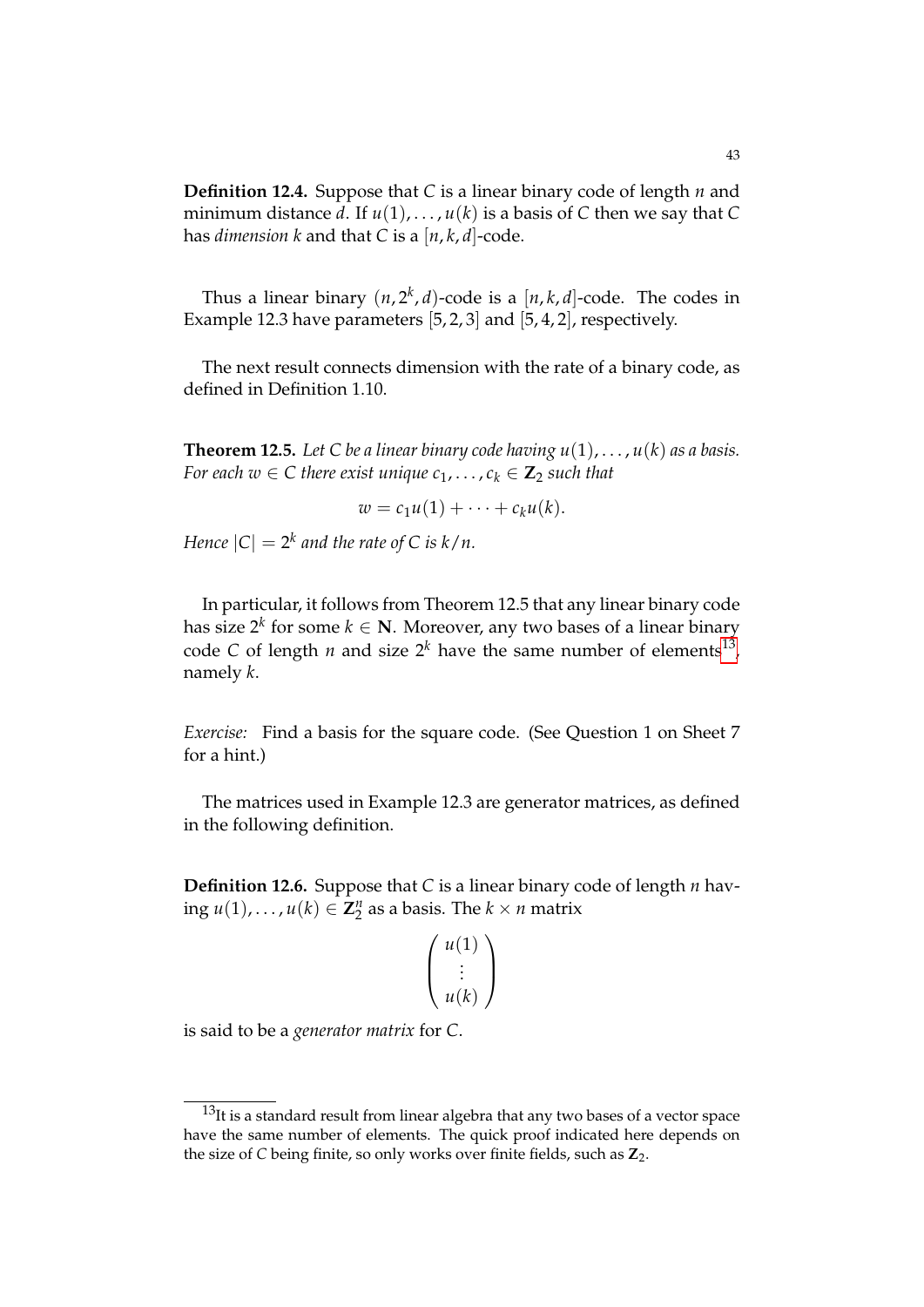**Example 12.7.** Let *C* be the linear code of length 7 spanned by the codewords 1100110, 1011010, 0110011, 0001111. These codewords are not linearly independent. We can demonstrate this, and find a basis and generator matrix for *C*, by applying row operations to the matrix

|  |  |  | $\begin{pmatrix} 1 & 1 & 0 & 0 & 1 & 1 & 0 \\ 1 & 0 & 1 & 1 & 0 & 1 & 0 \\ 0 & 1 & 1 & 0 & 0 & 1 & 1 \\ 0 & 0 & 0 & 1 & 1 & 1 & 1 \end{pmatrix}$ |  |
|--|--|--|--------------------------------------------------------------------------------------------------------------------------------------------------|--|
|  |  |  |                                                                                                                                                  |  |

Suppose we want to encode a number between 0 and  $2^k - 1$  using a linear binary code of dimension *k* with generator matrix *G*. To do this, write the number in binary, say as  $b_{k-1} \ldots b_1 b_0$ , and then, as in Examples 12.1 and 12.3, encode the resulting binary word of length *k* as the codeword

$$
(b_{k-1},\ldots,b_1,b_0)G.
$$

**Example 12.8.** Let *C* be the linear code in Example 12.7. We saw that *C* has generator matrix

$$
G = \begin{pmatrix} 1 & 0 & 1 & 0 & 1 & 0 & 1 \\ 0 & 1 & 1 & 0 & 0 & 1 & 1 \\ 0 & 0 & 0 & 1 & 1 & 1 & 1 \end{pmatrix}
$$

so  $C$  has dimension  $3$  and size  $2^3$ . To encode the number  $7$  we write  $7$  in binary as 111 and take the codeword

$$
(1,1,1)\begin{pmatrix} 1 & 0 & 1 & 0 & 1 & 0 & 1 \\ 0 & 1 & 1 & 0 & 0 & 1 & 1 \\ 0 & 0 & 0 & 1 & 1 & 1 & 1 \end{pmatrix} = (1,1,0,1,0,0,1)
$$

In general, the number  $4b_2 + 2b_1 + b_0$ , written in binary as  $b_2b_1b_0$ , is encoded as

$$
(b_2, b_1, b_2 + b_1, b_0, b_2 + b_0, b_1 + b_0, b_0 + b_1 + b_2).
$$

Note that if no errors occur when a codeword is transmitted through the channel, then the message can be read off from bits 1, 2 and 4 of the received word.

We end by defining a class of generator matrices that are convenient for use when encoding, and also of theoretical importance.

**Definition 12.9.** A generator matrix

$$
(I_k \ A)
$$

where  $I_k$  is the  $k \times k$  identity matrix and  $A$  is a  $k \times (n - k)$  matrix is said to be in *standard form*.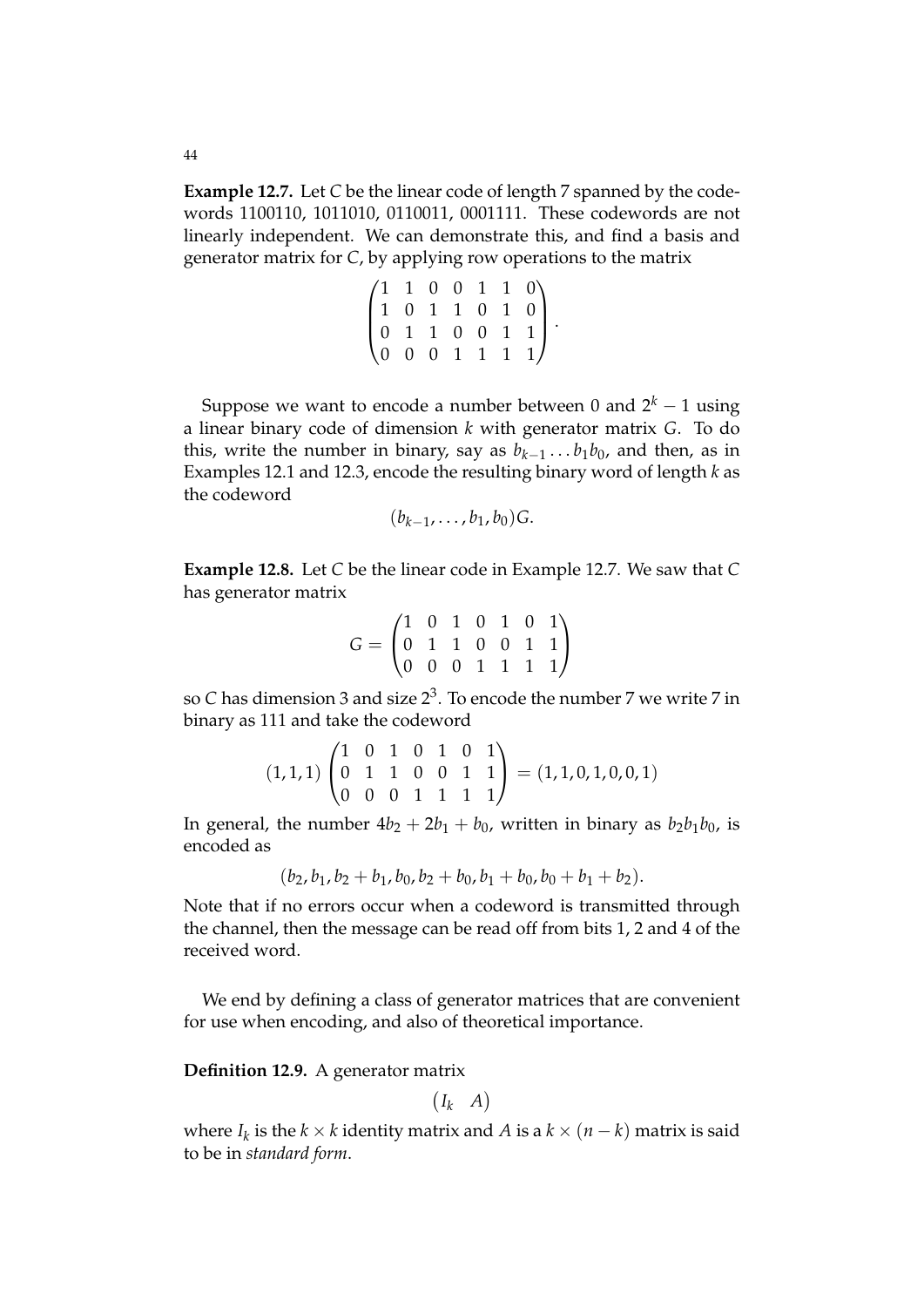The generator matrix in Example 12.3(2) is in standard form. If we swap positions 3 and 4 in all the codewords in the code *C* in Example 12.8 we get an equivalent code C' with generator matrix

$$
G' = \begin{pmatrix} 1 & 0 & 0 & 1 & 1 & 0 & 1 \\ 0 & 1 & 0 & 1 & 0 & 1 & 1 \\ 0 & 0 & 1 & 0 & 1 & 1 & 1 \end{pmatrix}
$$

in standard form. This is a special case of the following theorem.

**Theorem 12.10.** *Let C be a linear binary code of length n and dimension k. Then C is equivalent, by a permutation of the positions in the codewords, to a code with a generator matrix in standard form*

$$
(I_k \ A)
$$

*where A* is an  $k \times (n - k)$ -matrix.

If  $G = (I_k \mid A)$  is a generator matrix for a code  $C$  in standard form then the binary word  $(c_1, c_2, \ldots, c_k)$  is encoded as

$$
(c_1, c_2,..., c_k)G = (c_1, c_2,..., c_k, a_1,..., a_{n-k}) \in C
$$

for some  $a_1, \ldots, a_{n-k} \in \mathbb{Z}_2$ . This is convenient because if no errors occur in transmission, then the message can be easily read off from the first *k* positions in the received word.

#### 13. DECODING BY STANDARD ARRAYS

In this section we shall see a way to implement nearest neighbour decoding for linear codes that exploits their special structure.

**Definition 13.1.** Let *C* be a linear binary code of length *n*. A *coset* of *C* is a set of the form

$$
C + v = \{u + v : u \in C\}
$$

where  $v \in \mathbb{Z}_2^n$ .

Note that if  $v \in \mathbb{Z}_2^n$  then, since  $\mathbf{0} \in \mathbb{C}$ , we have  $v = \mathbf{0} + v$  and so  $v \in C + v$ . Hence the coset containing *v* is  $C + v$ .

**Example 13.2.** Let *C* be the linear binary code

 $C = \{0000, 1110, 0011, 1101\}$ 

obtained by puncturing (see Definition 8.1) the code in Example 12.3(1) in its final position. If we send the codewords through a channel that corrupts position 1 every time, then the received words are

 $C + 1000 = \{1000, 0110, 1011, 0101\}.$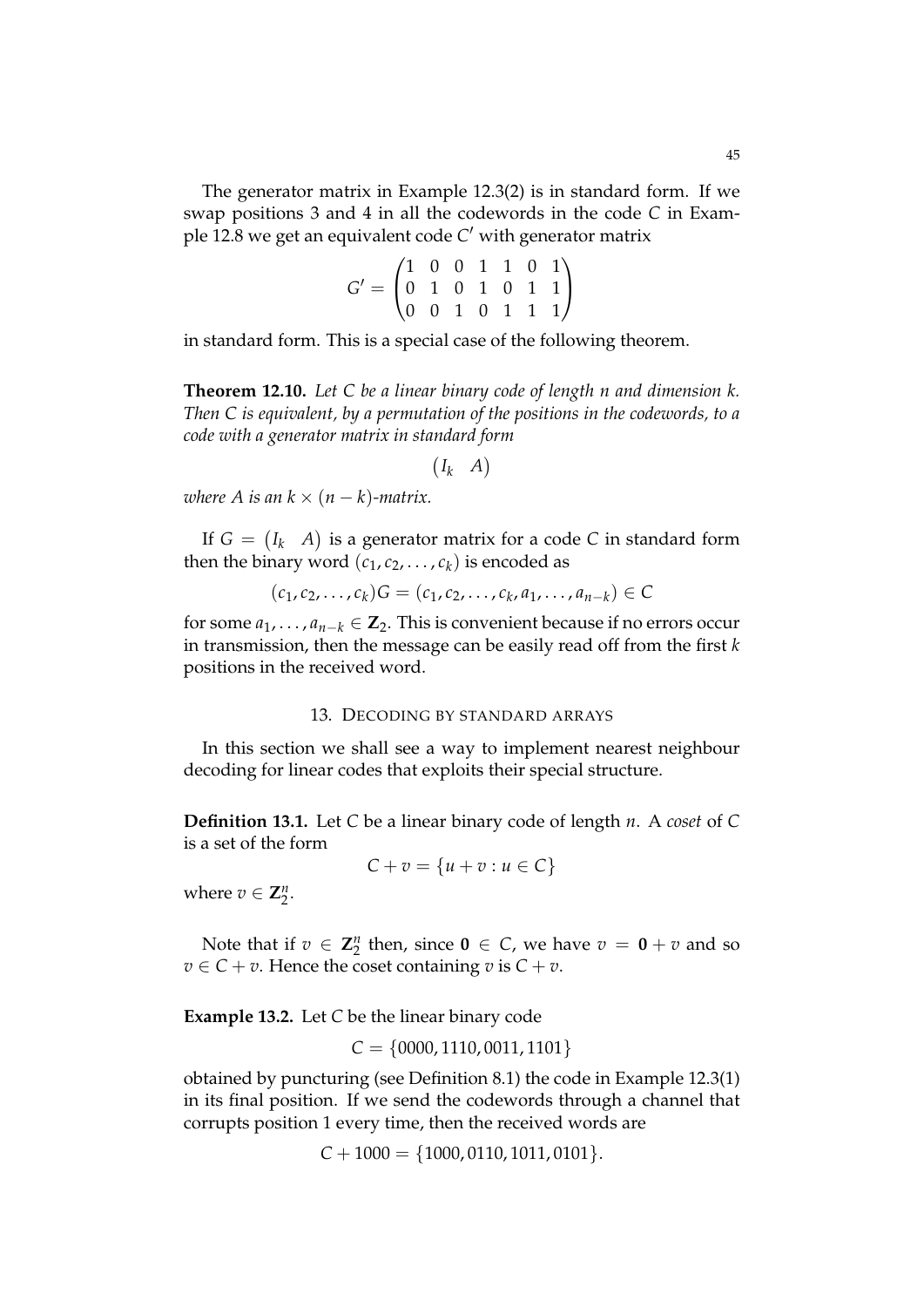The other possible one bit errors give cosets

$$
C + 0100 = \{0100, 1010, 0111, 1001\},
$$
  

$$
C + 0010 = \{0010, 1100, 0001, 1111\},
$$
  

$$
C + 0001 = \{0001, 1111, 0010, 1100\}.
$$

We also have the coset  $C + 0000 = C$ .

Note that the cosets  $C + 0010$  and  $C + 0001$  are equal. Each word *v* in this coset is distance 1 from two codewords, namely  $v + 0010$  and  $v + 0001$ , so nearest neighbour decoding fails whenever such a word is received. For example, if we receive 1111, the transmitted word could be either 1101 or 1110.

*Exercise:* Taking *C* as in Example 13.2, show that

 $C + 1001 = C + 0100 = \{0100, 1010, 0111, 1001\}.$ 

Show that if *v* is a word in this coset then using nearest neighbour decoding, *v* is decoded as  $v + 0100 \in C$ .

It is **very important** to bear in mind that cosets are sets, and that the same coset can be written as  $C + v$  for many different words *v*.

*Exercise:* Let *C* be a linear binary code of length *n*. Show that if  $v \in \mathbb{Z}_2^n$ then  $C + v = C + (u + v)$  for all  $u \in C$ .

**Lemma 13.3.** Let C be a linear binary code of length n. If  $C + v$  and  $C + v'$ are cosets of  $C$  then either  $C + v = C + v'$  or the cosets  $C + v$  and  $C + v'$  are *disjoint.*

*Exercise:* Check that each binary word of length 4 is in a unique coset of the code in Example 13.2.

**Definition 13.4.** Let *C* be a linear binary code of length *n*. A *standard array* for *C* is a table in which each row consists of the codewords in a coset of *C*, arranged so that

- (i) the first row is *C*;
- (ii) if the word *x* appears in the first column then  $wt(x) \le wt(v)$  for all *v* in the row of *x*.

The first word in each row is said to be a *coset leader*. To decode a received word  $v \in \mathbb{Z}_2^n$  by *standard array decoding*, decode  $v$  as  $v + x$  where  $x$ is the coset leader for the row containing *v*.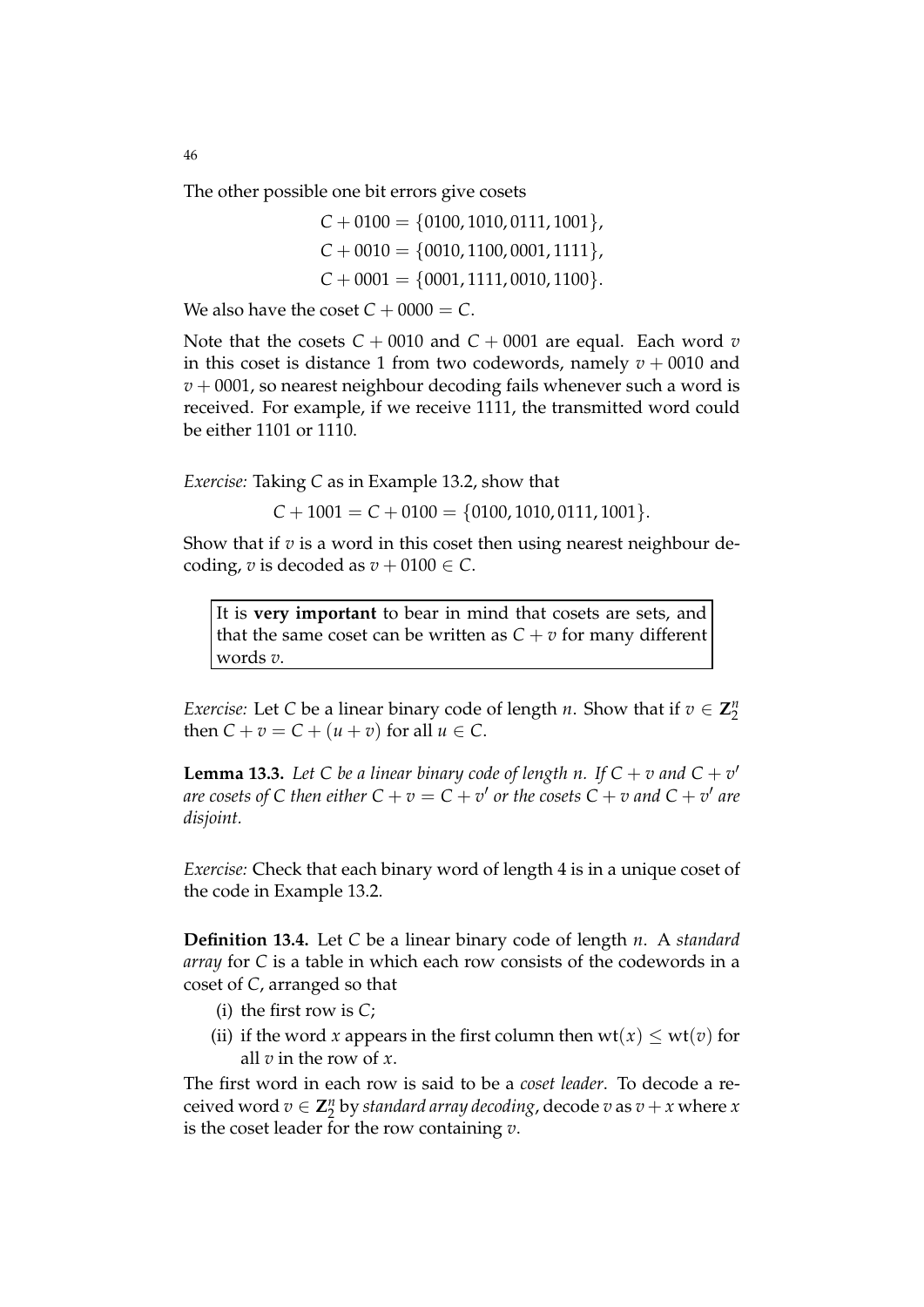**Example 13.5.** A standard array for the code *C* in Example 13.2 is

| 0000 1110 0011 1101 |  |
|---------------------|--|
| 1000 0110 1011 0101 |  |
| 0100 1010 0111 1001 |  |
| 0010 1100 0001 1111 |  |

Note that we could also taken the fourth row to be

```
0001 1111 0010 1100
```
with 0001 as the coset leader, since both 0010 and 0001 have weight 1. The other coset leaders 0000, 1000 and 0100 are uniquely determined by their cosets.

*Exercise:* Decode the received words 0011, 0111 and 1111 using standard array decoding with the standard array in Example 13.5.

There are 2*<sup>n</sup>* binary words of length *n*, and each row in a standard array for a linear binary code of dimension  $k$  has  $2^k$  words in it. So a standard array for a linear binary [*n*, *k*, *d*]-code should have 2*n*−*<sup>k</sup>* rows. If you check this holds, you will avoid two common errors: putting in too many rows, or too few.

The next theorem shows that standard array decoding always gives one of the closest codewords to a received word.

**Theorem 13.6.** Let C be a linear binary code of length n. Let  $v \in \mathbb{Z}_2^n$ . Suppose *that the row containing v has coset leader x. Then*  $v + x \in C$  *and* 

$$
d(v+x,v)\leq d(u,v)
$$

*for all*  $u \in C$ *.* 

In the proof we used that  $d(v+x, v) = \text{wt}(x)$  and  $d(u, v) = \text{wt}(u + v)$ . So  $v + x$  is the *unique* nearest codeword to *v* if and only if *x* is the unique word of minimum weight in the coset  $C + v$ .

This gives a way to use a standard array to perform nearest neighbour decoding. Suppose  $v \in \mathbb{Z}_2^n$  is received and that *x* is the chosen coset leader in the row of the standard array containing *v*. If *x* is the unique word of minimum weight in its row then *x* is decoded to  $x + v$ using nearest neighbour decoding. If there are other words of the same weight as *x* in the row of *x* then nearest neighbour decoding fails.

In the latter case, we can either use standard array decoding and decode *v* as  $v + x$ , or request retransmission. Any decoding strategy in which some received words are decoded, but for others retransmission is requested, is called *incomplete decoding*.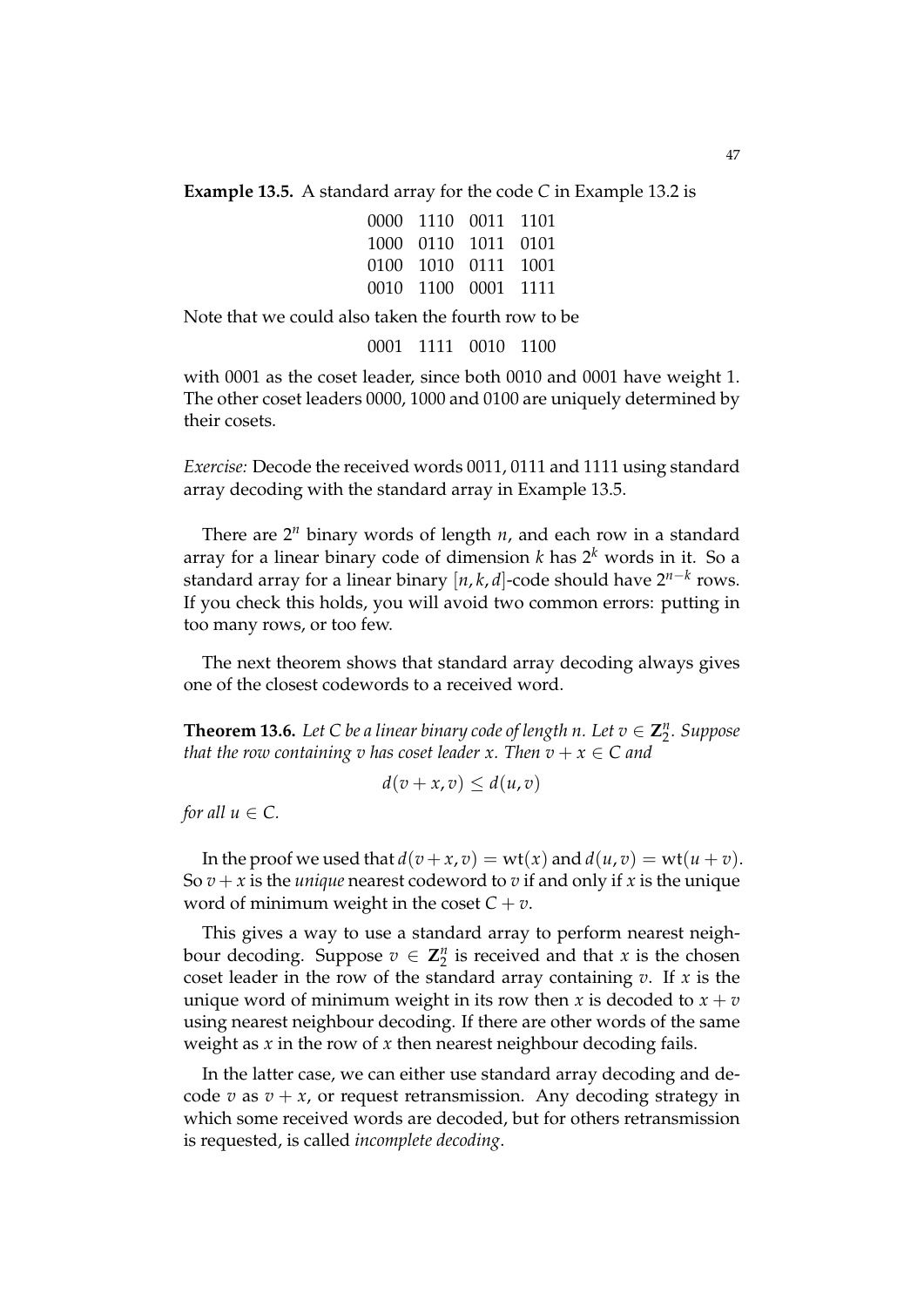#### 14. PARITY CHECK MATRICES AND SYNDROME DECODING

All the linear codes we have seen so far can be defined by linear equations. For instance, the code  $C_{ext}$  consisting of all binary words of length 5 with evenly many 1s can be defined by

$$
C_{ext} = \{(u_1, u_2, u_3, u_4, u_5) \in \mathbb{Z}_2^5 : u_1 + u_2 + u_3 + u_4 + u_5 = 0\}
$$

and the square code can be defined by

$$
S = \left\{ (u_1, u_2, u_3, u_4, u_5, u_6, u_7, u_8) \in \mathbb{Z}_2^8 : \frac{u_1 + u_2 = u_5, u_3 + u_4 = u_6}{u_1 + u_3 = u_7, u_2 + u_4 = u_8} \right\}
$$

To perform the decoding algorithm for the square code seen earlier in the course, we record which linear equations are not satisfied, and then try to flip a single bit to make all of them hold.<sup>[14](#page-47-0)</sup>

*Exercise:* For each of the following received words, decide which of the four defining equations for the square code fail to hold. Decode each word using nearest neighbour decoding.

(i) 10001100 (ii) 11001011 (iii) 11000000 (iv) 10000001

Observe that *C*ext has length 5, dimension 4 and is defined by one equation, and *S* has length 8, dimension 4 and is defined by four equations. In Theorem 14.3 we will prove that any linear binary code of length *n* and dimension *k* can be defined by *n* − *k* linear equations.

**Definition 14.1.** Let *C* be a linear binary code of length *n* and dimension *k*. A *parity check matrix* for *C* is an  $(n - k) \times n$  matrix *H* with linearly independent rows such that for each  $u \in \mathbb{Z}_2^n$  we have

$$
u\in C\iff uH^{tr}=\mathbf{0}.
$$

Here **0** is the all-zeros word of length  $n - k$ .

### **Example 14.2.**

(1) The code *C*ext defined above has parity check matrix

$$
(1 \ 1 \ 1 \ 1 \ 1).
$$

<span id="page-47-0"></span> $14$ If two or more errors occur then we might not decode to the sent word, or it might not be possible to satisfy all the equations by flipping a single bit. Since the square code has minimum distance 3 it is only 1-error correcting, and so we do not expect to be able to decode reliably if two or more errors occur.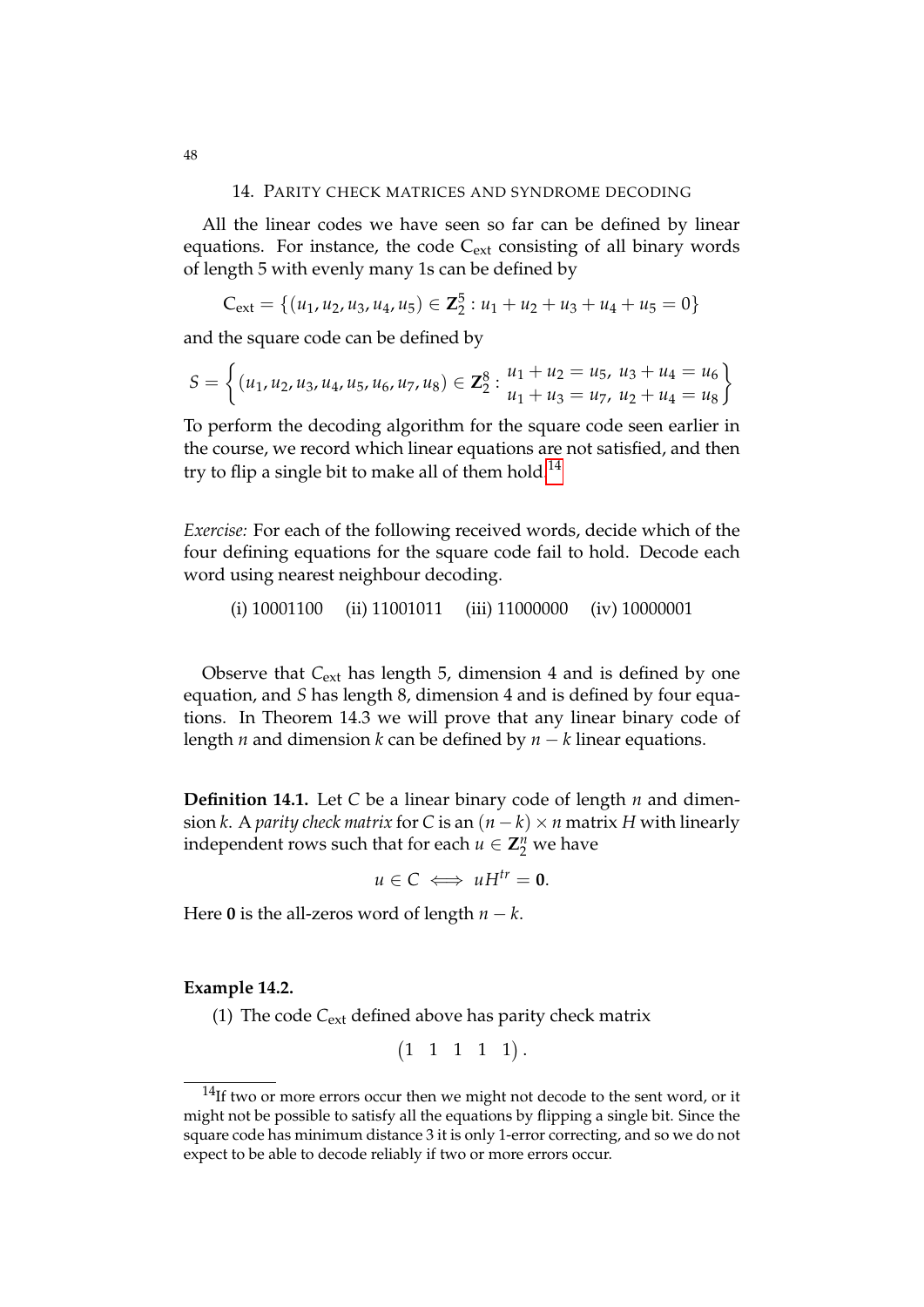(2) Let *S* be the square code. Then *S* has as a parity check matrix

$$
\begin{pmatrix} 1 & 1 & 0 & 0 & 1 & 0 & 0 & 0 \\ 0 & 0 & 1 & 1 & 0 & 1 & 0 & 0 \\ 1 & 0 & 1 & 0 & 0 & 0 & 1 & 0 \\ 0 & 1 & 0 & 1 & 0 & 0 & 0 & 1 \end{pmatrix}.
$$

In fact the condition in Definition 14.1 that *H* has linearly independent rows is logically unnecessary: it is implied by the other conditions in the definition. So it is no accident that just writing down the right number of equations gave us a parity check matrix in both examples above.

The next theorem gives a more systematic way to find a parity check matrix.

**Theorem 14.3.** *Let C be a linear binary code of length n and dimension k. Then C has a parity check matrix. Moreover, if C has a generator matrix G in* standard form  $G = \begin{pmatrix} I_k & A \end{pmatrix}$  then

 $(A^{tr} \t I_{n-k})$ 

*is a parity check matrix for C.*

For example, if  $G = \begin{pmatrix} I_k & A \end{pmatrix}$  is the standard form generator matrix for the square code, then applying Theorem 14.3 to *G*, we get the parity check matrix already found in Example 14.2(2).

**Definition 14.4.** Let *C* be a linear binary code of length *n* and dimension *k* and let *H* be a parity check matrix for *C*. The *dual code*  $C^{\perp}$  is the linear binary code of length *n* and dimension *n* − *k* with generator matrix *H*.

Note that, by Definition 14.1, *H* has linearly independent rows, so we can use *H* as a generator matrix.

We will assume that the dual code is well-defined, i.e. that it does not depend on the choice of parity check matrix *H*. For a proof of this, and some further (non-examinable) results on parity check matrices, see the optional questions on Sheet 9.

**Example 14.5.** Let *C*<sub>ext</sub> be as in Example 14.2(1). Then

 $C_{\text{ext}}^{\perp} = \{00000, 11111\}$ 

is the binary repetition code of length 5, and

 ${00000, 11111}^{\perp} = C_{\text{ext}}.$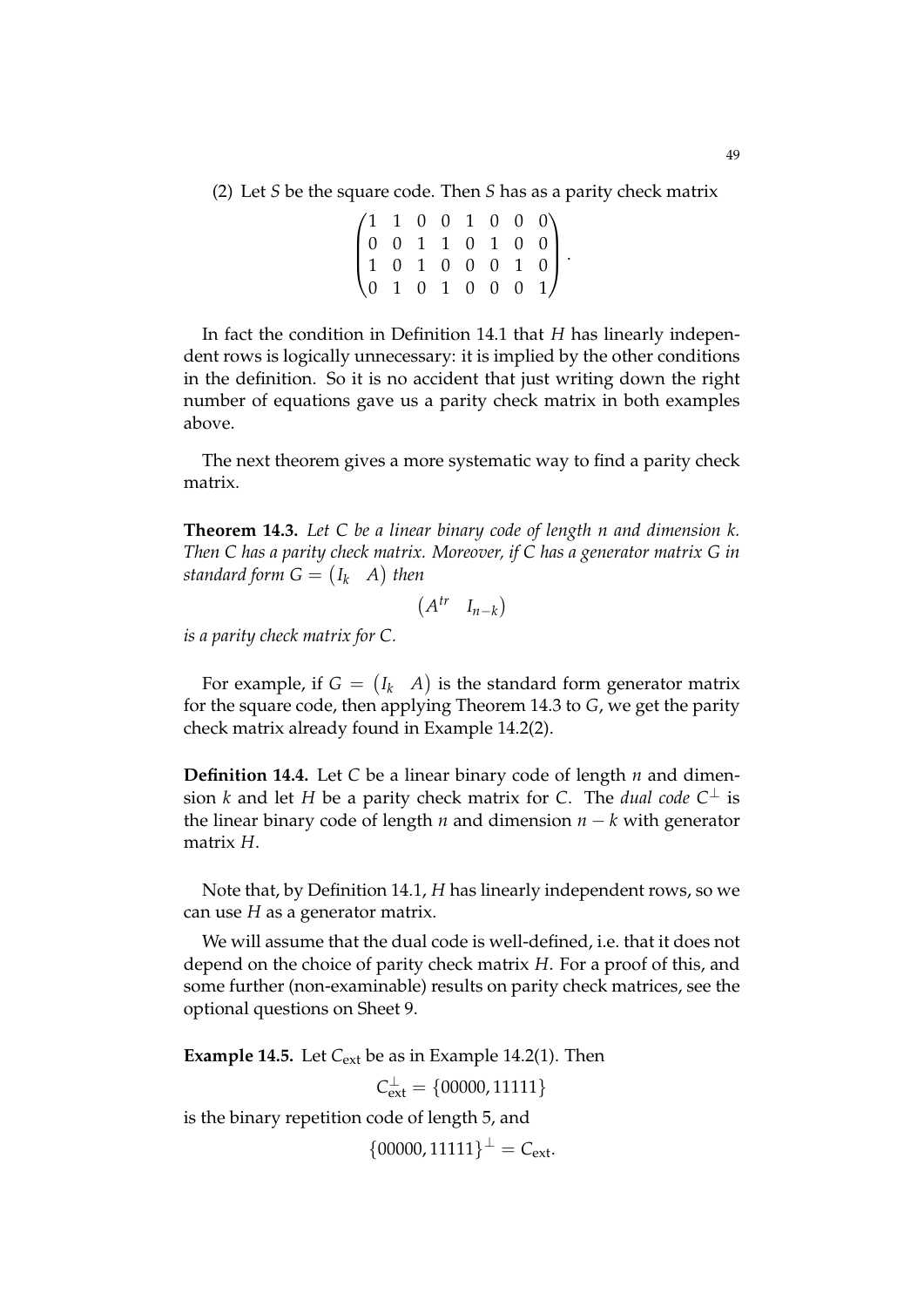We can also start with an  $(n - k) \times n$  matrix *H* with linearly independent rows, and use it to define a code *C* having *H* as its parity check matrix. In the following extended example we use this idea to construct the [7, 4, 3]-Hamming code.

### **Example 14.6.** Let

$$
H = \begin{pmatrix} 1 & 0 & 1 & 0 & 1 & 0 & 1 \\ 0 & 1 & 1 & 0 & 0 & 1 & 1 \\ 0 & 0 & 0 & 1 & 1 & 1 & 1 \end{pmatrix}
$$

and let  $C = \{u \in \mathbb{Z}_2^7 : uH^{tr} = 0\}$ . Then *C* is a linear binary code with parity check matrix *H* and generator matrix

$$
G = \begin{pmatrix} 1 & 1 & 1 & 0 & 0 & 0 & 0 \\ 1 & 0 & 0 & 1 & 1 & 0 & 0 \\ 0 & 1 & 0 & 1 & 0 & 1 & 0 \\ 1 & 1 & 0 & 1 & 0 & 0 & 1 \end{pmatrix}.
$$

By Lemma 11.4, the minimum distance of *C* is equal to the minimum weight of a non-zero codeword. Clearly there are codewords of weight 3 in *C*, so to show *C* has minimum distance 3, it suffices to show there are no codewords of weight 1 or 2. This can be done using *H*.

The method used in Example 14.6 to find the minimum distance of *C* has an important generalization. This theorem is non-examinable, and will be skipped if time is pressing.

**Theorem 14.7.** *Let C be a linear binary code of length n and dimension k. Let H be a parity check matrix for C. The minimum distance of C is equal to the minimum r*  $\in$  **N** *such that there exist r linearly dependent columns of H.* 

In standard array decoding one has to hunt through the entire standard array to find the coset of the code in which a received word lies. We end with an improved method that uses parity check matrices.<sup>[15](#page-49-0)</sup>

**Theorem 14.8.** *Let C be a linear binary code of length n and dimension k with parity check matrix H and let*  $v, v' \in \mathbb{Z}_2^n$ *. Then*  $v$  *and*  $v'$  *are in the same coset*  $of C \iff vH^{tr} = v'H^{tr}.$ 

This theorem motivates the following definition.

<span id="page-49-0"></span><sup>&</sup>lt;sup>15</sup>Algebraically inclined readers will notice that since  $C = \text{ker } H^{tr}$ , Theorem 14.8 follows from the first isomorphism theorem for the linear map  $\mathbb{Z}_2^n \to$  $\mathbf{Z}_{2}^{n-k}$  defined by  $v \mapsto vH^{tr}$ . Everyone else should ignore this remark.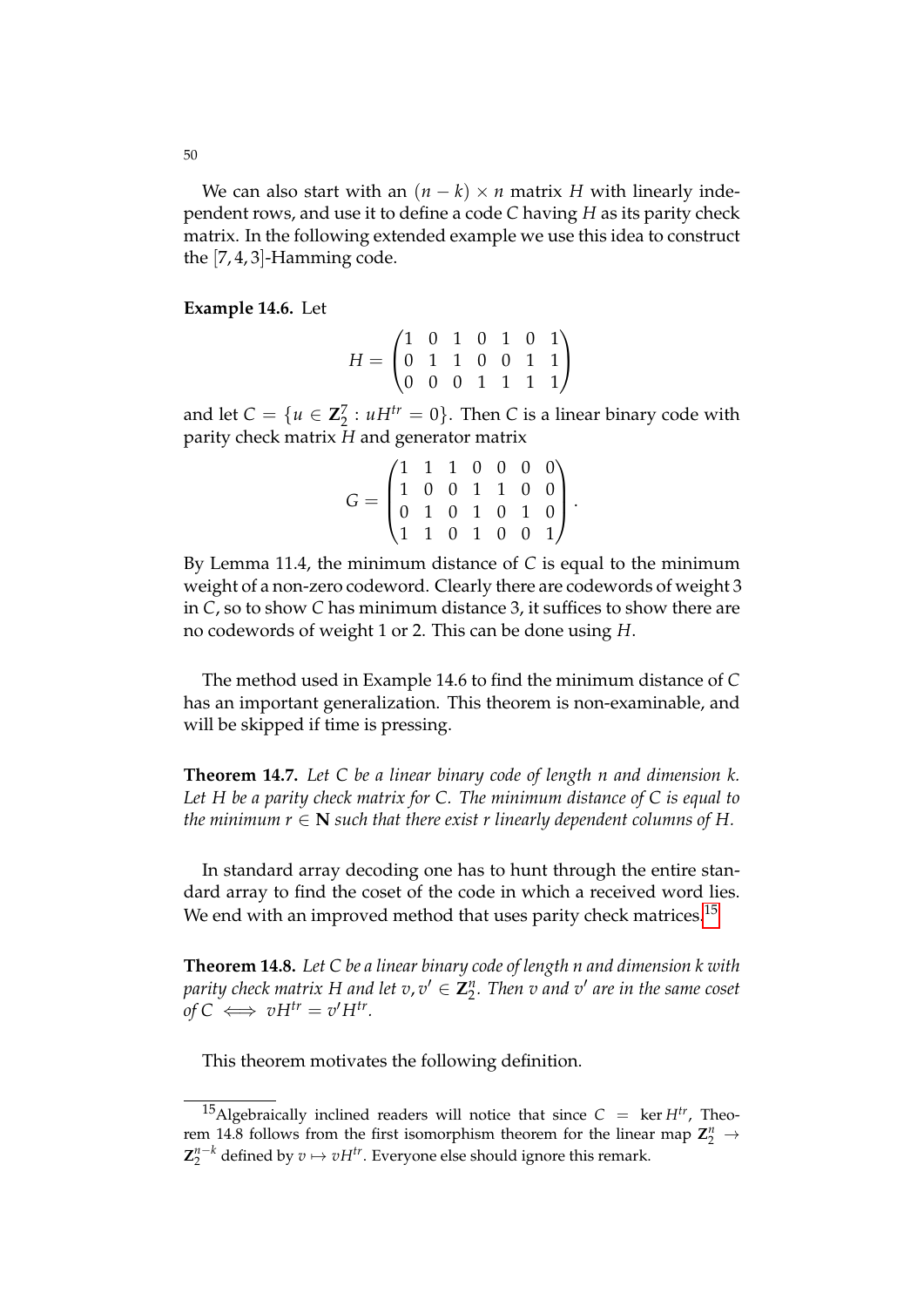**Definition 14.9.** Let *C* be a linear binary code of length *n* and dimension *k* with parity check matrix *H*. The *syndrome* of a word  $v \in \mathbb{Z}_2^n$  is defined to be  $vH^{tr} \in \mathbb{Z}_2^{n-k}$ .

By Theorem 14.8 we can identify the coset of *C* containing a word  $v \in \mathbb{Z}_2^n$  from its syndrome  $vH^{tr}$ . So to decode a received word *v*, calculate its syndrome  $vH^{tr}$ , and then decode  $v$  as  $v + x$  where  $x$  is the chosen coset leader for the coset  $C + v$  containing  $v$ .

**Example 14.10.** Let  $C = \{0000, 1110, 0011, 1101\}$  be the code used in Examples 13.2 and 13.5. Then *C* has parity check matrix

$$
H = \begin{pmatrix} 1 & 1 & 0 & 0 \\ 0 & 1 & 1 & 1 \end{pmatrix}.
$$

By Theorem 14.8, any two words in the same coset of *C* have the same syndrome. The map from cosets of *C* to syndromes is

$$
C \mapsto (0,0,0,0)H^{tr} = (0,0)
$$
  
\n
$$
C + (1,0,0,0) \mapsto (1,0,0,0)H^{tr} = (1,0)
$$
  
\n
$$
C + (0,1,0,0) \mapsto (0,1,0,0)H^{tr} = (1,1)
$$
  
\n
$$
C + (0,0,1,0) \mapsto (0,0,1,0)H^{tr} = (0,1).
$$

Thus all words in  $C + 1000 = \{1000, 0110, 1011, 0101\}$  have syndrome  $(1, 0)$ , and if any of the words 1000, 0110, 1011, 0101 is received, it will be decoded by adding 1000, since this is the unique coset leader in the coset *C* + 1000.

Using syndrome decoding we can replace the standard array in Example 13.5 with the more concise table below.

|    | syndrome chosen coset leader |
|----|------------------------------|
| 00 | 0000                         |
| 10 | 1000                         |
| 01 | 0010                         |
| 11 | 0100                         |

Syndrome decoding is ideally suited to the Hamming [7, 4, 3]-code seen in Example 14.6.

**Example 14.11.** Let *C*, *G* and *H* be as in Example 14.6. Let  $e(i)$  be the word with a 1 in position *i* and 0 in all other positions. The syndrome of  $e(i)$  is  $e(i)H^{tr}$ , which is the *i*th row of  $H^{tr}$ .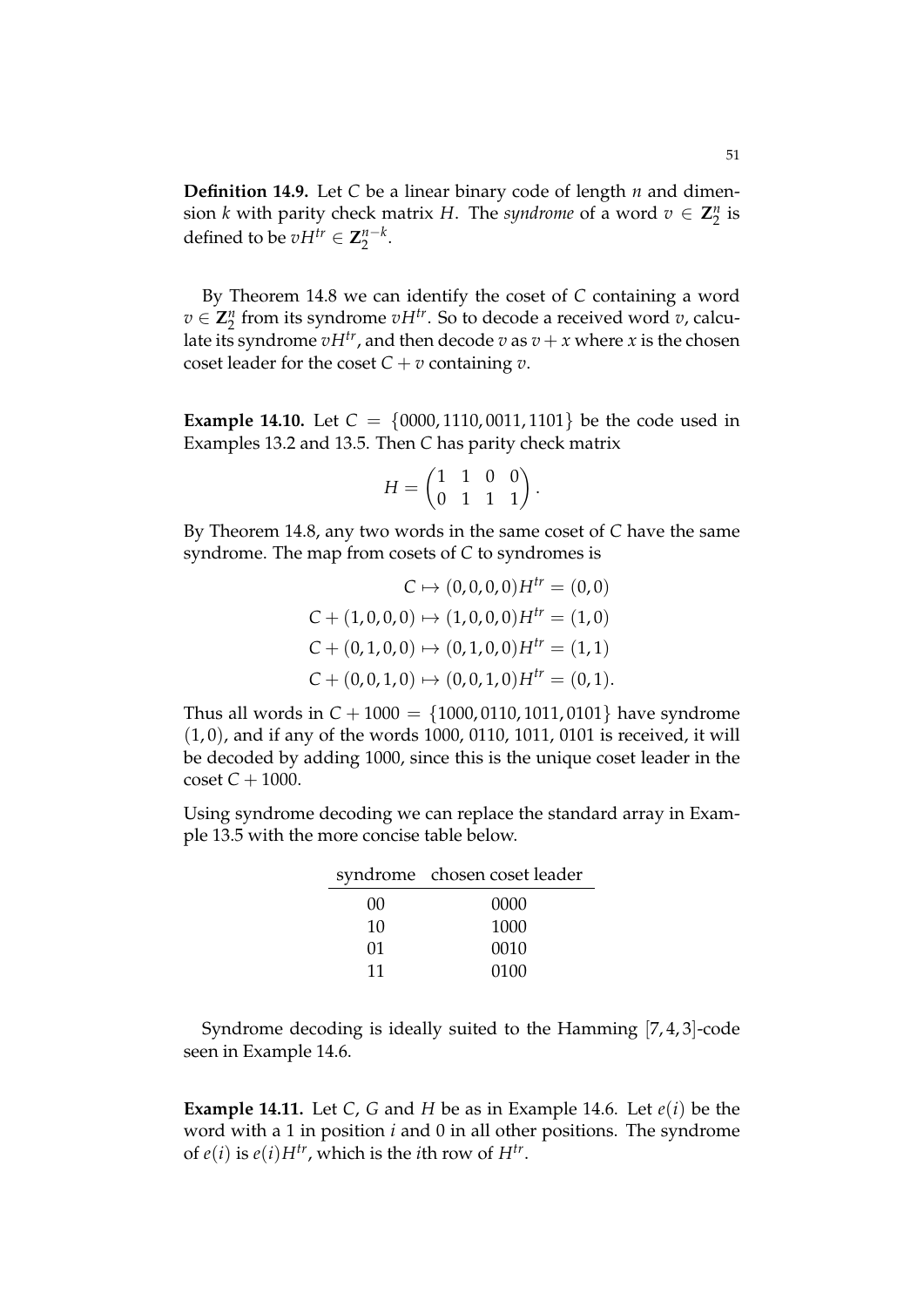The columns of *H* are distinct and non-zero, so by Lemma 13.3 and Theorem 14.8 we have

$$
\mathbf{Z}_2^7 = C \cup (C + e(1)) \cup \cdots \cup (C + e(7))
$$

where the union is disjoint.

To decode a received word *v*, we calculate its syndrome *vHtr*. If *vHtr* is the *i*th row of  $H^{tr}$  then  $vH = e(i)H^{tr}$  and, by Theorem 14.8,  $v \in C + e(i)$ . So we decode *v* as  $v + e(i)$ .

For example, to use *C* to send the number 13, we would write 13 as 1101 in binary, and encode it as

$$
(1,1,0,1)G = (1,0,1,0,1,0,1).
$$

Suppose that when we transmit 1010101, an error occurs in position 6, so 1010111 is received. Then the syndrome of the received word is

$$
(1,0,1,0,1,1,1)H^{tr}=(0,1,1)
$$

which is row 6 of  $H^{tr}$ . So we decode by flipping the bit in position 6 to get 1010101. We then read off 1101 from positions 3, 5, 6 and 7.

More generally, let *C* be a linear binary code of length *n* and dimension *k*. To use syndrome decoding on *C* we need to choose a coset leader for each coset. This can be done by constructing a standard array. But it is more efficient to take a parity check matrix *H* for *C* and compute  $vH^{tr}$  for words of low weight until all elements of  $\mathbf{Z}_{2}^{n-k}$  have appeared. Then, by Theorem 14.8, we have a coset leader for every coset.

*Exercise:* Make a table of syndromes and chosen coset leaders for the square code using the parity check matrix given in Example 14.2(2).

A suitable table for incomplete decoding, where we request retransmission if it appears that two or more errors have occurred will have 9 rows: one corresponding to the code *C*, and one for each of 8 possible one bit errors. Since  $|C| = 16$  and  $|\mathbb{Z}_2^8| = 2^8 = 256$ , there are 16 distinct cosets of *C* and so the full table has 16 rows, one for each possible syndrome in  $\mathbb{Z}_2^4$ .